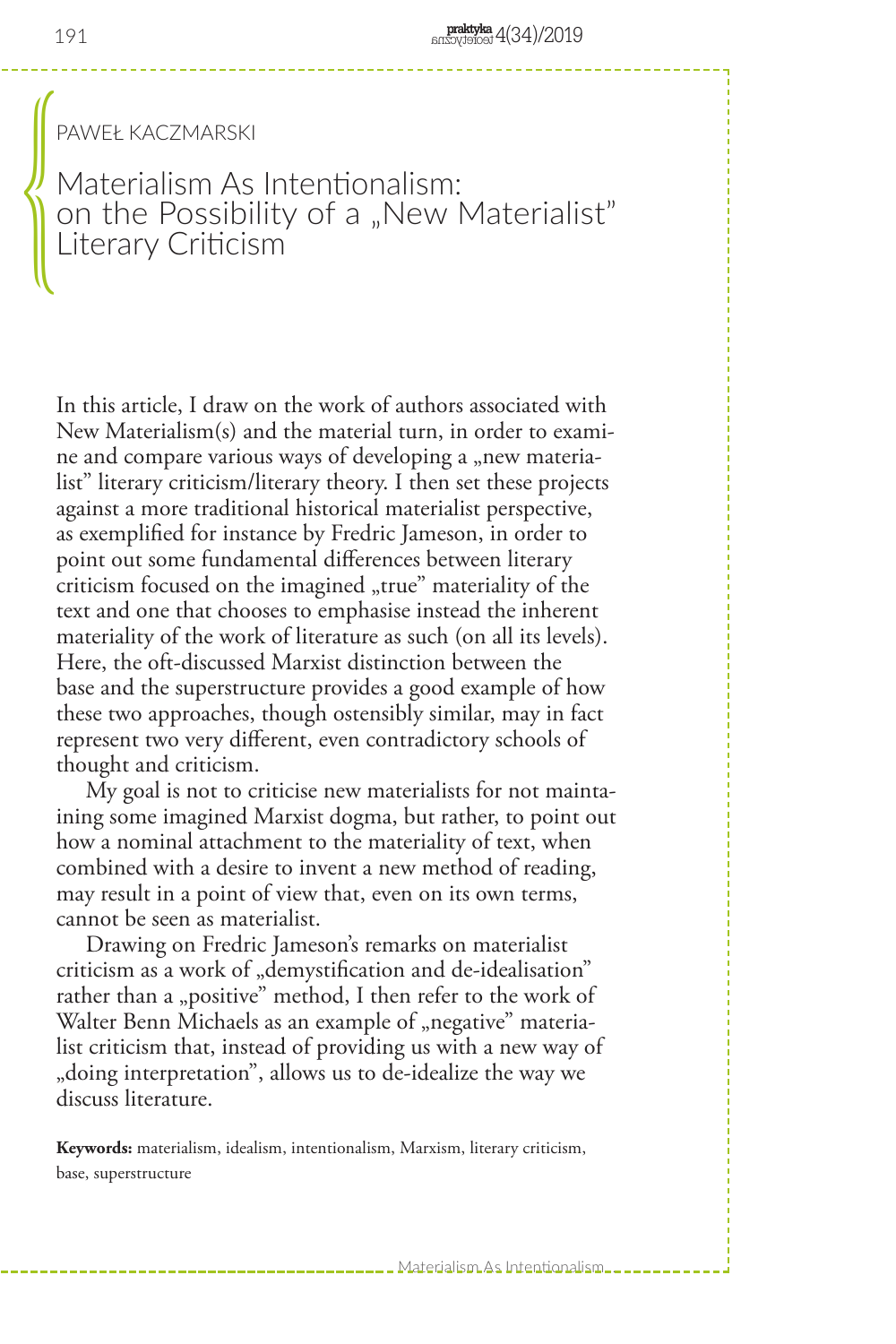# 1. Jameson, or Materialism as a Polemic Stance

What does it mean to approach literary criticism from a materialist perspective? This question, complicated as it is, must be today posed in the context of the so-called new materialisms and the "material(ist) turn"—two largely (although not strictly) interchangeable terms that, in the last few decades, came to signify a loose network of ideas and concepts based on the renewed academic and artistic interest in such things as non-human agency (and the agency of things), the "materiality of matter" (or the life of matter itself), posthuman and hybrid subjectivity, or the relationship between politics and quantum physics. In a way, what changed is the starting point of any serious attempt at a definition: we can no longer associate "materialist criticism" by default with a focus on social history, class struggle, commodity fetishism and so on. Moreover, a certain sensitivity present in many of the new materialist writings- —a general focus on the fluid, the diffractive, and the vibrant, owed largely to Deleuze and Guattari—may seem at odds with a more traditional historical-materialist approach. Indeed, the tension between Marxism and new materialisms has already resulted in a large body of academic work (see e.g. Bednarek 2018, Torrent 2014).

But the question of what it means to be a materialist critic has been always complicated, in no small part due to the fact that materialism itself—as a philosophy, practice or movement— never seemed to have a clearly defined, positive meaning. That's why, in *Marx's Purloined Letter*, Fredric Jameson famously suggested that the very notion of "materialism" should be seen primarily as a way of organising struggle, rather than an independent philosophical category:

 As for materialism, it ought to be the place in which theory, deconstruction and Marxism meet: a privileged place for theory, insofar as the latter emerges from a conviction as to the "materiality" of language; for deconstruction insofar as its vocation has something to do with the destruction of metaphysics; for Marxism ("historical materialism") insofar as the latter's critique of Hegel turned on the hypostasis of ideal qualities and the need to replace such invisible abstractions by a concrete (that included production and economics). It is not an accident that these are all negative ways of evoking materialism.

 Rather than conceiving of materialism as a systematic philosophy, it would seem possible and perhaps more desirable to think of it as a polemic stance, designed to organize various anti-idealist campaigns, a procedure of demystification and de-idealization; or else a permanent linguistic reflexivity. This is, among other things, why Marxism has never been a philosophy as such, but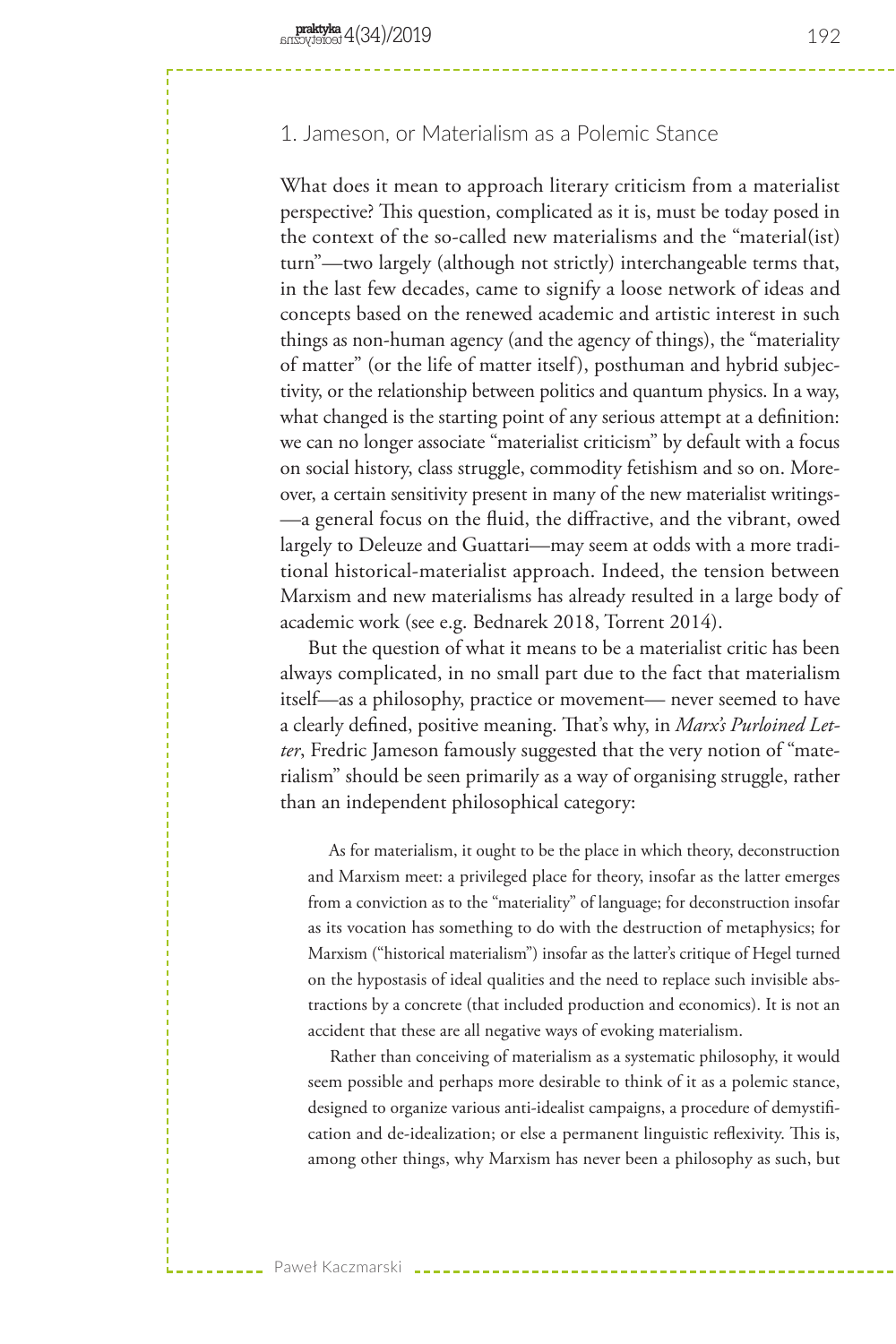rather a "unity-of-theory-and-practice" very much like psychoanalysis, and for many of the same reasons. (Jameson 1995, 84)

Materialism is thus a name we have come to use, under various social and historical circumstances, in order to link together the varied and possibly scattered "campaigns" against the idealist illusion(s). Indeed, as a conscious practice—rather than, say, a default way of being in the world—materialism is (and *can be*) nothing more than a critical reaction to idealism. This is not a historical or an institutional issue—materialism is negative by the very nature of the term. And strictly speaking, this is an issue of terms and names: as long as you need to call yourself a "materialist," this is only because there's an idealist tendency that you need to differentiate yourself from. Jameson further elaborated on this idea in the expanded version of *Marx's Purloined Letter*, included in the *Valences of Dialectic*:

These dilemmas are exacerbated if we think, not in terms of consciousness as the older philosophies did, but in terms of language: where the notion of writing a materialist sentence already offers something of a paradox, at least insofar as it suggests that you might also be able to write "idealist" sentences. But probably those philosophically unacceptable sentences are merely sentences whose necessary linguistic materiality we have forgotten or repressed, imagining them to be somehow pure thought. In that case, "materialism" would simply involve reminding ourselves at every turn that we are using words (rather than thinking pure thoughts or having "experiences" of consciousness) (...) In either case, materialism would seem precluded as a philosophy: at best it could be a polemic slogan, designed to organize various anti-idealist campaigns, a procedure of demystification and de-idealization; or else a permanent linguistic reflexivity. This is, among other things, why Marxism has never been a philosophy as such, but rather a "unity of theory and practice" very much like psychoanalysis, and for many of the same reasons. (Jameson 2009, 140)

Instead of a "polemic stance," Jameson now sees materialism as a "polemic slogan," in a shift that seems to further weaken the autonomy of materialism as a distinct philosophical position or methodology. But even more instructive is the example of language, and the (im)possibility of making "idealist sentences." One cannot write a "materialist sentence" in the sense of writing a sentence that is, in its materiality, ontologically distinct from some other sentences; instead, materialism reminds us of the "forgotten or repressed" materiality that's always already there. This is why the inherent negativity of materialist criticism seems to always take the shape of "demystification." Rather than rejecting that which is

Materialism is thus a name we have come to use, under various social and historical circumstances, in order to link together the varied and possibly scattered "campaigns" against the idealist illusion(s). Indeed, as a conscious practice—rather than, say, a default way of being in the world—materialism is (and *can be*) nothing more than a critical reaction to idealism.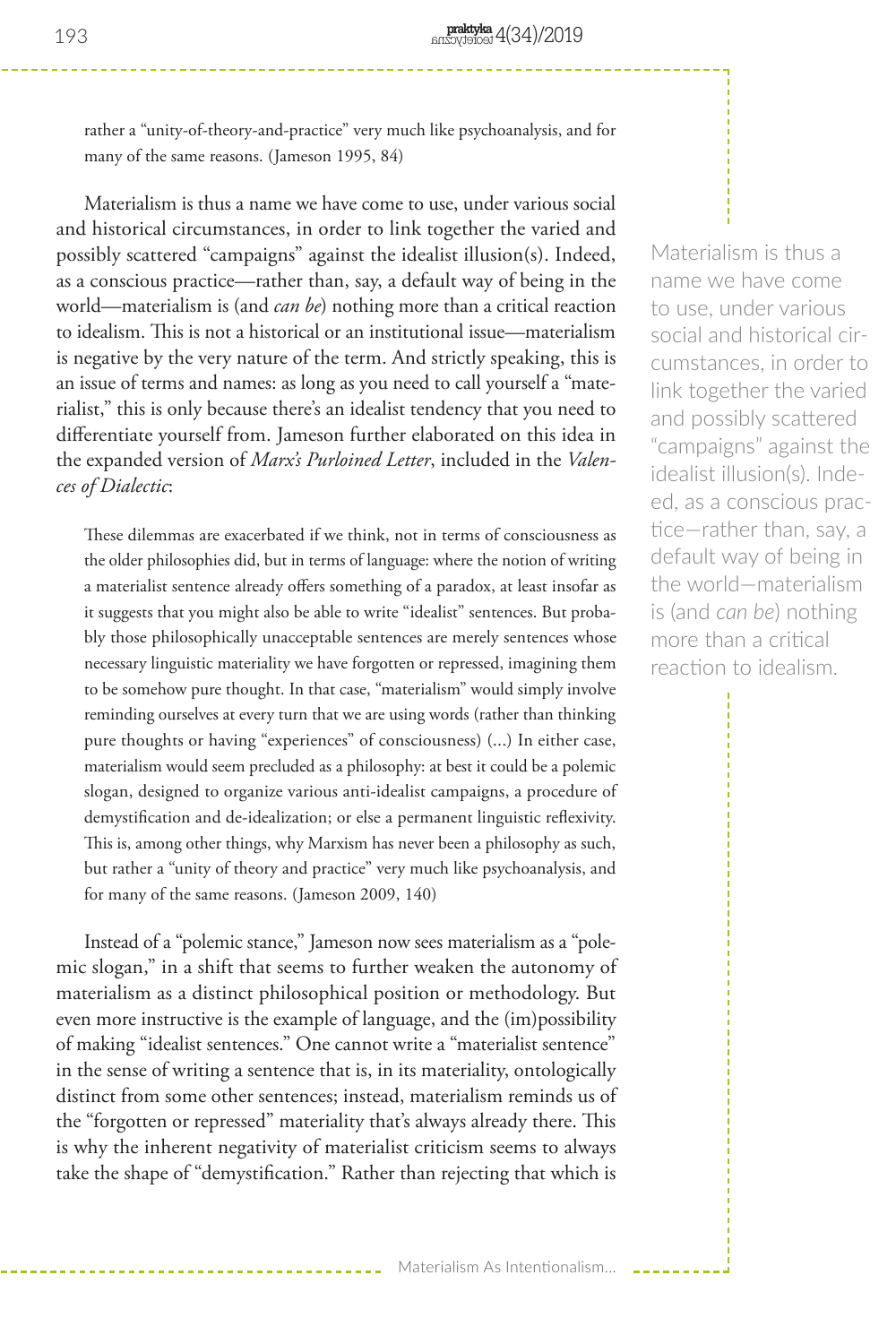not material, a materialist perspective reminds us that everything is material; and, rather than criticising idealism for stealing the world, materialists criticise it for stealing people's minds. Idealism is a con-man rather than a conqueror.

There's an obvious, yet somewhat counterintuitive conclusion, to be derived from Jameson's remarks. Whereas materialism in general, as an inherently political movement, is famously action-oriented and calls for the "unity of theory and practice," when it comes to commenting on language as such—which, one supposes, must include analysing and interpreting literary texts—materialism seems to call for certain *restraint*. The task of a materialist critic is to remind and recall, to *point out* the inherent materiality of language, rather than try and make the texts somehow "more" material; there's after all only so much you can do by changing the way people think about language. This is a genuinely refreshing approach in the field that seems today largely focused on making itself more "performative" in the sense of rethinking the practice of literary criticism so it may become more *direct* in its impact on the material world. Here, Jameson's remarks reinforce the idea that a sense of political urgency should never make us blind to the essential limitations of our own discipline and practice.

If materialist philosophy (necessarily) lacks a clear positive definition, then things tend to get even murkier once we move to the field of literary theory and criticism. Not only has the Marxist tradition produced, over the years, a multitude of wildly different approaches to the central tenets of literary theory, it also lacks, in a way, a single shared source. Despite valuing literature highly, Marx and Engels have famously never offered a coherent and explicit "starting point" for Marxist literary studies, no single work or concept on which a new tradition could be founded. This is why, as Daniel Hartley rightly notes in his brilliant introduction to the history of Marxist literary criticism, "Marx and Engels' ultimate influence on what became 'Marxist literary criticism' is less a result of these isolated fragments than the historical materialist method as such" (Hartley, n.d.). As a result, we should probably see historical materialism in literary studies less in terms of a separate tradition, and more as a political position shared by authors belonging to various movements, groups and even schools. This shared position would be again defined in negative terms: a general opposition to idealism as a tendency within literature and literary studies themselves.

In *Materiality and Subject in Marxism, (Post-)Structuralism, and Material Semiotics*, Johannes Beetz offers a criticism of new materialisms based on intuitions very similar to Jameson's: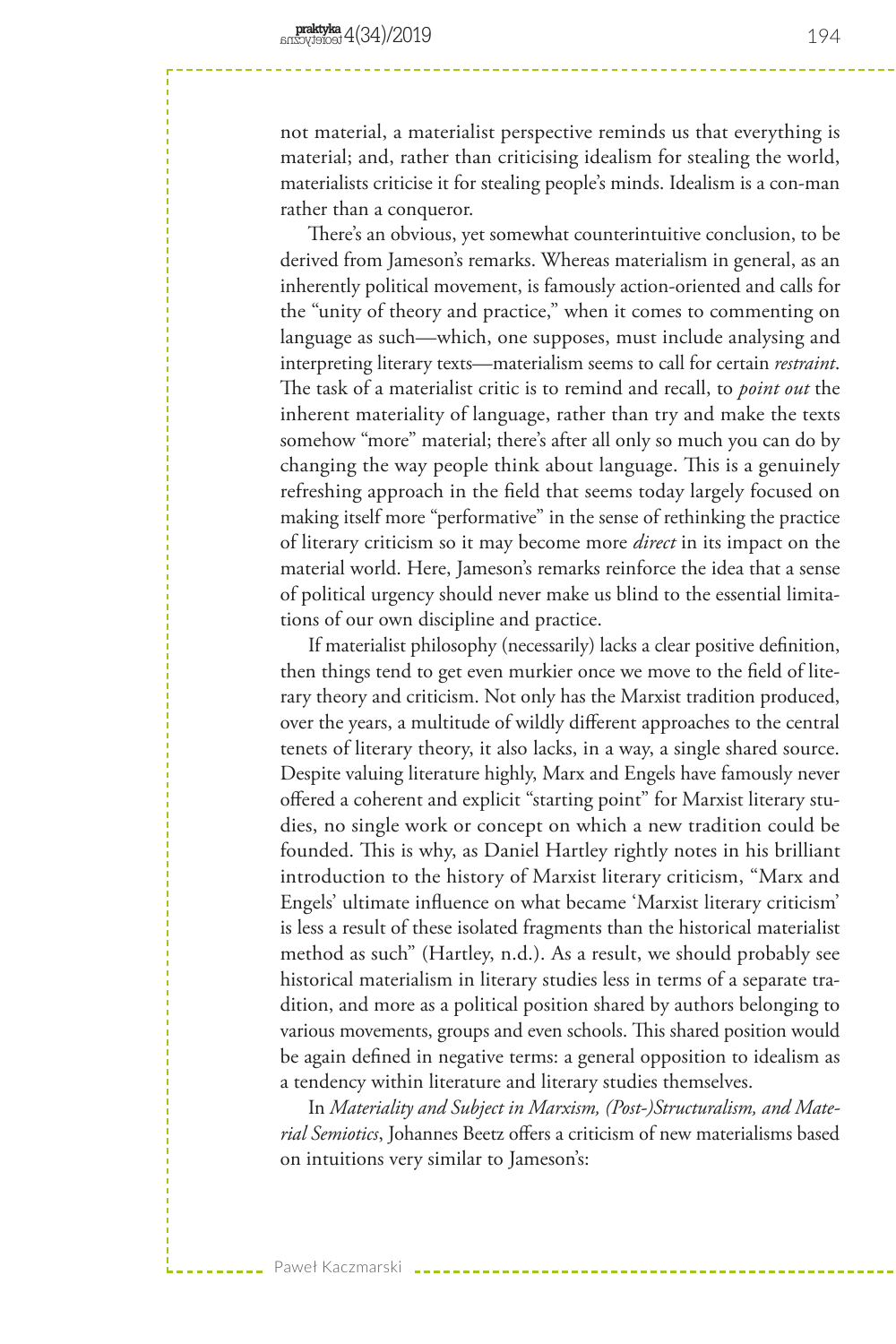The multitude of papers and books published on the topic of materiality can by no means be said to constitute a field of research representing a homogenous theory or a common definition of what is to be included in the study of the "material."

 However, many of them appear, despite their heterogeneity, to be united in an eerie preoccupation with "things" and "matter" and in a surprisingly persistent exclusion of certain fundamental kinds of materiality. This is, at least partly, due to a pervasive understanding of materiality which not infrequently reverts to a reductionist materialism by restricting materiality to matter or matter in motion. This notion, then, conceives of material entities either as passive objects waiting to be acted upon and manipulated, or alternatively as exerting a persistent effectivity, agency, or vitality of some sort. In the first case, material entities are sometimes regarded as materializations of the immaterial or ideational (like 'culture,' social relations, or identity). In the other extreme, as a persistent and effective part of reality, they impose themselves as extra-cultural and extra- -social forces. Regarding the material as just one, albeit privileged, realm of existence while retaining the ideational in the form of "culture," "the subject," "language" or "thought" simply inverts idealism without abandoning its dichotomous categories. Furthermore, approaches to materiality that limit their inquiries to phenomena that consist of matter necessarily exclude modalities of materiality not readily identifiable as tangible, solid or given. (Beetz 2016, 3)

The "inverted idealism" of the new materialist thought seems to have a particular impact on the new materialist approach to literature—its peculiar dual status as both a repository of useful intuitions and illustrations, and the traditional domain of the non-material: the semantic, the discursive and the linguistic.

## 2. Odradek, or the New Materialist Literary Criticism

As Beetz rightly points out, the new materialists have, so far, by and large "disregarded" the "fundamental materiality of language and discourse" (Beetz 2016, 74), devoting little time or energy to the type of reflection on which both structuralism and post-structuralism have been founded. However, some efforts at imagining a specifically "new materialist" approach to literary criticism have been undertaken, and these efforts tend to produce quite a few problems of their own. Problems start, arguably, at the very beginning: with an attempt to root a new way of reading in a certain textual "enigma." Tobias Skiveren, one of the authors at newmaterialisms.eu—an online almanac dedicated to new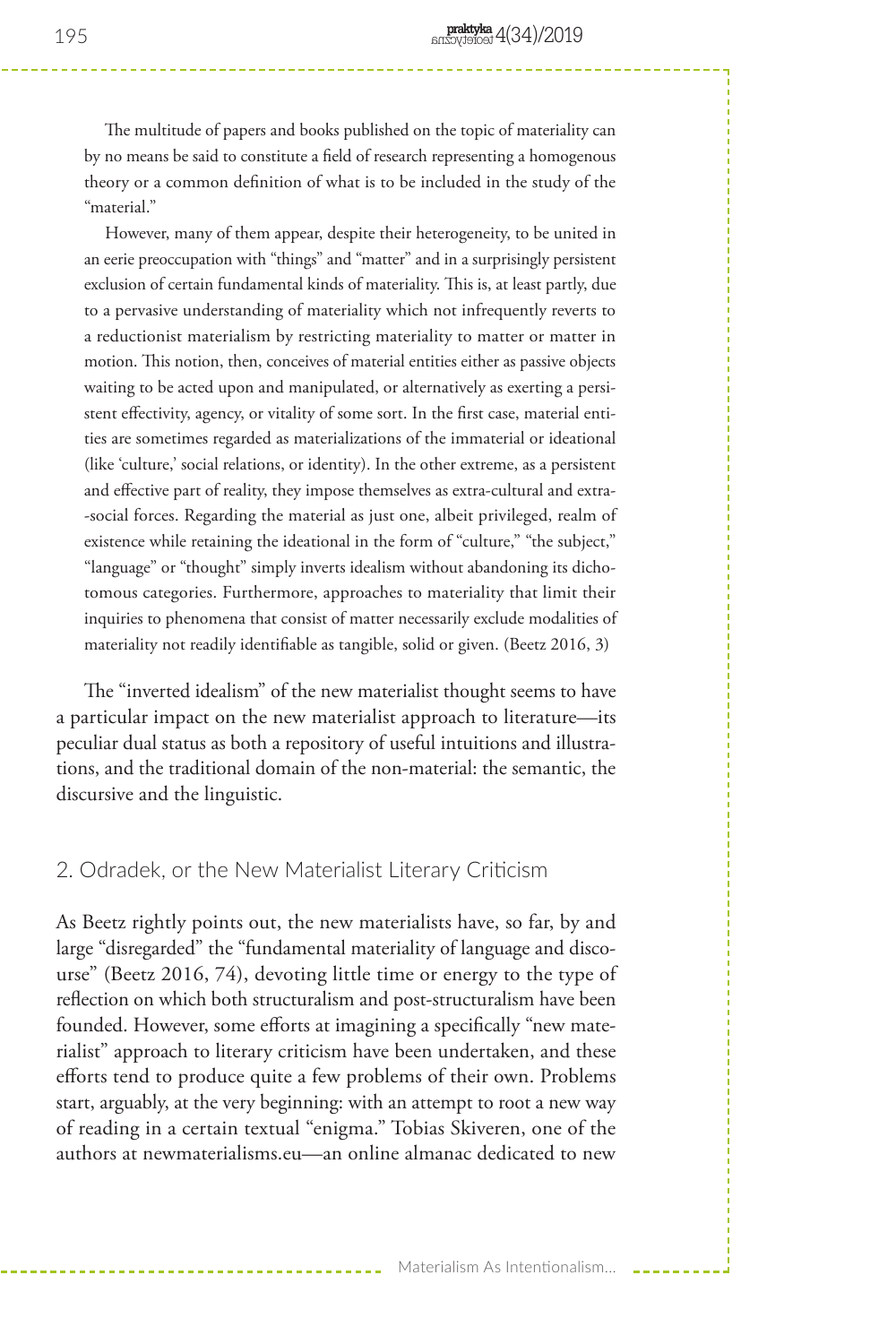materialisms—gives us a good insight into this issue, by opening his entry on "literature" thus:

A spool of thread can neither run nor talk; and yet, it does both in Franz Kafka's short story "Cares of a Family Man" from 1919. Moving and chatting all by itself, Kafka's spool presents itself as a puzzling enigma for the reader as well as the narrator who simply cannot figure out what kind of being this lively thing is: a diminutive human of wood or a somewhat untraditional tool? Jane Bennett, however, is less in doubt. In *Vibrant Matter* (2010) she utilizes Kafka's story and its non-human protagonist for making present and tangible her ontological concept of vital materiality. Here, the not-quite-dead and not-quite-living spool becomes a speculative figure for imagining what life beyond anthropocentric dichotomies between "dull matter (it, things) and vibrant life (us, beings)" might look and feel like (Skiveren 2018)

If this is to be our starting point, then we might be in trouble already. Firstly, there seems to be a logical error in play here: Odradek's weird status stems not from some sort of a split nature—"not-quite-dead and not-quite-living"—but from ours, the observers', own uncertainty as to what this nature is. He's not part-person, part-object; it's just that the reader doesn't know—indeed, has no means of knowing—whether he's more of a person or an object.

Secondly, although Odradek's nature might indeed be puzzling "for the reader as well as the narrator," it is puzzling for the reader *precisely because* it is puzzling for the narrator; Odradek exists only as a writer's invention, mediated through an account of another of his inventions (the narrator). Indeed, accounting for the nature of Kafka's typical narrators—unreliable, lost, thrown into unusual situations and detached from the world around them—one could even suggest that what's puzzling in *The Cares of a Family Man* is the mental condition of its protagonist, rather than the ontological status of the object of his gaze.

And, finally, even if we leave all these doubts aside and assume that Odradek really is an essentially "nonhuman" protagonist, an item come to life—we should still ask whether this is as "enigmatic" a scenario as both Bennett and Skiveren would have us believe. After all, conventionand genre-wise, what Kafka offers his readers is just a spin on literary anthropomorphism: the indisputable *weirdness* that seems to distinguish Odradek from Frosty the Snowman or Cogsworth is the result of Kafka's narrative technique rather than a simple byproduct of Odradek's own features. In other words, we should ask—at risk of sounding somewhat naïve—whether our ability to imagine non-human actors can be seen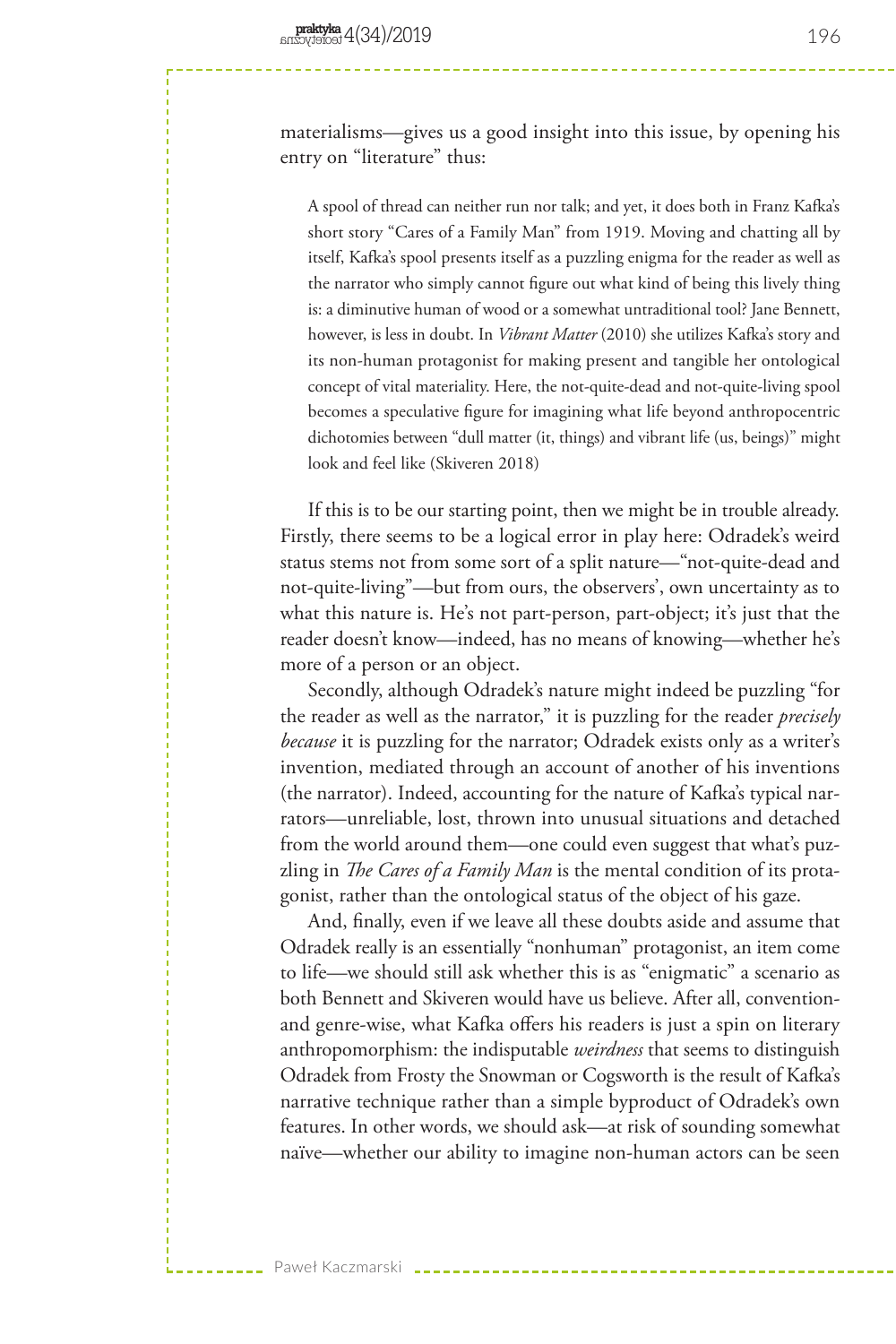as a proof, specifically as a proof that such non-human actors exist outside of our imagination. Both Bennett and Skiveren seem very eager to assume that it can; this is not only a somewhat simplified view of fiction in general, but it also risks ignoring the nature of literature and art as an essentially inventive and unpredictable practice. If Odradek is a description of an ontological discovery, rather than an invention of Kafka's own imagination (which, in itself, is a product of all the material interactions that shaped it), then agency suddenly seems like a zero-sum game: the agency of the "vibrant matter" comes at the cost of diminishing the agency of an author, and, in turn, makes literature itself seem more deterministic.

To an extent, this issue may stem from an apparent discursive reversal of the argument. Instead of using Odradek as an illustration for a certain otherwise established concept, a way of adding nuance and complexity to an existing narrative, both Skiveren and Bennett use Kafka's story as a starting point—as if Odradek's fictional existence pointed out the existence of a corresponding non-fictional being (or a type of matter). This mode of writing—one where the lines between the anecdotal and the analytical, a dramatisation and an interpretation, are not so much transcended or abolished as they are intentionally blurred—is, unfortunately, quite common in new materialist writing.

Nonetheless, Skiveren understands some of the difficulties inherent in any project of a new materialist literary criticism:

At first sight, though, literature does not seem to be the most obvious alliance for such projects. How, we might ask, does one align the renewed emphasis on the non-human agency of materiality, biology, and nature emblematic of new materialism with a phenomenon that is traditionally associated with a wholly different domain, namely the all-too-human character of discourse, textuality, and semiotics? (Skiveren 2018)

What's peculiar about this otherwise sober observation is the framing of the issue in terms of a "tradition" existing, one can assume, within literary studies. "Traditionally" literature and the study of literature are apparently solely interested in the matters of "discourse, textuality and semiotics." Moreover, these traditional associations constitute "a wholly different domain" from the ones put forward by the new materialists. This implicit division, the act of separation that seems to lie at the very foundation of a new materialist literary criticism, will become quite important later on; for now, Skiveren notes that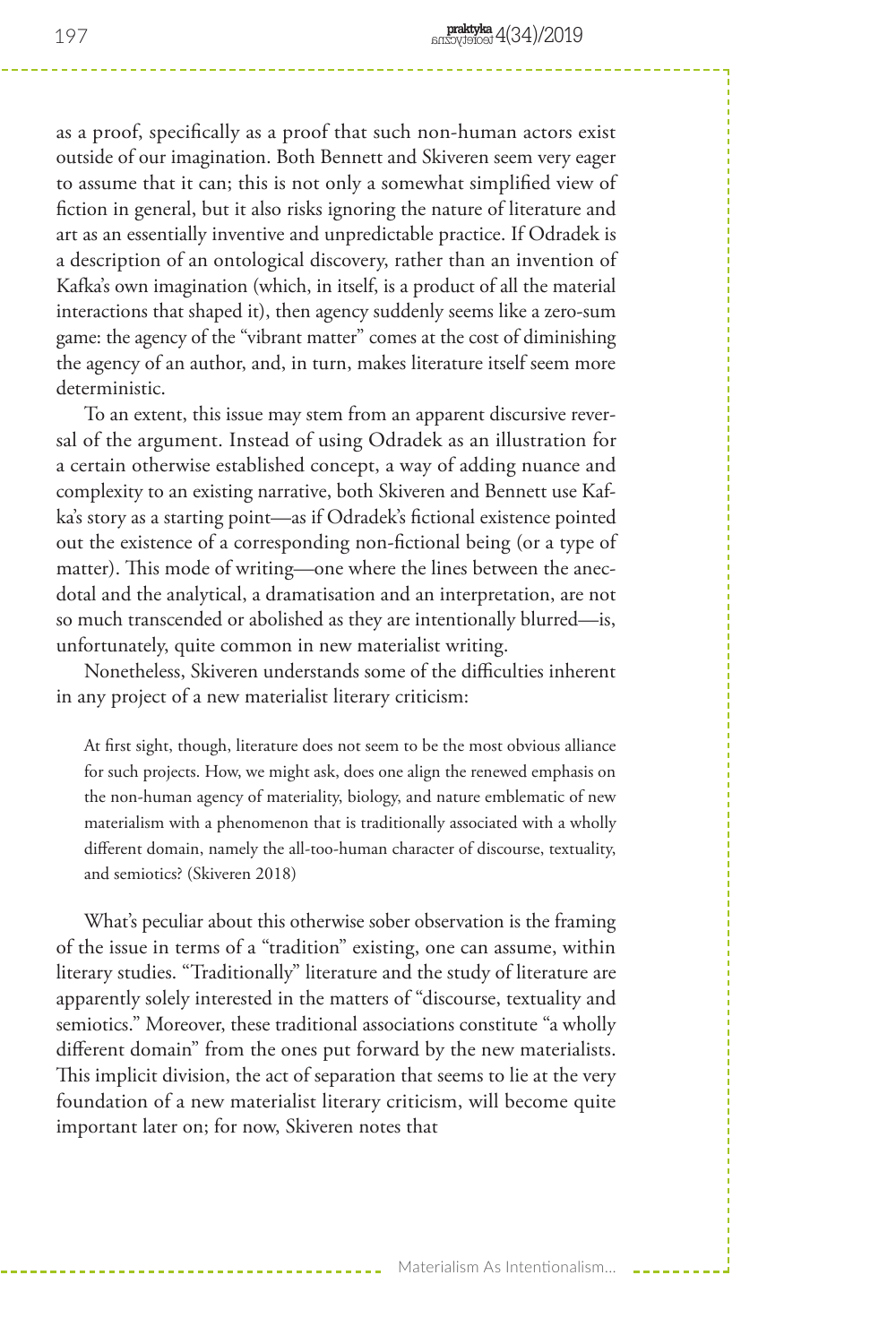Paweł Kaczmarski

This challenge is, of course, not an easy one. But one way to bridge the gap, it seems, has been to recast literature as a material force that exceeds the domain of the Anthropos by resisting the epistemological inspections of the reader. No longer simply a discursive site for negotiating more or less subversive identity constructs, literature becomes an abstruse and recalcitrant non-human actor that can never be fully known. (Skiveren 2018)

This understanding of literature's material nature is based on the empirical observation that our best efforts to grasp the totality of a work's meaning almost never succeed—there is always something left to be said about the text, and the interpretation (as deconstruction as well as countless post-structuralist thinkers taught is) is seemingly never complete. It's not hard to understand how some may be tempted to see this remainder as inherently more "material"; we tend to associate resistance with materiality. One could go as far as to say that, from this perspective, the very possibility of the reader's mistake, as well as the imperfect nature of every paraphrase, are both in themselves a hard proof of the text's materiality, and as such they also—and this is arguably more important—serve to sever the link between literature and its "traditional associations" with "discourse, textuality and semiotics."

Although Skiveren points out that certain new materialist thinkers including Bennett, but also Stacy Alaimo and Mayra Rivera—"construe literature as a privileged site for affectively and imaginatively exploring the world of material forces" (Skiveren 2018), it seems that at this point we should clearly distinguish between any project of a new materialist literary criticism (or theory) and a more general interest in literature as a way of "cultivating more matter-attuned and fine-grained sensibilities" (Skiveren 2018). If the new materialists have indeed, as Beetz points out, devoted little time to the issues of "the fundamental materiality of language and discourse," then this might explain why there have been few attempts at demonstrating, in practical terms, what a "new materialist" mode of reading and criticism could look like. It seems that many authors are more interested in seeking out textual illustrations for certain new materialist concepts, rather than reading texts in a new materialist "way," whatever this could mean. This approach may be ultimately quite misleading. For instance, in the recent anthology *Material Ecocriticism*  (Iovino & Oppermann 2014), which seeks to establish a link between new materialisms and the practice of ecocriticism, all four essays included in the section "Poetics of Matter" seem focused on seeking out the works of art that specifically illustrate certain concepts crucial to the new materialist thought and sensitivity; in other words, rather than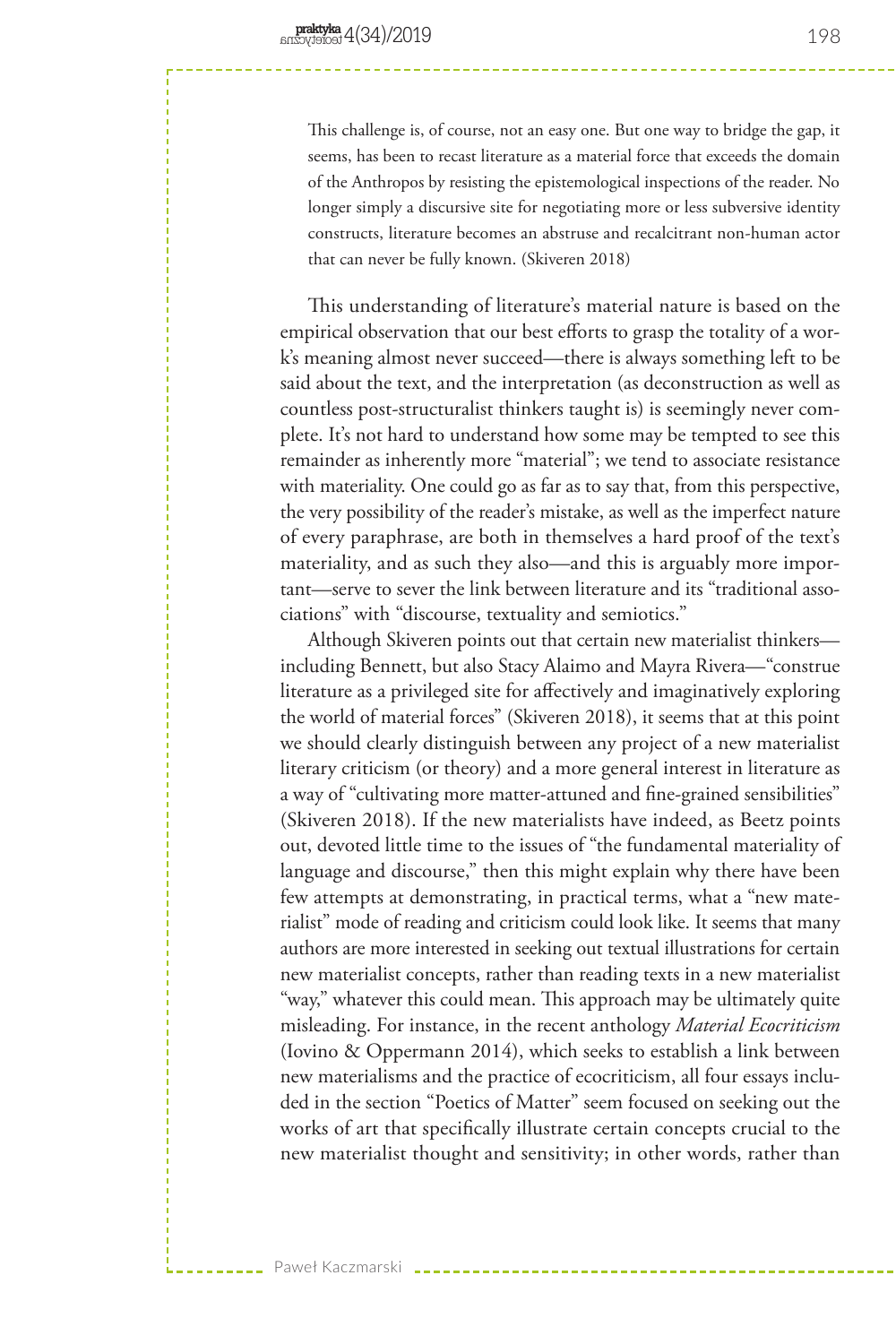sketch out a new materialist *mode* or *way* of reading, they invoke these works in order to prove that certain general philosophical intuitions are shared by a larger group of people, some of them artists or writers. These readings, however inspiring and productive they might prove on a case- -to-case basis, tell us little about a new materialist approach to literature or text as such. It might very well be, for instance, that Walt Whitman (or Wallace Stevens, to mention just two authors eagerly referenced in the new materialist circles) shares, at least in his more ecstatic moments, a certain general view of the world with Jane Bennett or Gilles Deleuze. This, however, neither requires the critic to call on a new set of theoretical tools (indeed, in this particular case all four essays are quite traditionally hermeneutic), nor tells us anything about the *practice* of new materialist literary criticism. This tendency is obviously neither new, in the context of modern literary studies, nor particularly harmful in and of itself; it just seems important to distinguish such an approach from any serious attempt at founding a "new materialist" mode of literary criticism.

Another approach to literary studies that may share some of the new materialist sensitivity but mustnonetheless be sharply distinguished from any possible new materialist *criticism*, focuses on the empirical observation that readers tend to ascribe agency to certain fictional characters or beings, and uses various sociological and psychological tools in order to explain that phenomenon or its social consequences. This approach combines sociology of reading and reception, evolutionary psychology and neuroaesthetics—to name just a few disciplines—in order to research and explain our reactions to text, rather than establish a new mode of interpretation.<sup>1</sup>

### 3. Popeye, or the Search for Materiality

Skiveren's summary is telling in its intuitions; it creates an impression that, for the new materialists, the "true" materiality is mainly to be found in the domain of the non-human, and so the material side of any text consists primarily in things that are independent of the author, their style, their intention and their technique. One can sometimes see this

<sup>1</sup> An excellent example of such an approach is Blakey Vermeule's *Why Do We Care About Literary Characters?* (2010), which, as demonstrated by Jennifer Ashton (2011) not only avoids many of the traps associated with post-humanist literary criticism and the affective turn, but seems entirely compatible with the "strong" intentionalism as sketched out by Walter Benn Michaels.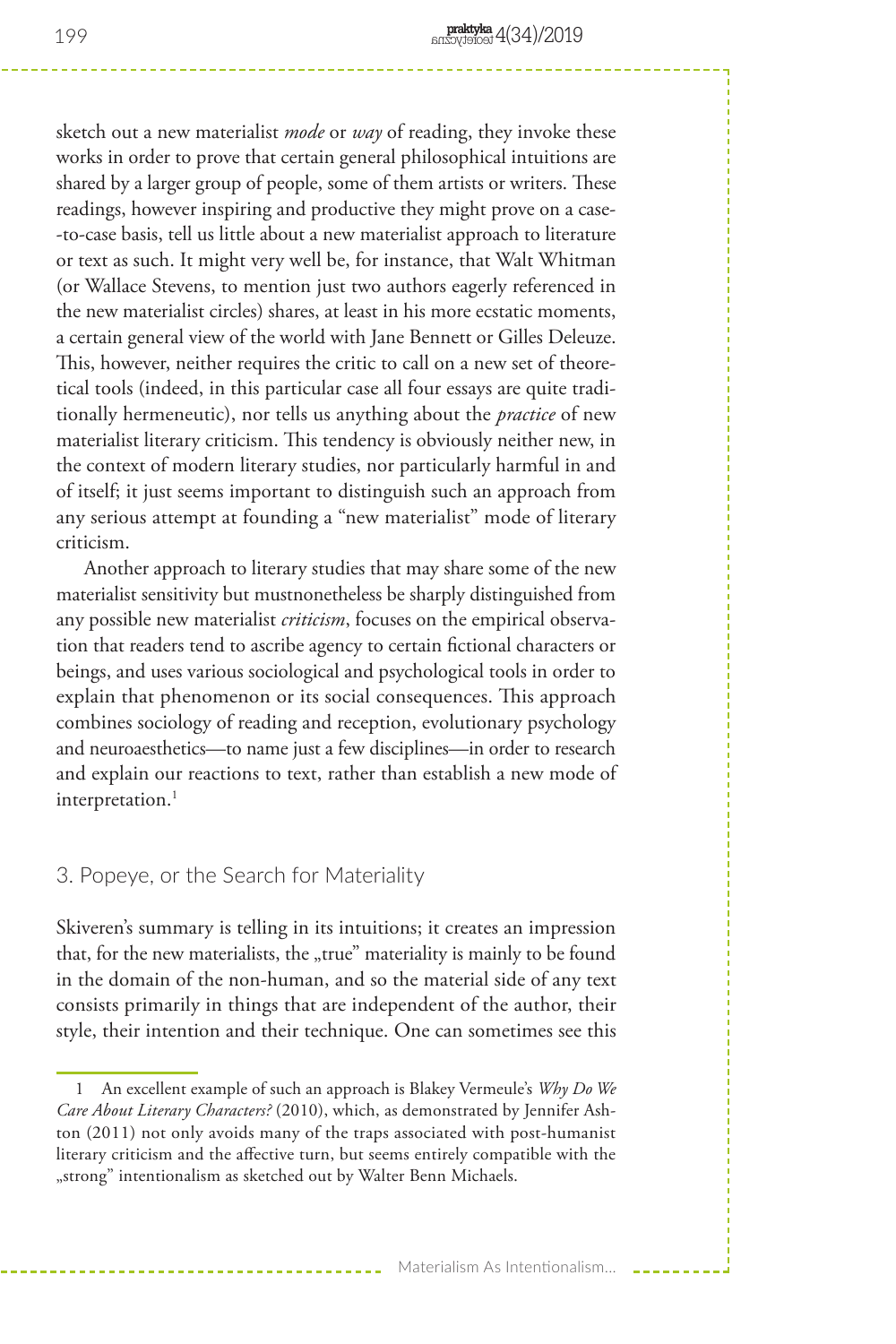sentiment surface seemingly unintentionally, as in the preface to Serenella Iovino's and Serpil Oppermann's anthology of essays on materialist ecocriticism:

Agency assumes many forms, all of which are characterized by an important feature: they are material, and the meanings they produce influence in various ways the existence of both human and nonhuman natures. Agency, therefore, is not to be necessarily and exclusively associated with human beings and with human intentionality, but it is a pervasive and inbuilt property of matter, as part and parcel of its generative dynamism. From this dynamism, reality emerges as an intertwined flux of material and discursive forces, rather than as complex of hierarchically organized individual players. (Iovino & Oppermann 2014, 3)

Resisting the emphasis on linguistic constructions of the world, formulated by some trends of postmodern thought, the new materialist paradigm is premised on the integral ways of thinking language and reality, meaning and matter together. A key point, provided by Karen Barad's theory of agential realism, is that phenomena result from the intra-actions of material and discursive practices and agencies, which co-emerge at once (hence intra-and not inter-action), thus constituting the world "in its ongoing becoming." Matter and meaning, Barad states, are "inextricably fused together, and no event, no matter how energetic, can tear them asunder. . . . Mattering is simultaneously a matter of substance and significance" (...) In other words, the borders between meaning and matter are constitutionally porous, making the "intimate" material-semiotic connection between the "inside" and "outside" of organisms recognizable at smaller as well as larger levels of organization. (Iovino & Oppermann 2014, 4)

The emerging dynamics of matter and meaning, body and identity, being and knowing, nature and culture, bios and society are therefore to be examined and thought not in isolation from each other, but through one another, matter being an ongoing process of embodiment that involves and mutually determines cognitions, social constructions, scientific practices, and ethical attitude (Iovino & Oppermann 2014, 5)

If ecocriticism has a grounding assumption at its origin, it is the tight connection between literature and the natural-cultural dynamics of the material world. (Iovino & Oppermann 2014, 6)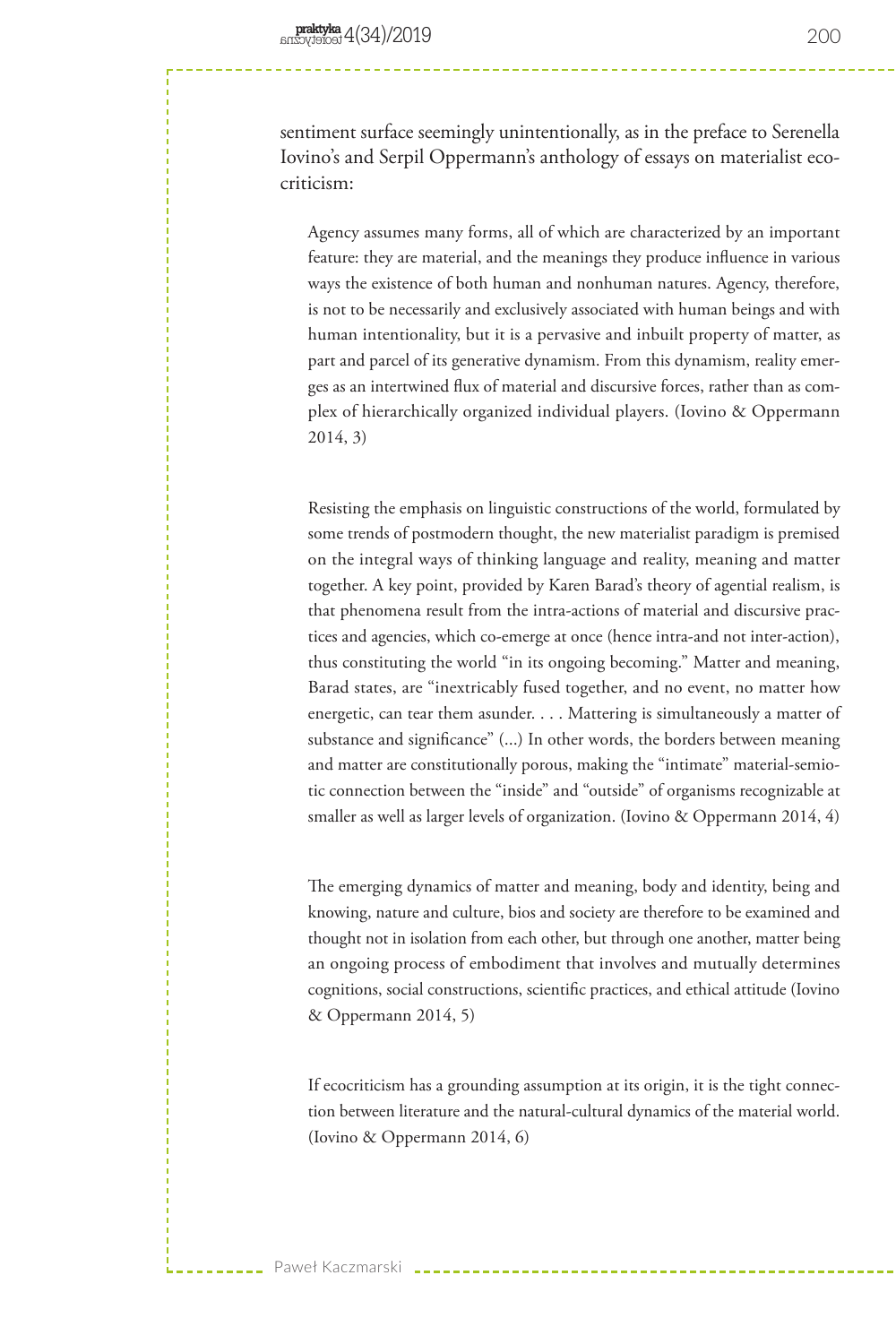Saying that literature is "tightly connected" to the "dynamics of the material world" is obviously vastly different from saying that literature itself is a material construct. Similarly, phrases like "an intertwined flux of material and discursive forces," "inextricable fusion" of matter and meaning, "integral ways of thinking language and reality," "borders between meaning and matter" that are "constitutionally porous" etc. all suggest that meaning—language in its specifically semantic aspect remains closely *linked* to the material world, but is not in itself a proper part of this world. Although Iovino and Oppermann immediately attempt to shift focus to how closely and inextricably these two spheres are tied together, what's more important from the materialist perspective is this strong assertion of fundamental (even if purely analytical) difference.

The purpose of this assertion is to emphasise the sheer force of materiality present in the natural world, especially in its non-human actors and spaces. Considering Iovino and Oppermann see their project as a part of the "material turn" (Iovino & Oppermann 2014, 2), and seem to believe that whereas the materiality of the text has been largely ignored within literary studies, the text's meaning has traditionally been a privileged category within literary criticism, what emerges is a picture of the relationship between meaning and matter as a zero-sum game: the more we focus on the text's actual materiality—understood now in terms of non-human agency, and the link between text and nature—the less we can focus on its meaning.

Eileen Joy, who, in her search for a new mode of reading, reaches out to both new materialisms (e.g. the work of Jane Bennett) and speculative realism (including Graham Harman's object-oriented ontology), also instinctively identifies the material aspects of the text with its non- -semantic and non-authorial side, as if its "proper" materiality could only be found outside all the activities traditionally associated with interpretation:

And the idea might then be, not to necessarily make sense of a literary text and its figures (human and otherwise)—to humanistically re-boot the narrative by always referring it to the (always human-centered) Real (context, historical or otherwise, for example, or human psychology)—but to better render the chatter and noise, the movements and operations, the signals and transmissions, the appearances and disappearances of the *weird* worlds, and their figures, that are compressed in books (a different sort of realism that always exceeds the intentions of authors and readers, and thanks to language's errant-deconstructive tendencies, cannot be fully captured in the nets of *our* semantics only), and to see

201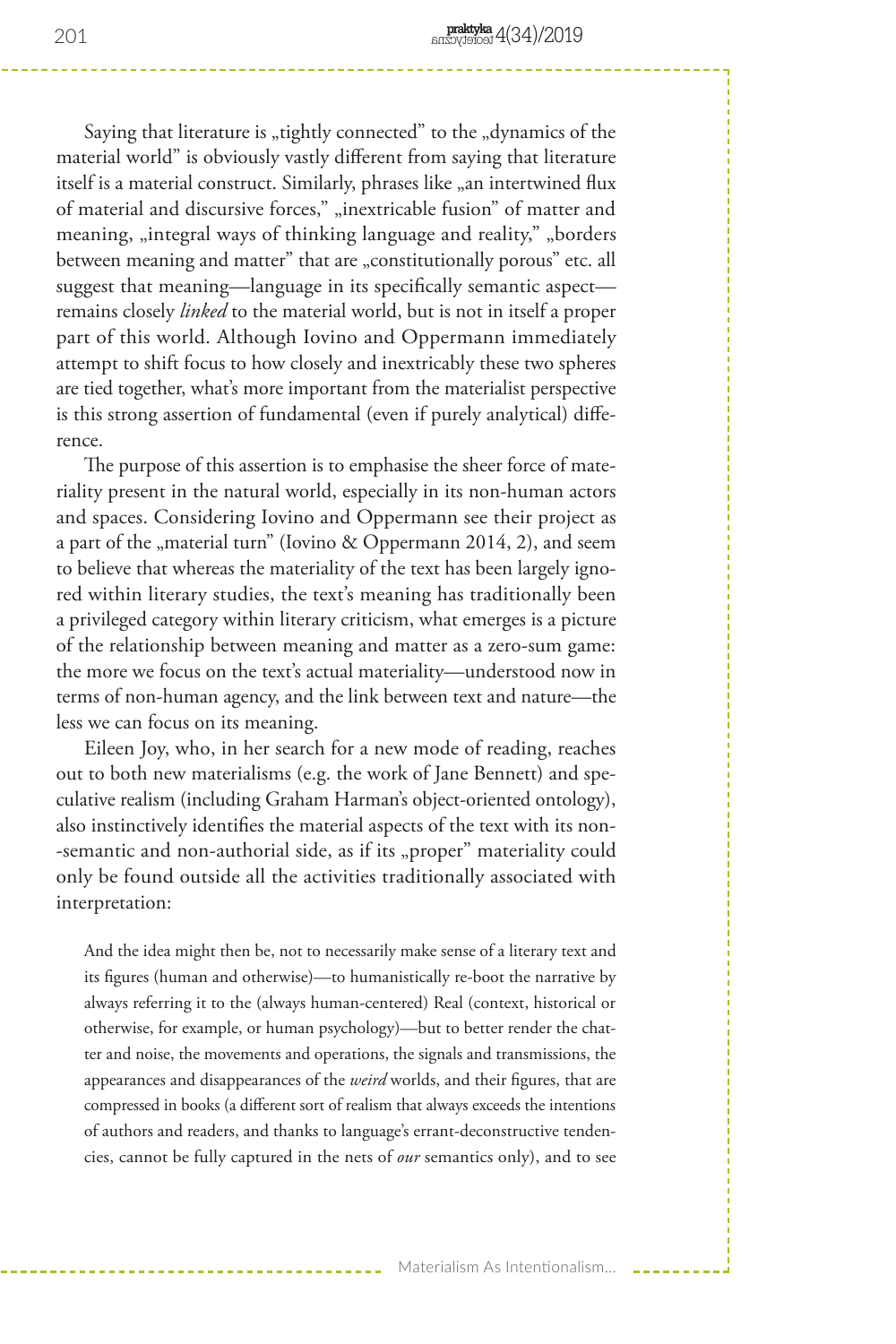better how these teeming pseudo-worlds are part of my brain already, hard-wired into the black box of a kind of co-implicate, enworlded inter-subject-object-ivity in which it is difficult and challenging to trace the edges between self and Other, between the Real and the fabulated. (Joy 2013, 31)

In this single (!) sentence Joy clearly establishes a link between what she calls the "weird" reading and the various modes of reading interested in such notions as context, history, "the Real" or the intentions of human actors (authors and readers). Although one could argue that "the chatter and noise,", the appearances and disappearances of the *weird* worlds" may very well be present in the text because of its author's intention, as a part of its *meaning* (as is the case with that old Speculative Realist favourite, H. P. Lovecraft), Joy locates all these elements firmly and explicitly outside "our semantics". Thus her "weird reading" must be clearly distinguished from simply reading "for" weirdness, i.e. reading that is particularly interested in the intentional moments of weirdness within the text. Joy links this project to Jane Bennett's notion of "vibrant matter," as well as a vaguely Spinozian perspective:

Yet, narratives also contain discrete, disconnected instances of being and becoming that are always attempting to expand beyond or subvert the larger narrative system—these instances, or "units" (as Ian Bogost would term them) are like *things*, material elements with their own *conatus* (Spinoza's term for any thing's tendency to persist in existing), which always leaves the system open to a creative and possibly fruitful chaos (a plenitude of generative unruliness whose historical tense would be the future perfect subjunctive: *what would have been*, or, *what would have not been*). (Joy 2013, 29)

These instances are precisely the "chatter and noise" on which Joy seeks to found her "weird reading." Although she does not explicitly deny the materiality of, say, the communicative function of literature to do that would be indeed quite provocative, even by the new materialist standards —still, by emphasising the status of "chatter and noise" as *material things*, she strongly suggests (just like Iovino and Oppermann) that it's they who constitute the "properly" or "truly" material side of the text. While a simple "reading for weirdness" would make no assumptions about the ontological status of this or that element of narrative, weird reading" seems entirely based on the assumption that certain aspects of a work of literature are if not *more* material, than at least material *in a fundamentally different manner* than all others.

Levi R. Bryant, a speculative realist philosopher who's often commented on Joy's ideas, seems to recognise the fundamental issue with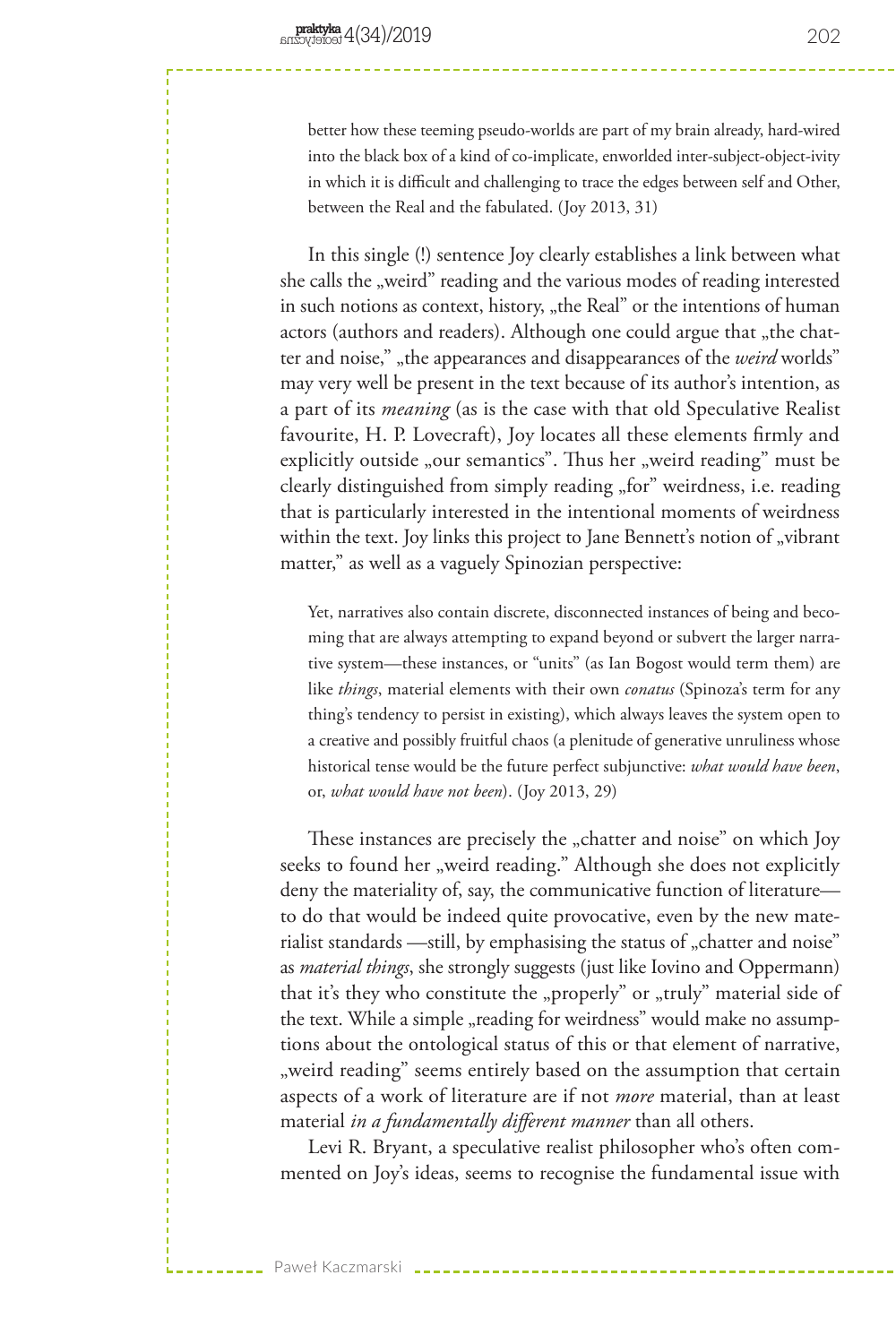this approach, at least on a theoretical level, although he does not link it directly to Joy's work. He opens his commentary on Joy's lecture with these remarks:

One of the things that I've found most stunning, that in certain ways I somewhat regret, is my claim that fictions are real. Now there's something about me that seems to create a ruckus wherever I go– and that's been above all true of my pronouncements on this blog –but there have been few things I've said that have generated more heat than this thesis. Now for any materialist I would think this thesis would be obvious. If you're a materialist then you're committed to the thesis that all things are, well, either material or void. Fictions aren't void, so that entails only one option: they're material. (Bryant 2011a)

Bryant begins with a clear assertion that fictions—which seem to stand here for texts in general— are material *as a whole*, by default. He thus seems to avoid a fundamental split between the meaning and matter, on which both Joy's "weird reading" and Iovino and Oppermann's "material" ecocriticism are founded. Unfortunately, he quickly veers into the familiar territory:

For years, along these lines, my mantra has been that texts aren't simply *about* something, they *are* something. In other words, texts should not simply be understood in their referential and modal dimension, but should also be understood in their sheer *materiality* as entities, like animals, humans, rocks, and neutrinos, that circulate throughout the world. This is at the center of what I mean when I say that fictions are real. I am not making the claim that there is a person that exists like a *human*, named Popeye that I could marry, that has amazing biceps, that grows stronger when he eats his spinach, etc. No, I am making what I believe to be the obvious and common sense thesis that the cartoon Popeye ought not simply be understood as what it is *about* (its referential dimension), but also in terms of what it *is* (a material entity circulating about the world). (Bryant 2011a)

As soon as Bryant makes a seemingly innocent observation that "texts aren't simply *about* something, they *are* something," he enters the path that eventually leads him back to a fundamental split between the material and non-material aspects of texts. If what makes texts material is their "being," rather than their being "about" something, then they are only material *in spite of* the latter. Their existence as "material entities" is then opposed to their "referential dimension" which, consequently, appears as essentially non-material. Although Bryant eagerly concedes to fictions their material nature, he then confines it solely to one aspect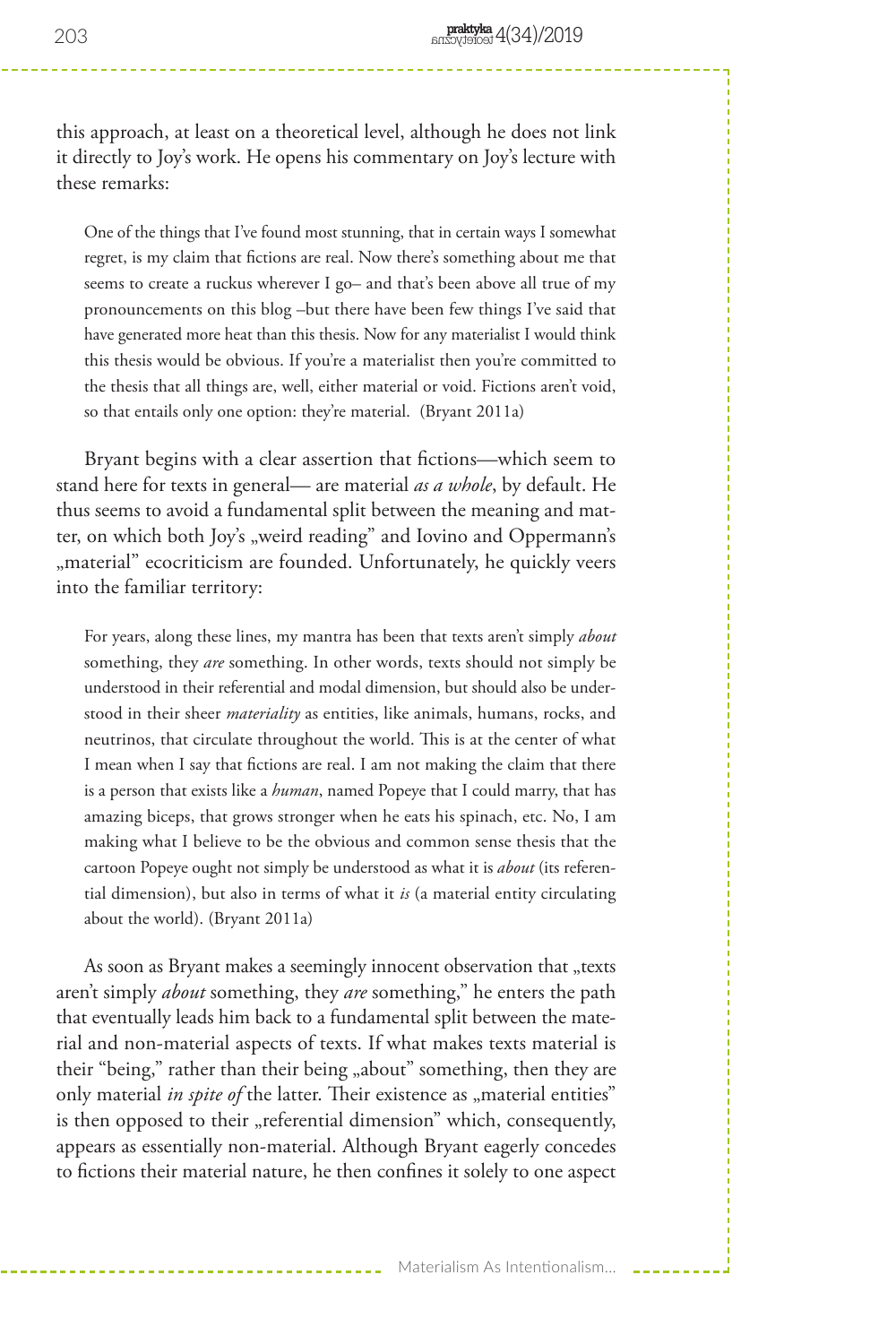All these questions stem, of course, from a set of inherently non-materialist assumptions; and absurd though they may seem, they all follow logically from the initial split between the texts' "referential" and material sides. This split is, in fact, in clear contradiction with Bryant's own initial remark that a materialist remains "committed to the thesis that all things are, well, either material or void." What is it that would make this thesis applicable to a fiction as a whole, but not to all of its dimensions? In other words, why is its "referential dimension" exempt from this fundamental rule?

of their being—that which he sees as traditionally omitted by those modes of criticism that focus on the meaning of texts. Meaning and matter are thus again pitted against each other. Indeed, one can imagine that the split between referential and material may be just the first step in a potentially infinite series of similar division: because, to put it bluntly, why should one stop here, at this arbitrary level, just below the surface of the text's totality? Surely there are things—that is to say, forces and processes of a social, cultural and economic nature—that, although linked to the text's "circulation," remain *less* material than the others; say, the physical transport of books, as compared to a mere conversation among their readers? And even then, one can imagine that some copies of said books can be seen as *more* material than others—are paperbacks, for instance, more "material" than ebooks? What about audiobooks—are the ones sold on tape more "material" than the ones distributed digitally?

All these questions stem, of course, from a set of inherently non- -materialist assumptions; and absurd though they may seem, they all follow logically from the initial split between the texts' "referential" and material sides. This split is, in fact, in clear contradiction with Bryant's own initial remark that a materialist remains "committed to the thesis that all things are, well, either material or void." What is it that would make this thesis applicable to a fiction as a whole, but not to all of its dimensions? In other words, why is its "referential dimension" exempt from this fundamental rule? Doesn't it follow, from Bryant's own assumptions, that both the text's "being" and it's "being about something" are "either material or void"? In other words, mustn't the meaning itself be "either material or void"?

In a sense, Bryant's approach is not unlike the never-ending search for the fundamental particle in philosophy or physics: where the very possibility of a further division pushes the moment of discovery of the true foundation of our material reality further away. Whereas Jameson and other historical materialist thinkers suggest that we can only assume a materialist *perspective*, Bryant (as well as Joy, Iovino and Oppermann) are all on the lookout for the *source* of the matter's (and text's) own materiality.

This, obviously, puts the whole idea of a "material turn" in literary criticism in a very precarious position. We either embark on a never- -ending search for the "truly" material elements of the text—which will not only inevitably lead to predictable arguments over which thinkers and critics are more materialist than the others, but which also immediately gives an astonishing amount of ground to those who would like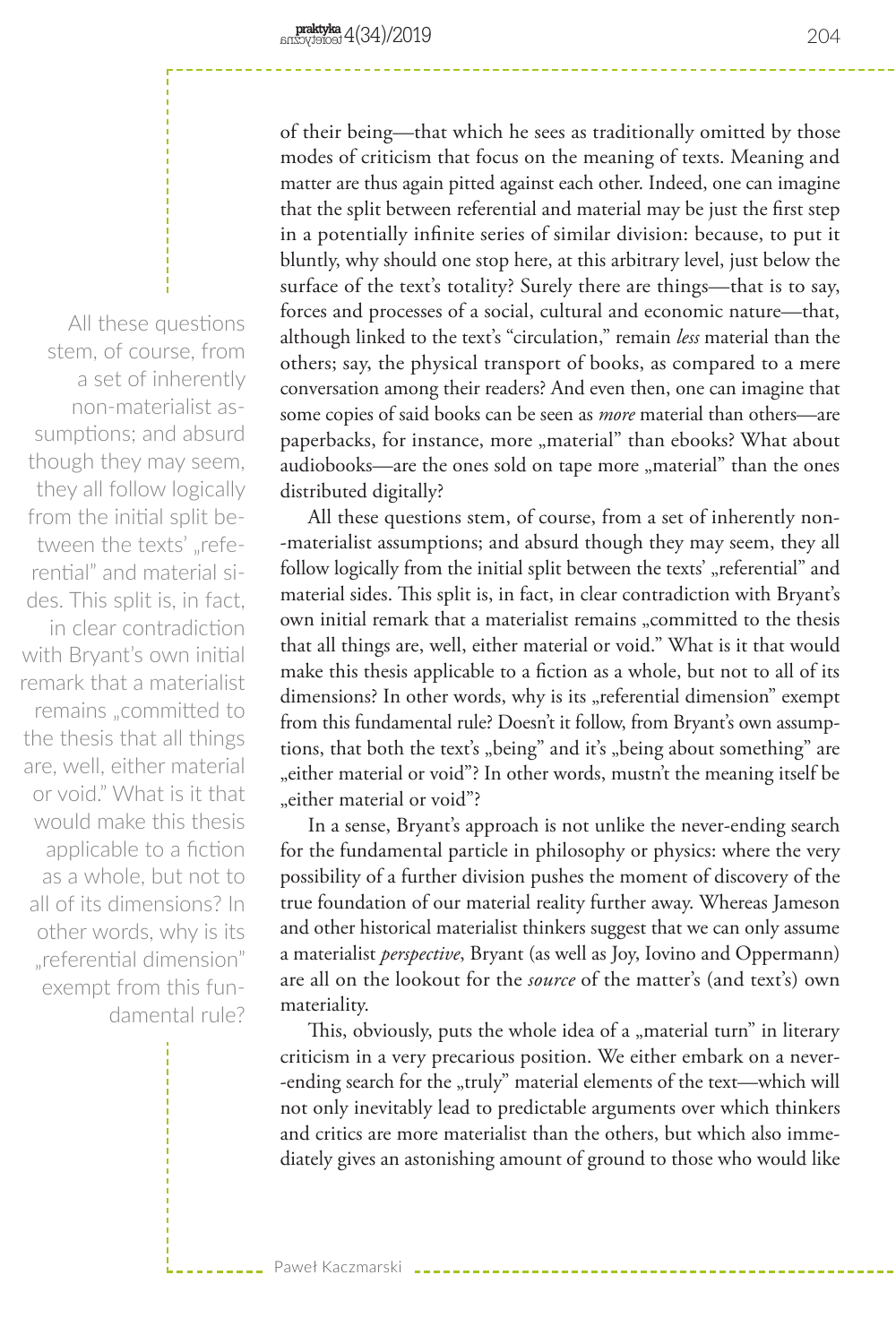to see literature as the domain of pure ideas—or we accept that the object of a meaning-focused analysis is in no way less material than that of a potential new materialist criticism; but then the latter's own reason for existence more or less vanishes. We can obviously sympathise with some of Bryant's (and Joy's) apparent political goals: their desire to make literary criticism more inclusive, egalitarian, democratic etc. But ultimately, if we follow Jameson's intuitions, these "new" materialist approaches serve only to reinforce the old idealist cliché, namely, that the discursive, the intellectual or the textual dimensions of a work of art are somehow less "material" than things like print, paint or canvas.

This is by no means to say that a sincere interest in Marxism may magically prevent anyone from making mistakes similar to those of Joy and Bryant. A good example is Imre Szeman's *Introduction: a Manifesto for Materialism* from 1999. Szemen, although ostensibly sharing many of the intuitions that gave birth to the "material turn," remains committed to a certain heterodox line of historical materialist thinking. He writes his manifesto with an explicit goal of including in the critical practice—particularly in reference to Canadian literature and criticism things that have historically been "left out" and forgotten, due to the critics' apparent lack of focus and consequence in the matters of matter and materiality. Like myself, Szemen starts with Jameson's remarks on the inherently polemic nature of materialism, and—wary of the fact that "while there may be numerous materialisms in name, few are *materialist in spirit*" (Szeman 1999, 4)—is initially careful not to turn an essentially negative approach into yet another positive method: "If materialist criticism is thus often concerned with matter, the materiality of social and cultural forces, and with political economy, it is not just because it is «materialist» but also because these are the elements most commonly «left out» of typical examinations of cultural objects, especially in the case of literary texts" (Szemen 1999, 6). His project of materialist criticism, it seems, will remind us about the essentially material nature of *every* aspect of the text, rather than try and point out then elevate its "truly" or "particularly" material elements.

But unfortunately Szemen soon follows in the steps of Joy and Bryant, albeit for a slightly different reason. Following Régis Debray, who famously criticised Marxism for not examining closely "the connections between text and world", Szemen proposes a renewed focus on the "material" (as in "physical") production of the texts (meaning mainly texts-as-objects, or vehicles), as well as the institutional framework that makes this production possible. Although a focus on these largely political and socioeconomic issues may seem to reinforce the materialist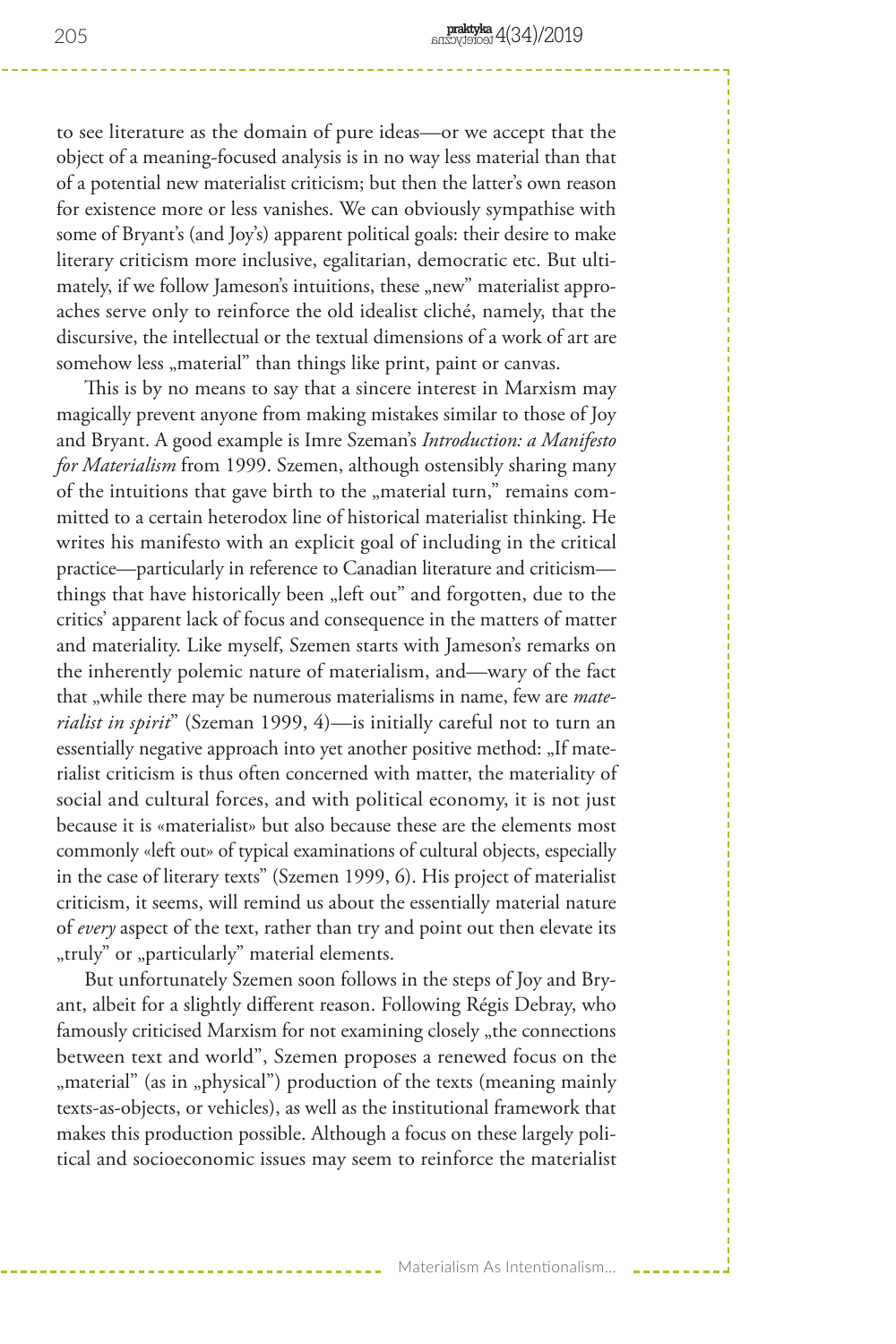The reason is clear: a self-proclaimed materialist critic will seek to emphasise the material nature of the text, which they can do only by elevating some of its aspects above the others. The only other way to imagine materialist criticism would be to see its task—at least when it comes to reading and interpreting - solely in terms of restoring a "natural" balance, regaining a way of perceiving the text which is not only material but also, and as importantly, default. In other words, it would once again be a polemic stance rather than a method—a stance that consciously limits itself to revealing and refuting various forms of idealism, rather than "inventing" anything new.

nature of his project, Szemen finally succumbs to the idea of this supporting apparatus being the only truly material force, as opposed to the "intellectual" sphere, which includes things such as concepts, discussions, but also "bookish common knowledge" and—presumably—meanings (Szemen 1999, 10).

Without going into further detail, what Szemen's manifesto proves is that a division of the kind we see in Joy's and Bryant's work is a necessary consequence of seeing any project of "materialist literary criticism" in terms of a *method*. Although understandable on a practical level— in the contemporary humanities establishing a new method or a new turn may seem not only the best, but the default way of asserting one's autonomy and position—an attempt at inventing a materialist method of reading and interpreting texts seemingly always results in a split between an imagined "material" side of of the text and its non-material counterpart. The reason is clear: a self-proclaimed materialist critic will seek to emphasise the material nature of the text, which they can do only by elevating some of its aspects above the others. The only other way to imagine materialist criticism would be to see its task—at least when it comes to reading and interpreting - solely in terms of restoring a "natural" balance, regaining a way of perceiving the text which is not only material but also, and as importantly, default. In other words, it would once again be a polemic stance rather than a method—a stance that consciously limits itself to revealing and refuting various forms of idealism, rather than "inventing" anything new. It seems, however, that the very idea of a "natural" way of reading would be anathema to many contemporary critics, including those associated with new materialisms.

## 4. Überbau, or on Genuine Materialism

Paweł Kaczmarski

In more ways than one, the split at the heart of the new materialist literary criticism resembles the well-known Marxist division between *Basis/Grundlage* and *Überbau*, the base and the superstructure. Or, should we say more precisely, it resembles what many non-Marxists believe to be the Marxist version of this divide: a fundamental split between the socioeconomic "foundation" of all social reality and a nigh superfluous cultural "supplement" that's almost entirely dependent on the former.

This is obviously a well-known and oft-discussed issue that has resurfaced numerous times throughout historical materialism's relatively short history and even today it can be approached from many different angles.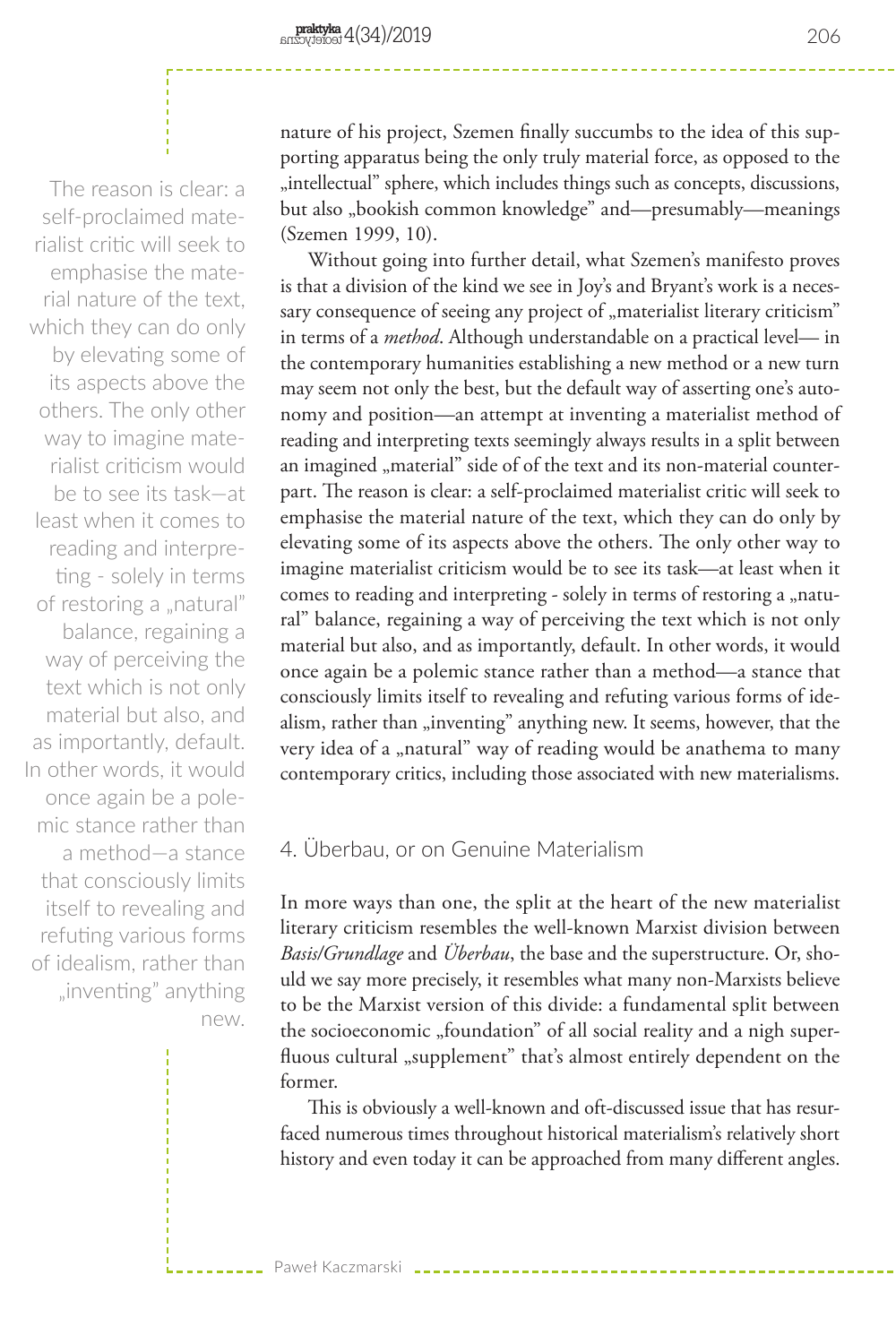For my part, in the context of this essay, I believe a brief discussion between David Graeber and Richard Seymour that took place over a decade ago might prove particularly instructive.

In *Turning Modes of Production Inside Out* (2006), Graeber set out to criticise the notion of the "mode of production" in what he saw as its traditional Marxist sense, in order to offer a new understanding of this category—one that would be rooted more firmly in the world of everyday human interactions, "processes by which people create and shape one another":

 The question then becomes: what would a 'mode of production' be like if we started from this Marx, rather than, say, the Marx of the Contribution to a Critique of Political Economy? If non-capitalist modes of production are not ultimately about the production of wealth but of people—or, as Marx emphasizes, of certain specific kinds of people—then it's pretty clear that existing approaches have taken entirely the wrong track. Should we not be examining relations of service, domestic arrangements, educational practices, at least as much as the disposition of wheat harvests and the flow of trade?

 I would go even further. What has passed for 'materialism' in traditional Marxism—the division between material 'infrastructure' and ideal 'superstructure'—is itself a perverse form of idealism. Granted, those who practice law, or music, or religion, or finance, or social theory, always do tend to claim that they are dealing with something higher, more abstract, than those who plant onions, blow glass or operate sewing machines. But it's not really true. The *actions* involved in the production of law, poetry, etc., are just as material as any others. Once you acknowledge the simple dialectical point that what we take to be self-identical objects are really processes of action, then it becomes pretty obvious that such actions are always (a) motivated by meanings (ideas) and (b) always proceed through a concrete medium (material), and that while all systems of domination seem to propose that 'No, this is not true, really there is some pure domain of law, or truth, or grace, or theory, or finance capital, that floats above it all', such claims are, to use an appropriately earthy metaphor, bullshit.

 $\left( \ldots \right)$ 

 A genuine materialism, then, would not simply privilege a 'material' sphere over an ideal one. It would begin by acknowledging that no such ideal sphere actually exists. This, in turn, would make it possible to stop focusing so obsessively on the production of material *objects* – discrete, selfidentical things that one can own – and start the more difficult work of trying to understand the (equally material) processes by which people create and shape one another. (Graeber 2006, 70-71)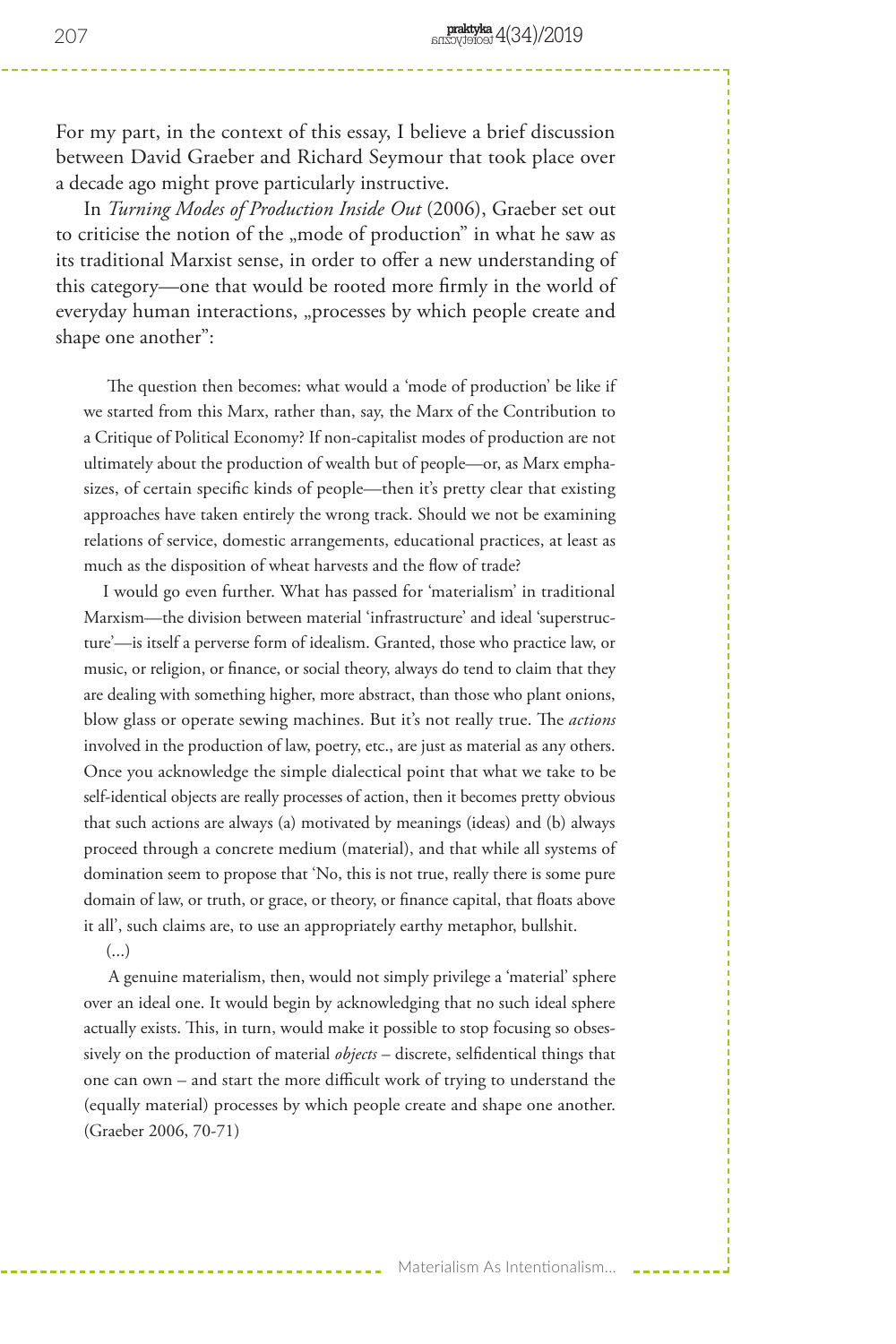Graeber's criticism seems truly on point, in that it touches on a way of thinking, or an ideology, that seems prevalent in capitalism and on which, as he rightly points out, all systems of domination seem to at least partly rely. In his attempt to distinguish "genuine" materialism from what may be seen as idealism in reverse (distinguished as historical materialism), he's even careful not to speak of the dialectical unity of "meaning" and "matter"—so this idealist opposition is not reintroduced by accident—but rather of the unity of "meaning" and "material", or "medium".

The only major issue with Graeber's argument is that its nominal target seems somewhat ill-defined. His idea of "genuine materialism" is surprisingly close to that of non-Stalinist marxists; Richard Seymour was quick to point this out on his blog:

 This is a lucid passage, and also a very frustrating one. It is lucid about the fetishism of ruling class ideology, and frustrating in how it represents its supposed foil. To begin with, it is unclear what is meant by "traditional Marxism." Suffice to say that it wouldn't include E. M. Wood, E. P. Thompson, Alasdair Macintyre, or any number of anti-Stalinist marxists who have problematised the idea of a base-superstructure dichotomy, either rejecting the whole metaphor, or maintaining that conceiving it as a dichotomy is contrary to Marx's original intention. These arguments were often directed against a highly mechanical and scholastic interpretation of Marx that was popularised by the Soviet Union and its supporters, the purpose of which was to rationalise Stalinist accumulation methods. The logic of the Stalinists was that if the superstructure is determined by the economic base then we must only develop the means of production and the political superstructure of socialism is sure to follow. So it is possible that by "traditional Marxism," Graeber actually means Stalinist vulgarisation. Or it could just be another sock-puppet-as-protagonist, cf. "standard leftist," "typical PC liberal," etc.

 That Marx himself does not intend the base-superstructure metaphor as a dichotomy is clear in the *Preface to A Contribution to the Critique of Political Economy*, the text which Graeber finds particularly problematic (as opposed to, eg, *The German Ideology*)

(...)

 [N]owhere does Marx suggest that the superstructure is ideal, or that there is actually an "ideal sphere" distinct from material activity. In fact, Marx's position on this is remarkably similar to that of Graeber. Marx, and I suspect most marxists, would not be scandalised by the assertion that the actions which produce law and poetry are themselves material. The thrust of the quoted passage from the ,Preface', as I read it, is not that material processes produce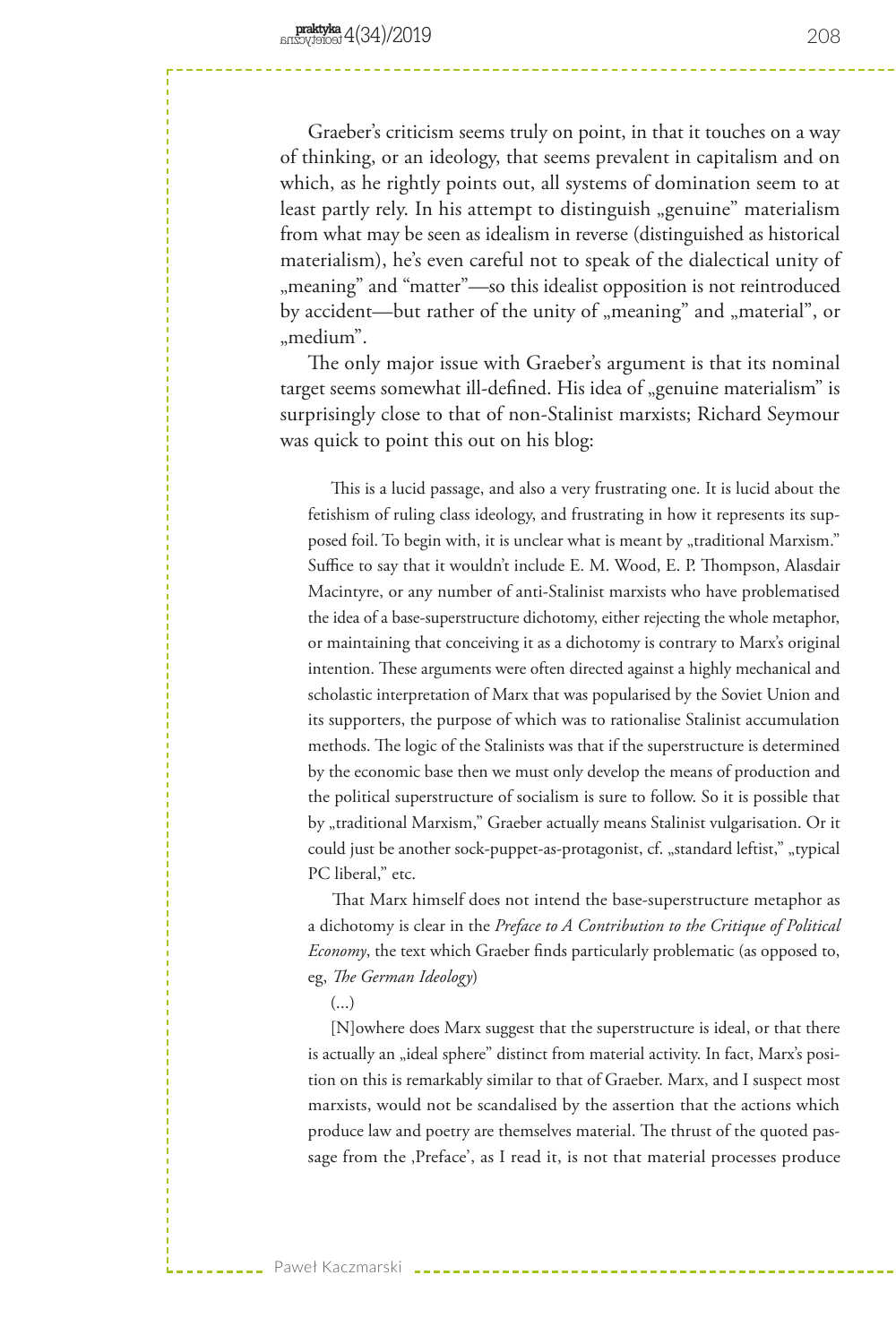a separate, ideal superstructure. It is that what is referred to as superstructural is in fact a material process—more specifically, a process brought about by human activity. It is, in other words, precisely to reject the reification of social processes and their transformation into autonomous entities that dominate life in an almost god-like fashion. (Seymour 2010)

Graeber's "genuine" materialism is in fact, as Seymour points out, at its foundation basically identical with historical materialism as it appears outside of a "vulgarised" Stalinist framework. It remains based on two basic tenets or observations. First, its insistence on defining things like "superstructure" in terms of processes rather than reified objects (here, new materialisms, with their rhetoric of change and fluidity and porous borders, may seem like historical materialism's natural ally). But more importantly, this version of materialism rejects the very idea of the base/superstructure division as an instrument for defining the "truly" material side of reality. Both the base and the superstructure are produced through a material activity; indeed, the very possibility of thinking them separately, the *idea* of base and superstructure as distinct spheres, is no more or less material than anything else. The meaning and the medium are both equally "material"; or, rather, they are simply *both material*, because the word "equally" assumes that things may be material in different proportions, thus opening up a way for the new materialist split to be brought back. To put this whole issue back in the context of literary criticism: texts are either material or void, but so is the meaning itself and, indeed, everything else about them. A materialist "method" that does not understand this can be only idealism in reverse.

Graeber and Seymour seem to follow, at least in spirit, many of the remarks offered by Maurice Godelier in his seminal *The Mental and the Material: Thought Economy and Society* (Godelier 1986). In both cases, what's at stake is not only a certain notion of materialism as a practice, but also a renewed appreciation of "superstructure" as an equally material part of our shared reality and lived experience:

Thus it is by abstraction that thought may separate the various parts of a whole, the productive forces from the relations of production, and divide these two realities (thenceforth habitually called the ,infrastructure') from the remainder of social relations (which then become , superstructures'). In passing, it is worth noting that ,infrastructure' and ,superstructures' are very poor translations of Grundlage and Überbau, the terms actually used by Marx. The Überbau is a construction, an edifice which rises up on foundations, Grundlage; and it is a house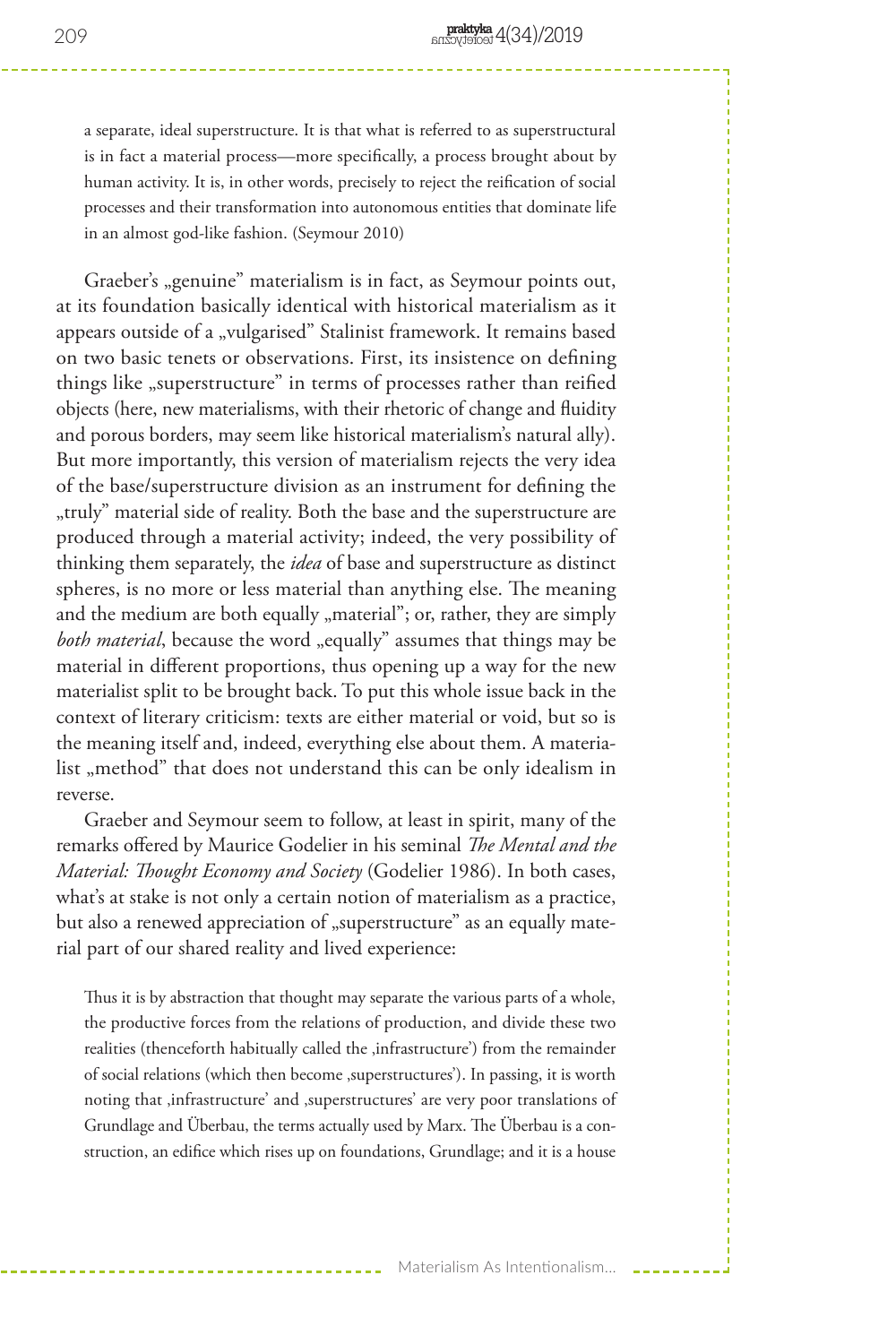we live in, not the foundations. So another translation of Marx, far from reducing the superstructures to an impoverished reality, could have emphasized their importance. (Godelier 1986, 6-7)

If the idea of a "material turn" seemed doubtful before, now we have an even clearer reason to treat it with suspicion and even scepticism. Of course, the vague metaphor of a "turn" can be reinterpreted and reused in countless ways, so no doubt there will be those who understand the material turn simply in terms of reminding ourselves of the "forgotten or repressed" materiality of certain parts of our lived experience, social or otherwise. But for many others, a "material turn" seems to imply that we need a new method, or a new research field or a new theory, in order to revive materialism or—even worse—in order to live more "material" lives. The latter is obviously never the case—as it would imply that we can also truly escape the material world, a skill that even tenured professors of literature do not seem to possess—while the former, i.e. the idea that we need a new set of theoretical tools to "revive" materialist criticism, seems at least doubtful: if materialist criticism is just a polemic stance, if at the end of the day *everything* is a product of material activity, what's needed is consequence in pointing that fact out, rather than the safety of an established method. And so it seems that the material *turn* is not a very materialist *term* after all.

## 5. Toad-rock, or a Reenchantment

Paweł Kaczmarski

Of course, a general criticism of new materialisms as such—as a philosophy or a discursive practice, so to speak, rather than a specific approach to literature and interpretation—has been articulated by some very prominent Marxists, including Terry Eagleton (2016) and Slavoj Žižek (2014). The former is particularly explicit in his criticism of new materialisms' totemic or fetishistic vision of the world ("it is essentially a pagan vision" [Eagleton 2016, 10]), in particular its vision of matter, which seems to reproduce the fetishism typical to post-structuralism as the direct predecessor of new materialisms ("where thinkers like Jacques Derrida say 'text,' new materialists say 'matter.' Otherwise, not much has changed" [Eagleton 2016, 11]). All of this culminates in what Eagleton sees as a hasty downplaying of humanity's agency; new materialists end up , with the kind of contemplative vision of the world that (...) Marx criticises in Feuerbach" (Eagleton 2016, 13).

Eagleton offers some well-articulated and politically crucial criticism

And so it seems that the material *turn* is not a very materialist *term* after all.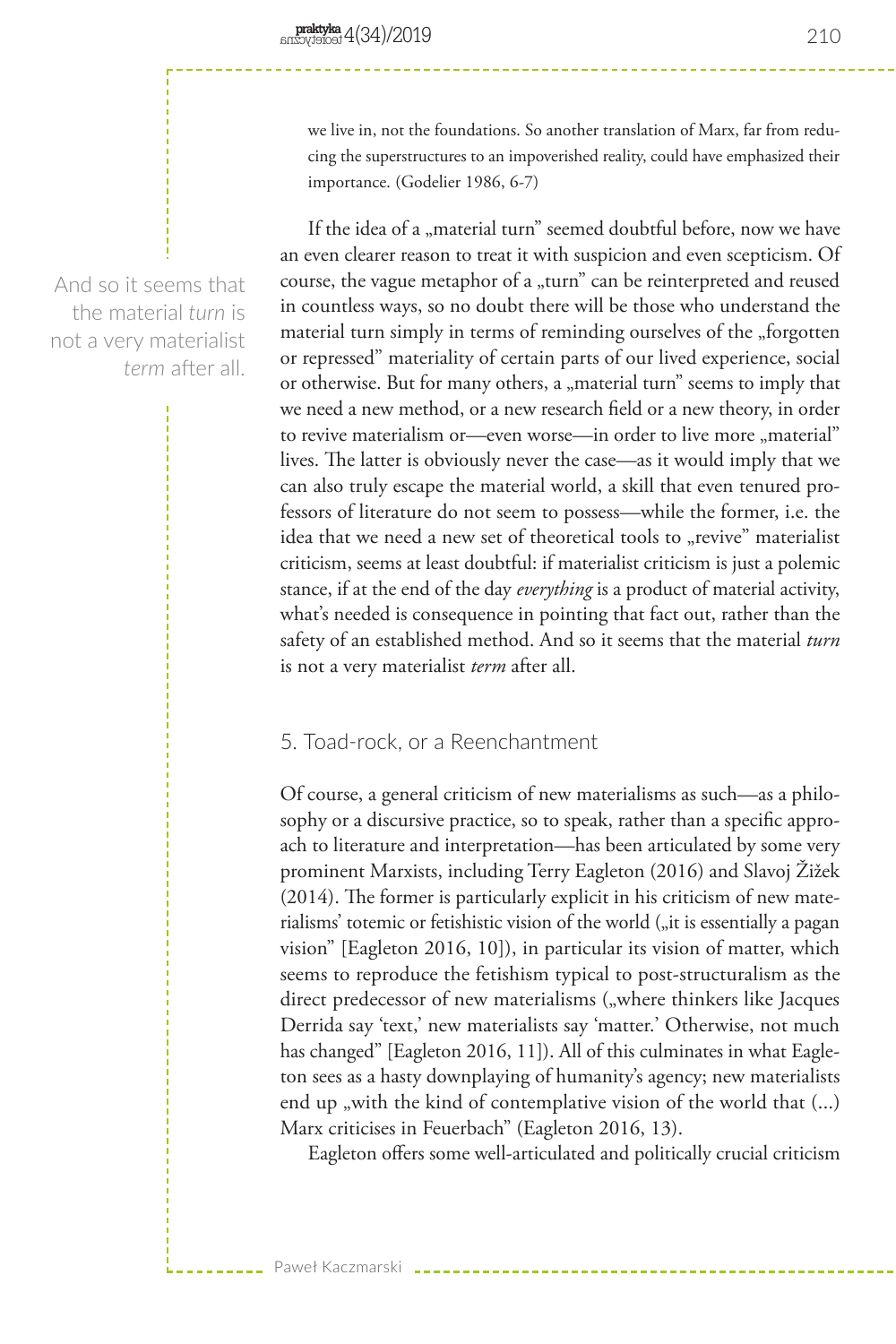of the new materialisms; however, his arguments rely on a broad consensus as to the idea of alienation, i.e. a general recognition that alienation exists and remains (at least by default and is most cases) something that we should fight and resist rather than embrace; that it is first and foremost a weapon of capital rather than a tool for universal emancipation. Meanwhile, such a consensus is hardly a given among the new materialists. In *New Materialisms: Ontology, Agency, and Politics* (Coole & Frost 2010)—an anthology that serves if not as a source document for the new materialist movement, then at least as a focal point of sorts—Jason Edwards directly attacks Henri Lefebvre for his attachment to the very idea of alienation, seeing it as one of the most "problematic" moments of the philosopher's work (Edwards 2010, 291). Elsewhere, the proponents of material ecocriticism openly call it "a story-laden mode of reenchantment." (Cohen 2014, x). They seem to fear neither the fetishistic (or totemic, or "pagan") vision of the world offered by the new materialisms, nor the danger of it being weaponised by capital.

The importance of Eagleton's criticism, which we could probably see as the model Marxist criticism of new materialisms in general, cannot be overstated; it seems politically urgent and hugely important, and it will no doubt speak to at least some of those involved in the new materialist project. But short of assuming that those unconvinced are not worth debating, it seems almost equally important for historical materialists to develop a line of criticism that would point out various contradictions within the new materialists' own framework—and seek to persuade them on their own terms, so to speak.

One such argument—indeed, one that seems already prevalent among the critics of new materialisms, although it arguably has its roots in some criticisms of the Agent-Network theory— would start with the very notion of non-human agency. The empirical and experiential foundation of the idea of agency, this argument would go, is our own subjectivity, either individual or collective; by default, we imagine agency in terms of something that we (as humans, or people, or whatever other collective noun we may think of to call ourselves) possess. That's why our understanding of agency has changed throughout history, but that is also why we tend to measure the agency of non-human actors (such as animals) in terms of the similarities they share with us. Because our understanding of our own agency is neither universal nor ahistorical, there is some urgent political criticism to be made here as well. For instance, one could argue (and indeed many do) that we can hardly imagine our own agency—or ourselves as actors—in terms other than that of contract and/or casting a vote, and we should try and come up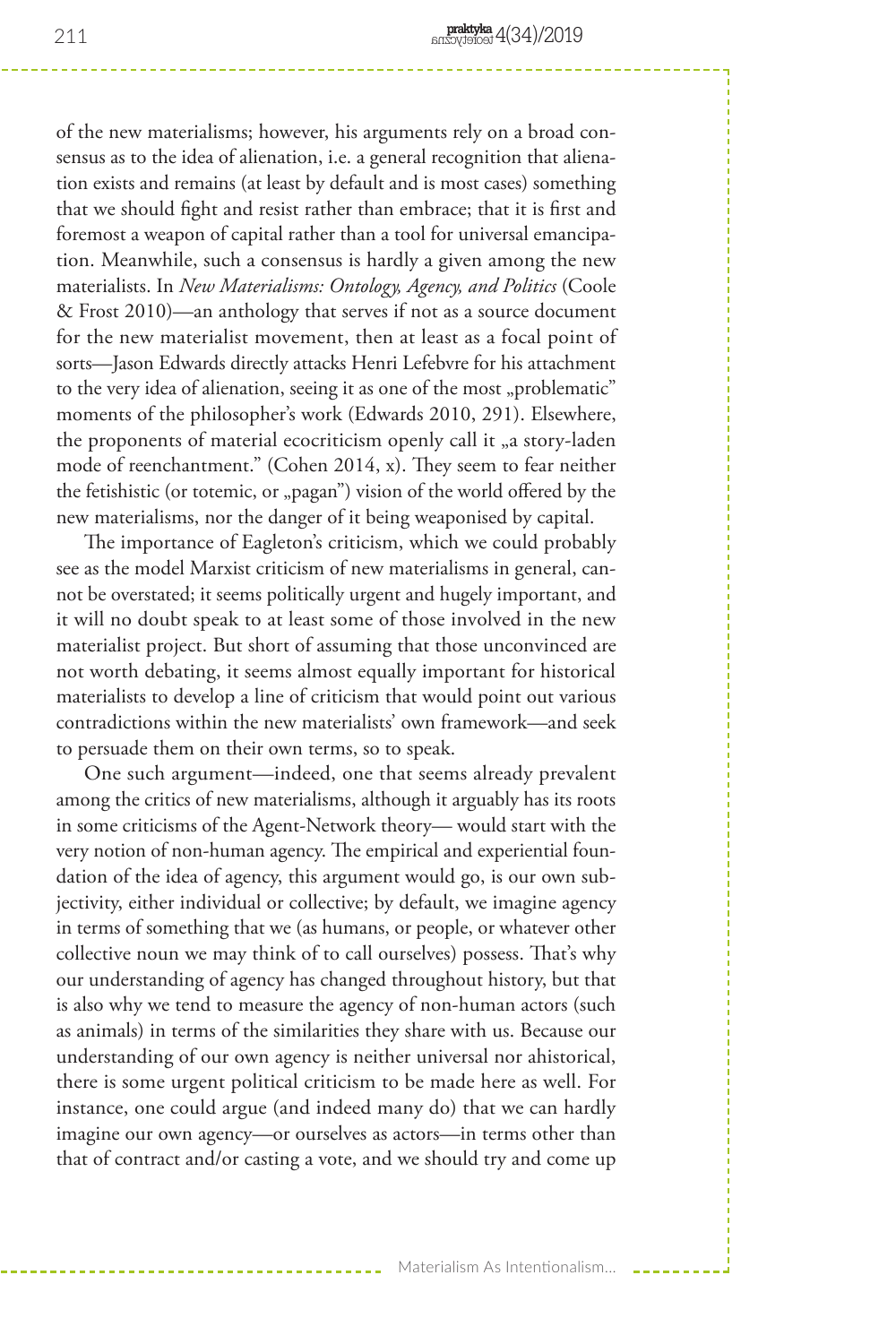with a radically different notion of our own agency. But this is hardly the same as a philosophical call for expanding our understanding of agency so that it may include rocks, cars and chairs. Such a call requires much more than anecdotal evidence and concepts borrowed from quantum physics—namely, it needs to be based on a clear explanation of the passage between our everyday experience, our understanding of agency as it already appears in our daily lives (and our politics), and the new theoretical proposition. Otherwise, it amounts to little more than a straightforward demand that we abandon our own lived experience and suspend our empirical knowledge through a sheer act of will, motivated by a vaguely progressive political intuition. Such a demand would obviously go against the basic tenets of any materialism. But the new materialists seem strangely averse to any attempts at describing this passage; indeed, one could be excused for seeing it as almost intentionally blurred.

Another, similar argument that would seek to productively criticise new materialisms on their own terms would question the space that a projected new materialist reader/interpreter seems to occupy in relation to the material aspects of a text. (The peculiarity of this position was already signalled by the fact that it allows us to perceive the text as split between the material and the non-material, as if we could observe this division from the outside.) Again, this line of criticism would question our ability to simply "step outside" of certain elements of our material experience. Take, for instance, those points or moments in the text whose meaning seems to elude us. New materialists call on us to actively appreciate these points not as moments of particular semantic density, so to speak, where we need to make an exceptional effort at interpreting and ultimately understanding the text, but as moments that we need to appreciate precisely in and for their apparent incomprehensibility. For Eileen Joy, for instance, the idea of "weird reading" is based on appreciating such moments for what they are:

Nevertheless, works of literature are also unique events that possess a penumbra of effects that can never be fully rationalized nor instrumentalized, and there is no one set of relations within which the whole range of any one text's possible effects can be fully plumbed or measured. There is always something left over, some remainder, or some non-responsive item, that has to be left to the side of any schematic critique, and this is an occasion for every text's becoming-otherwise. (Joy 2013, 29)

It bears no argument that such "remainders" exist, i.e. that there are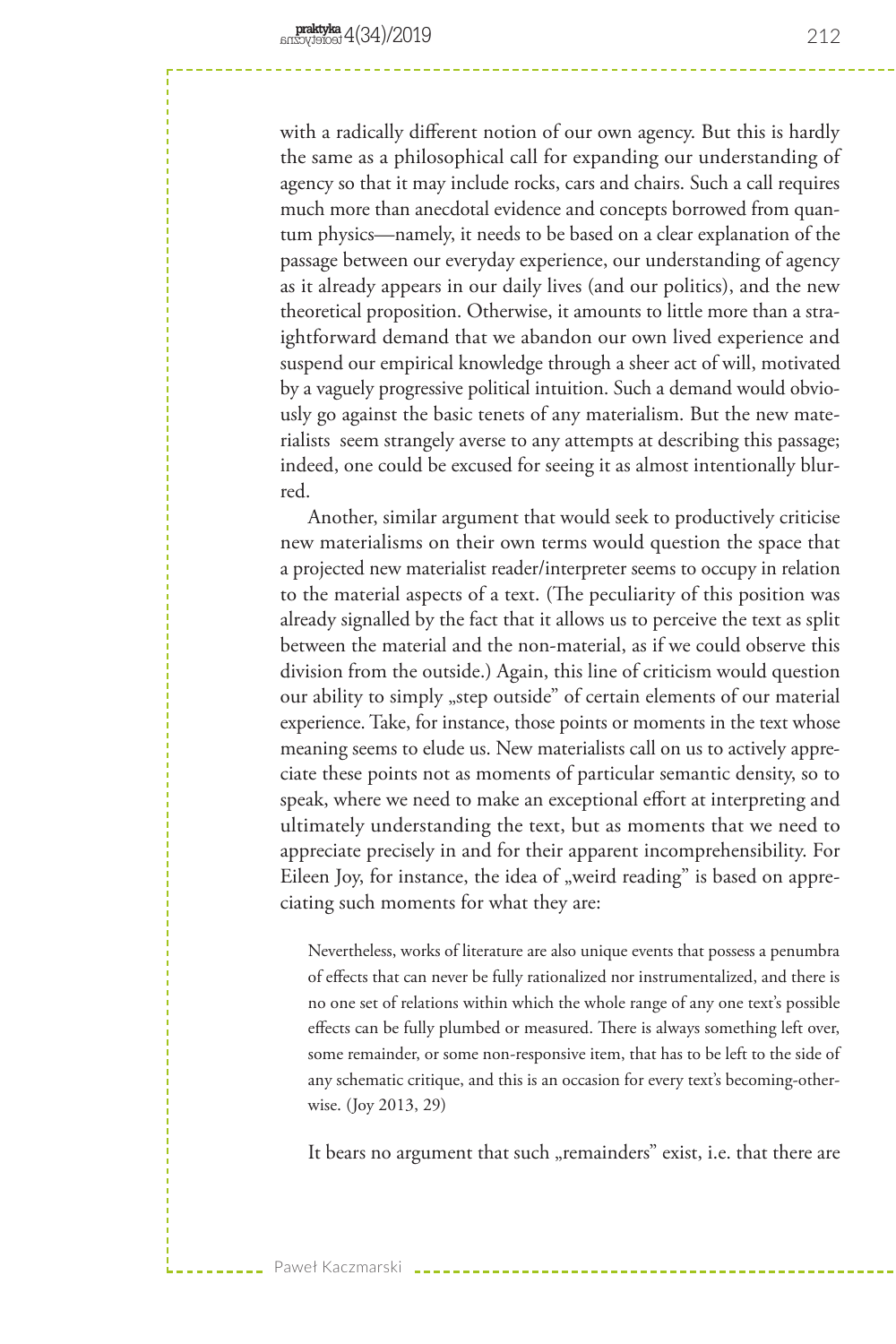many things in many works of literature that we can safely assume we'll never fully understand (either personally or even collectively, as "humanity"). What's potentially problematic is whether we can derive any practical conclusions from this fact. If we were to practice "weird reading,"for instance, we would need to appreciate these moments for what they are, or even work to preserve them; anything else would mean working actively against the material weirdness of the text. This means the best we can do is wilful ignorance; trying not to think too hard of the things we haven't yet understood. Even if we set aside the potential ethical and political implications of such a project, the question is: can such a state of wilful ignorance be achieved in practice?

And if we were to follow Bryant's advice, and focus on what the fictions *are* as well as what they are *about*, could we really do the former without constantly referring to our own understanding of a given fiction's meaning? In other words, if we have a certain idea of who Popeye is within the original work of fiction, can we accept that he is as much Popeye as someone else's interpretation of the same character?

One can already sense in these questions a possible connection to some of the arguments and observations historically discussed within the pragmatist tradition. But before we establish such a connection (and introduce a couple of fresh names and concepts), let's have a look at the very first paragraph of Jeffrey Jerome Cohen's foreword to Iovino and Oppermann's anthology:

A rock jumps. Every hiker has had the experience. The quiet woods or sweep of desert is empty and still when a snake that seemed a twig writhes, a skink that was bark scurries, leaves wriggle with insectile activity. This world coming to animal life reveals the elemental vibrancy already within green pine, arid sand, vagrant mist, and plodding hiker alike. When a toad that seemed a stone leaps into unexpected vivacity, its lively arc hints that rocks and toads share animacy, even if their movements unfold across vastly different temporalities. Just as the flitting hummingbird judges hiker and toad lithic in their stillness, a rock is within its properly geologic duration a wayfarer, a holder of stories of mountains that undulate and continents that journey the sea. The stone-like toad discloses its intimacy to toad-like stone. Both are part of a material world that challenges the organic bias of the adjective "alive." (Cohen 2014, ix)

New materialists seem to often privilege such anecdotal, pictorial moments in various ways; to use the new materialisms' own rhetoric, these are the moments of local indeterminacy, surprising meetings, unexpected intra-actions from which both the object and the subject trace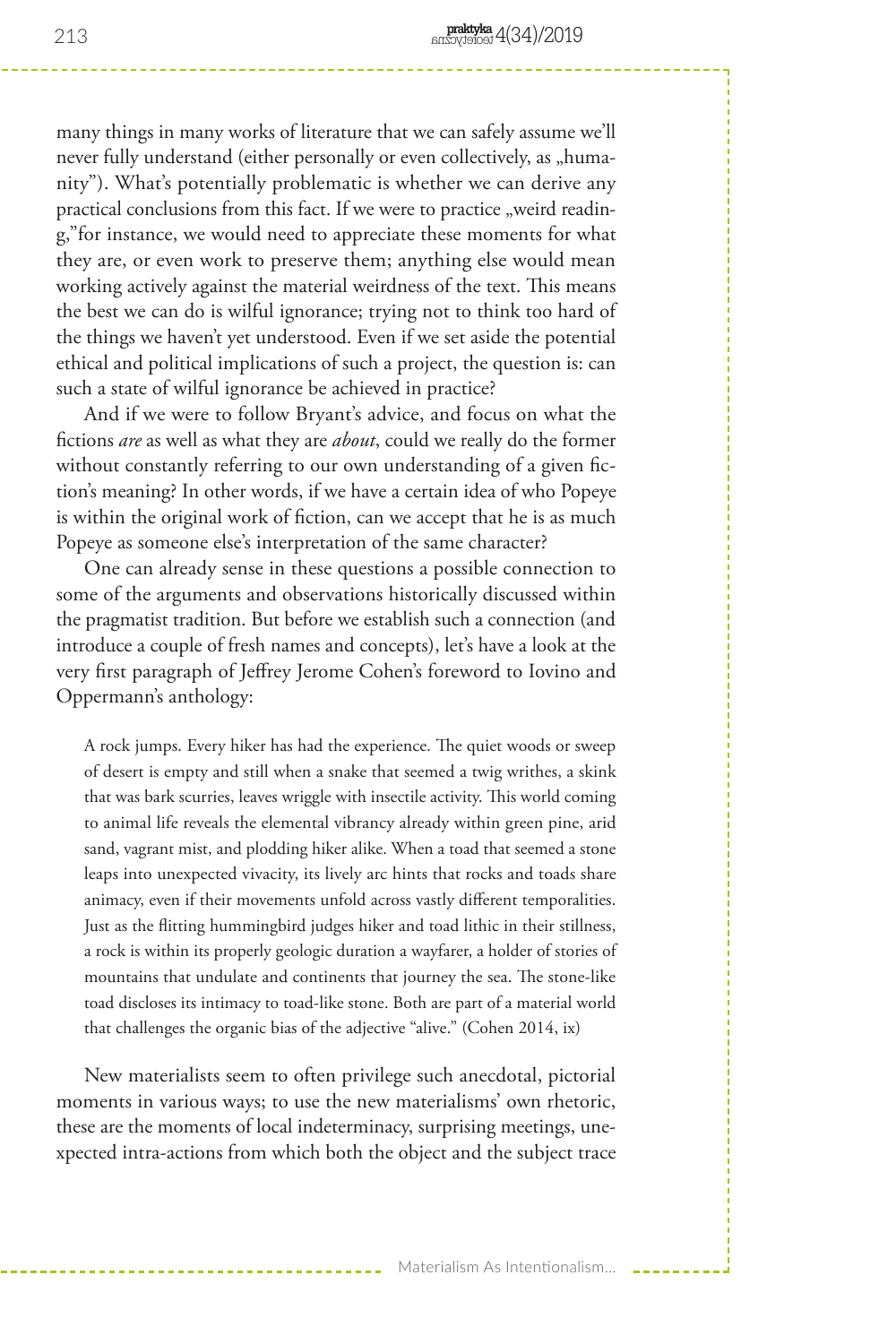their roots. Here, a moment when a rock seemingly "transforms" into a toad is privileged from an epistemological point of view: it reveals something crucial about the nature of the world, the flows and ties that define our shared material reality.

But no such privilege is extended to the moment directly *after* that moment of surprise, that is, the moment when we realise that what happened was not a wondrous case of a pebble come to life, or an equally wondrous spontaneous transformation of a rock into an animal, but, in fact, a case of bad vision, a simple mistake. This epistemological moment is seemingly deprived of any material viability or legitimacy; indeed, it is not even spoken of. But isn't it the necessary conclusion to every such scenario: confronted with a shocking event, we try to explain (and this process is as much a part of our everyday material lives as anything else) what just happened and, provided the explanation is sufficiently satisfying, we get over our initial shock? For a split-second, we might have thought that rocks were indeed able to jump; but now that we know what really happened, it's not that we think the rock can *no longer* jump - we know that it could never have jumped in the first place. The sense of wonder is gone—or if it's still there, its reason is now altogether different.

Cohen calls on us to actively maintain the special status ascribed to the initial moment of surprise, to regain and maintain our own sense of wonder. But this would require us to cut out from our own experience another moment, the moment of realisation. In order to truly appreciate the material world, it seems, we need to forget what we otherwise know—this is what the new materialisms demand of us. This is also where the new materialisms in general, the new materialist literary criticism in particular, and the idea of "story-laden reenchantment" come together: in the call to stand outside of our own lived experience. Hardly, one could say, a materialist proposition.

# 6. Michaels, or a Polemic Stance Once Again

Paweł Kaczmarski

There is, I believe, an approach to literary criticism that both solves the fundamental issues found in the new materialist project and opens up a way of thinking about literary criticism in a truly materialist—and yet very inclusive—manner. This approach, fundamentally anti-theoretical and anti-methodical, is sometimes known as the "strong" intentionalism<sup>2</sup>,

There is, I believe, an approach to literary criticism that both solves the fundamental issues found in the new materialist project and opens up a way of thinking about literary criticism in a truly materialist and yet very inclusive manner. This approach, fundamentally anti-theoretical and anti-methodical, is sometimes known as the "strong" intentionalism , and is associated primarily with the work of Walter Benn Michaels.

<sup>2</sup> In the original essay, Michaels and Knapp use the name "intentionalism"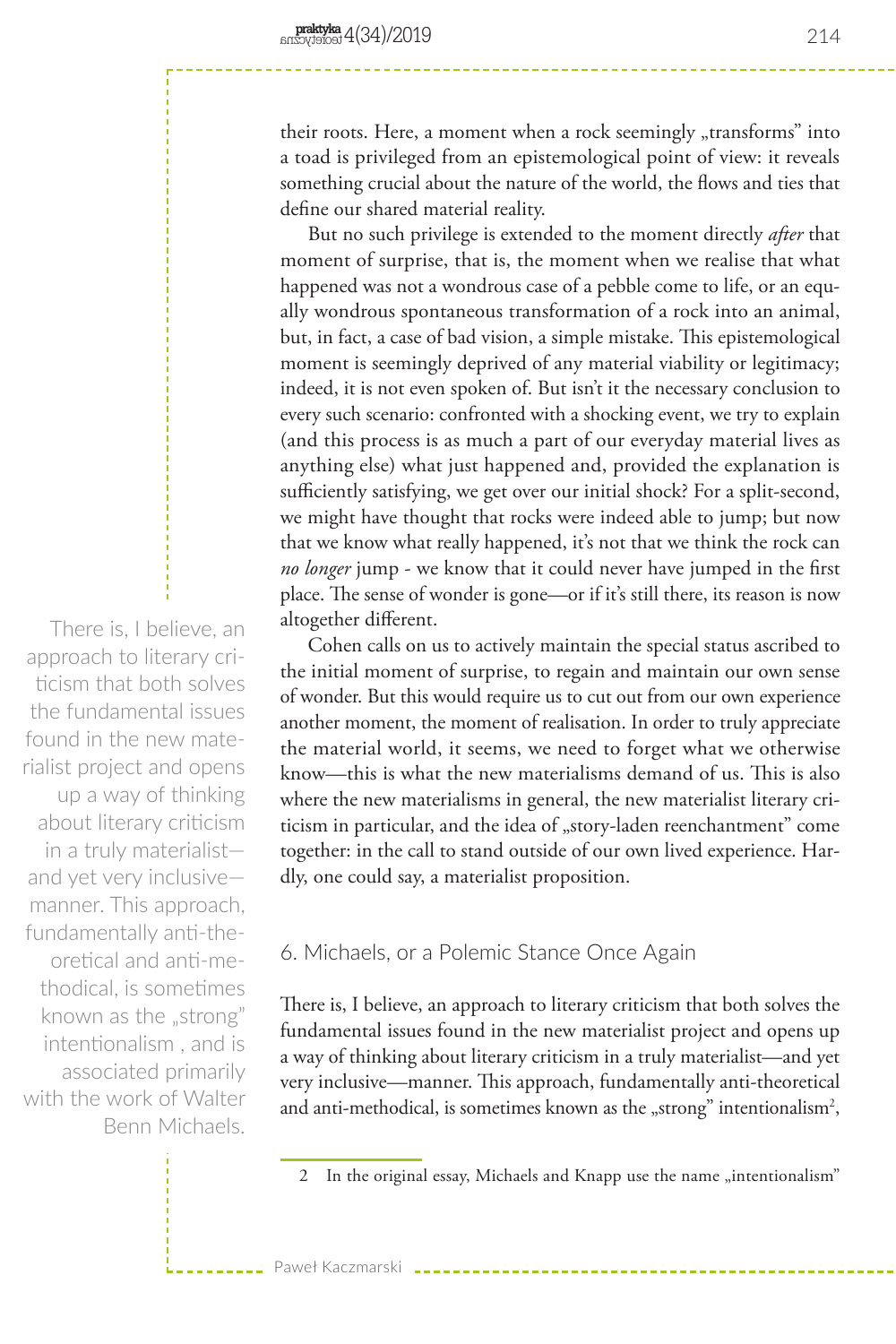and is associated primarily with the work of Walter Benn Michaels. It was established in the early 1980s by Michaels and Steven Knapp in a series of articles, the most well-known of which remains *Against Theory* (Knapp & Michaels 1982). These articles have since served as a foundation for an anti-capitalist and, specifically, anti-neoliberal project of political and cultural criticism, developed by Michaels in books such as *The Shape of the Signifier* (2004), *The Trouble with Diversity* (2006) and, most recently, the photography-focused *The Beauty of a Social Problem* (2015).

*Against Theory*, as well as Michaels' work in general, is at the same time well-known and often misunderstood. Thus a brief reconstruction of the relevant parts of his argument seems in order.

On an institutional level, Michaels' (and Knapp's) writings sought to abolish literary theory as a field or a branch of studies—or, to be more precise, they aimed to reveal the fundamental impossibility of "theorising" things such as meaning and interpretation. There can be no theory of meaning, Michaels and Knapp said, because there can be no such "general account" of interpretation that may be said to have any practical conclusions—one that would allow us to establish the criteria for a valid interpretation in advance, that is, outside the context of a particular reading: "by , theory' we mean a special project in literary criticism: the attempt to govern interpretations of particular texts by appealing to an account of interpretation in general" (Knapp & Michaels 1982, 723). This means that there can also be no *method* of reading, no general instruction on how we *should* read in order to produce valid interpretations. At the end of the day, everyone reads and interprets in the same manner—even though some may deny it—and thus literary criticism may have no method.

We can see how from the very beginning Michaels' and Knapp's project bore a certain resemblance to materialism as understood by Jameson. *Against Theory*, and the articles that followed, provide us only with a set of *negative* tools, a way of "demystifying and de-idealising" such concepts as literature, meaning or interpretation. It does not offer a "new way" of reading texts; indeed, it openly claims that such a thing

in relation to "positive theorists," i.e. those who see the meaning as *dependent* on the author's intention. This is, of course, an inherently *theoretical* position, and it is explicitly opposed by Knapp and Michaels. In the following decades, however, the term "intentionalism" has been reused as a shorthand for an approach to literary studies proposed in *Against Theory*. I use the term "strong" intentionalism to differentiate between Michaels' original position and various later attempts at "softening" the radicalism of his initial argument; see e.g. Goldsworthy 2005.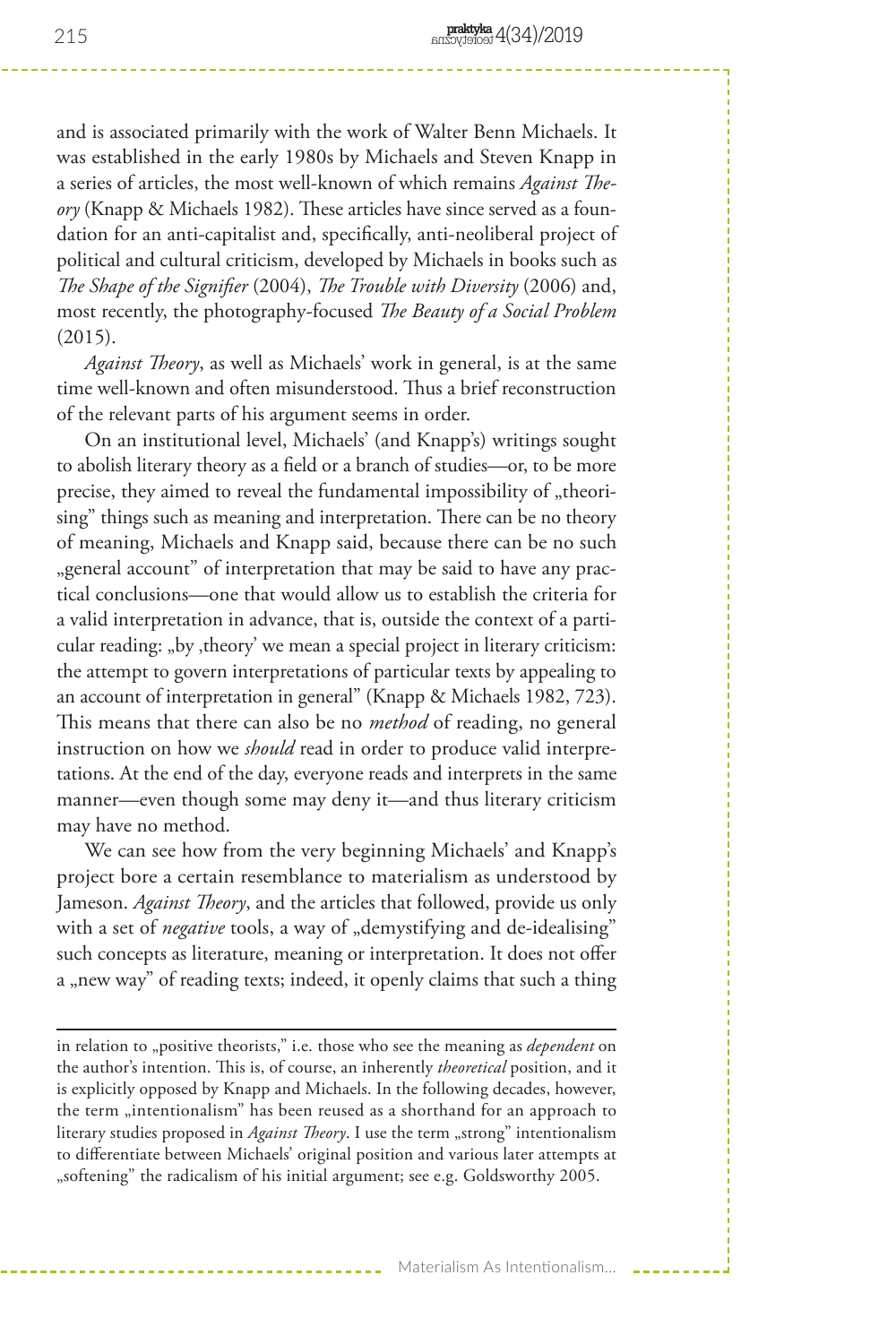is strictly impossible. The authors start their *A Reply to Our Critics* with an explicit statement that if their critics were right in their account of the "consequences" stemming from *Against Theory*, this "would already amount to a radical objection to an argument that explicitly denies having any consequences for the practice of literary criticism" (Knapp & Michaels 1983, 791). The only practical conclusions one can derive from their argument, they suggest, is entirely dependent on the institutional context—as long as literary theory exists, as long as people believe in the theoretical (or, should we say, idealist) illusion, the primary argument made in *Against Theory*' remains valid and indeed politically urgent. But it has no validity of its own, so to speak; it is solely polemic and negative—a criticism rather than a description of *how to do* criticism.

Theory attempts to solve—or to celebrate the impossibility of solving—a set of familiar problems: the function of authorial intention, the status of literary language, the role of interpretive assumptions, and so on. We will not attempt to solve these problems, nor will we be concerned with tracing their history or surveying the range of arguments they have stimulated. In our view, the mistake on which all critical theory rests has been to imagine that these problems are real. In fact, we will claim such problems only seem real—and theory itself only seems possible or relevant—when theorists fail to recognize the fundamental inseparability of the elements involved (Knapp & Michaels, 723-724)

Like materialists, who insist on inseparability of material processes and various spheres of cultural, social and everyday life, Michaels and Knapp seek to remind us of the theory's inability to simply think up distinctions, contradictions and relationships where no such things exist or may exist.

However, by focusing on this negative aspect, on the superficial (yet, I believe, ultimately quite important) similarities between *Against Theory* and Jameson's understanding of materialism, we risk getting ahead of ourselves, or, rather, reading Michaels' and Knapp's original argument in reverse, starting with its institutional consequences rather than its ontological and epistemological basis. The anti-methodical side of their project is not, after all, its most controversial point; their account of meaning and interpretation is:

The clearest example of the tendency to generate theoretical problems by splitting apart terms that are in fact inseparable is the persistent debate over the relation between authorial intention and the meaning of texts. Some theorists have claimed that valid interpretations can only be obtained through an appeal to authorial intentions. This assumption is shared by theorists who, denying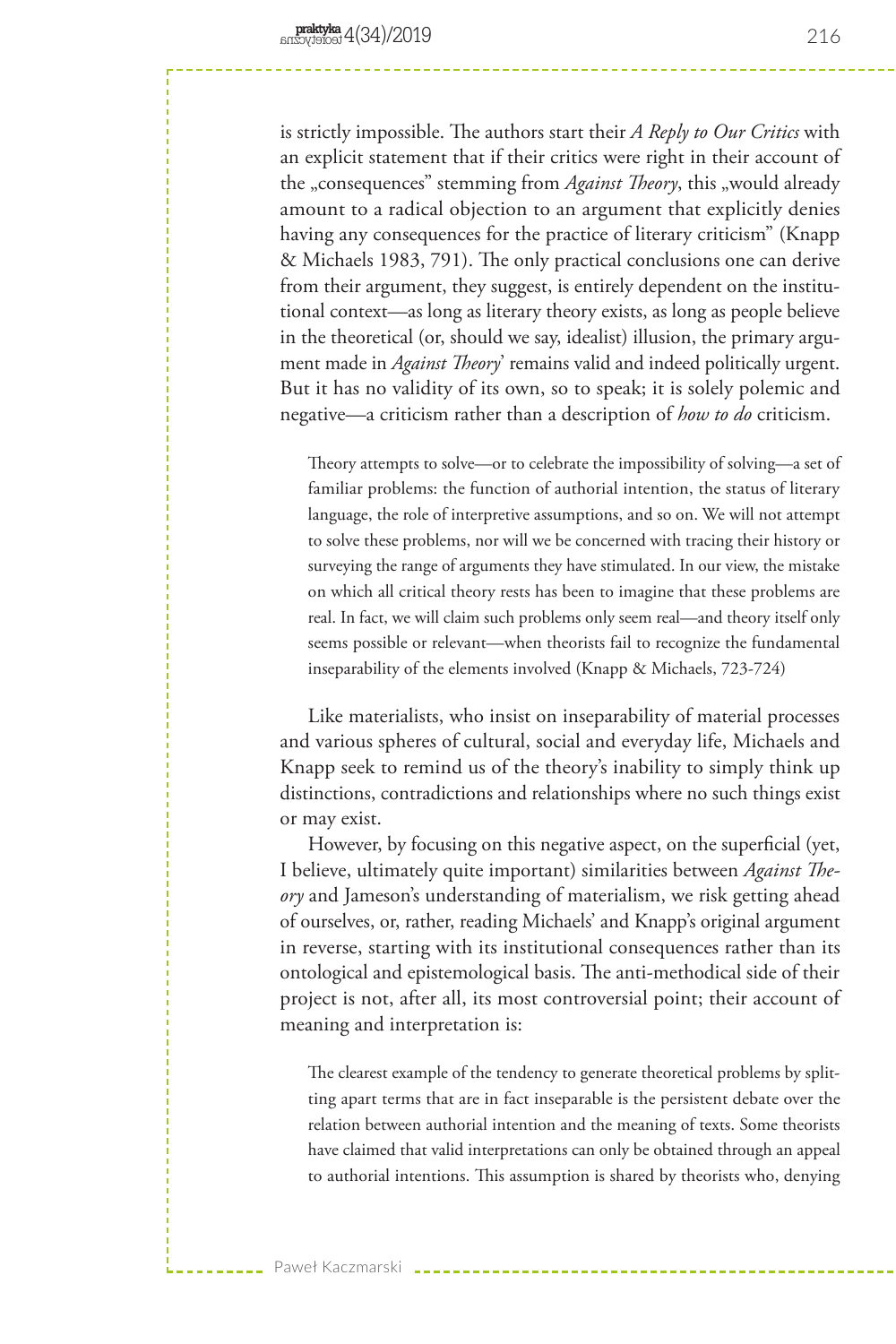the possibility of recovering authorial intentions, also deny the possibility of valid interpretations. But once it is seen that the meaning of a text is simply identical to the author's intended meaning, the project of grounding meaning in intention becomes incoherent. Since the project itself is incoherent, it can neither succeed nor fail; hence both theoretical attitudes toward intention are irrelevant. (Knapp & Michaels, 724)

The meaning and the author's intention are one and the same; they are not "identical" in the sense of one being extremely similar to the other, to the point of indistinguishability—rather, they are simply two names for the same thing. This is why it doesn't really matter whether one believes that meaning is independent (partly or totally) of the author's intention, or that meaning can be deciphered *through* the analysis of the author's intention; in both cases, one has already committed to seeing meaning and author's intention in terms of a link, or a relationship (be it a positive or a negative one) between two separate "things", and this is, Knapp and Michaels say, precisely the original sin of all theory.

But what about—we're doomed to ask if only for the fact that by now we've internalised most of theory's basic assumptions—such things as intentionless meaning, the meaning of the text itself, the meaning of the language-system, a reader's own meaning and so on? What about the common empirical observation that readers often disagree as to the fundamental meaning of the text, and in practice there is no one who could solve their arguments once and for all, no ultimate figure of interpretative authority?

Knapp and Michaels seek to explain the core of their argument through an illustrative example—an imagined everyday scenario—of the well-known "wave poem":

 Suppose that you're walking along a beach and you come upon a curious sequence of squiggles in the sand. You step back a few paces and notice that they spell out the following words:

 *A slumber did my spirit seal; I had no human fears: She seemed a thing that could not feel The touch of earthly years.* 

This would seem to be a good case of intentionless meaning: you recognize the writing as writing, you understand what the words mean, you may even identify them as constituting a rhymed poetic stanza—and all this without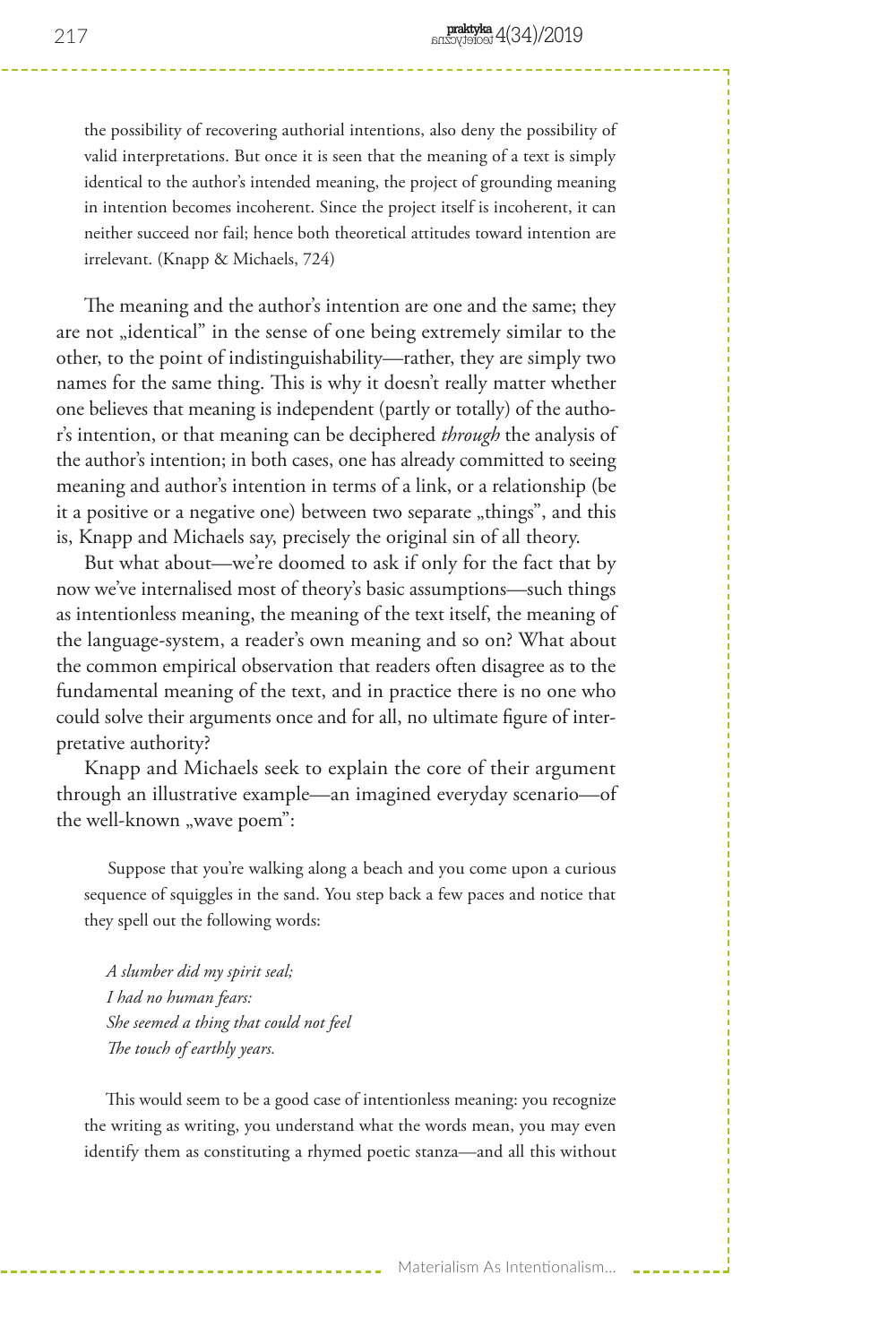knowing anything about the author and indeed without needing to connect the words to any notion of an author at all. You can do all these things without thinking of anyone's intention. But now suppose that, as you stand gazing at this pattern in the sand, a wave washes up and recedes, leaving in its wake (written below what you now realize was only the first stanza) the following words:

 *No motion has she now, no force; She neither hears nor sees; Rolled round in earth's diurnal course, With rocks, and stones, and trees.* 

One might ask whether the question of intention still seems as irrelevant as it did seconds before. You will now, we suspect, feel compelled to explain what you have just seen. Are these marks mere accidents, produced by the mechanical operation of the waves on the sand (through some subtle and unprecedented process of erosion, percolation, etc.)? Or is the sea alive and striving to express its pantheistic faith? Or has Wordsworth, since his death, become a sort of genius of the shore who inhabits the waves and periodically inscribes on the sand his elegiac sentiments? You might go on extending the list of explanations indefinitely, but you would find, we think, that all the explanations fall into two categories. You will either be ascribing these marks to some agent capable of intentions (the living sea, the haunting Wordsworth, etc.), or you will count them as nonintentional effects of mechanical processes (erosion, percolation, etc.). But in the second case—where the marks now seem to be accidents—will they still seem to be words?

 Clearly not. They will merely seem to resemble words. (Knapp & Michaels, 727-728)

This example allows Knapp and Michaels to establish a clear link between not only meaning and an (imagined, or posited) author, but between the author and the very identity of the text. In other words, the only reason why we can talk of texts and language, the only reason why we perceive text as text—or language as language—is that we posit an author behind every text, speech or utterance; and as soon as we no longer imagine an author behind them, we cease to perceive them as such:

 As long as you thought the marks were poetry, you were assuming their intentional character. You had no idea who the author was, and this may have tricked you into thinking that positing an author was irrelevant to your ability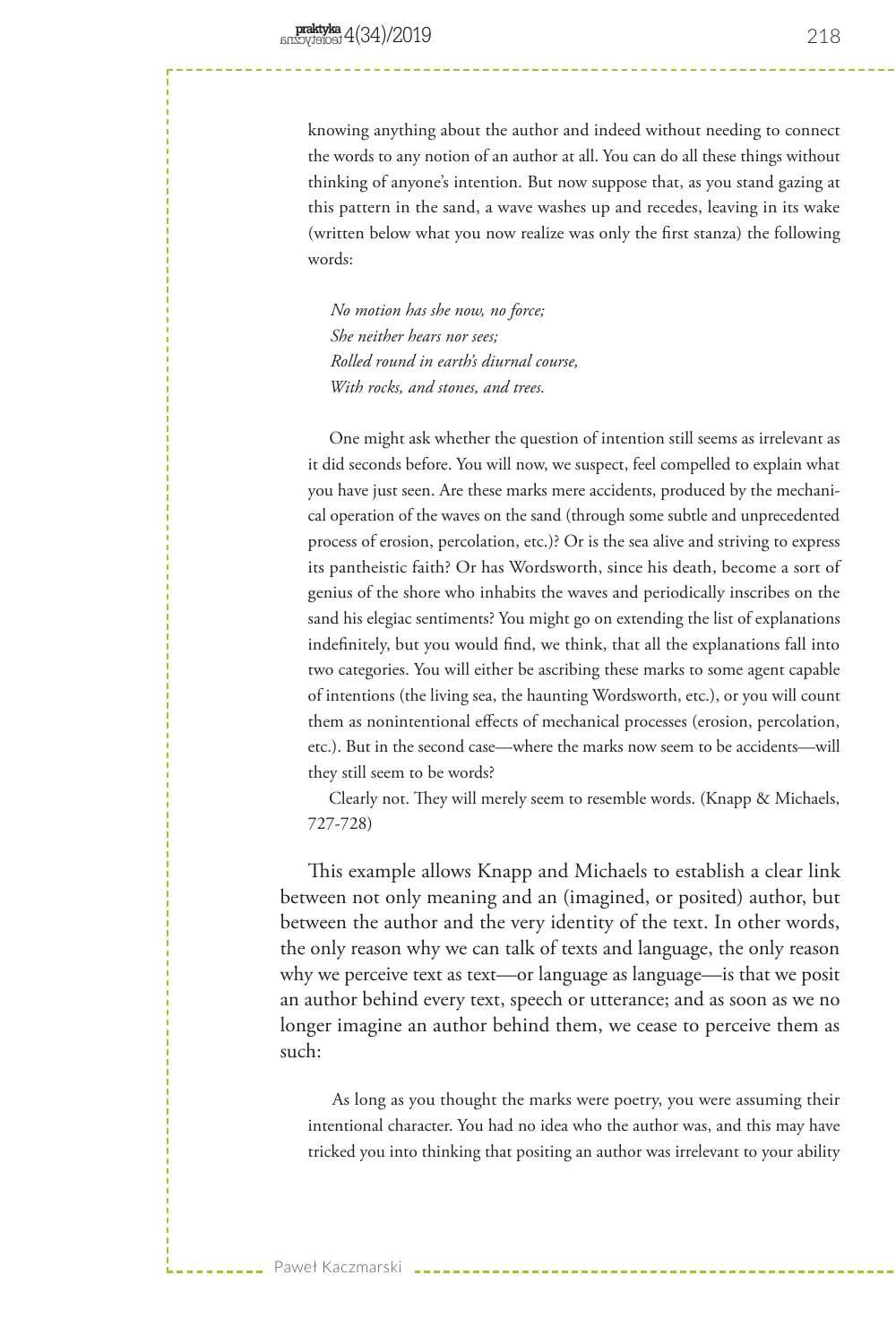to read the stanza. But in fact you had, without realizing it, already posited an author. It was only with the mysterious arrival of the second stanza that your tacit assumption (e.g., someone writing with a stick) was challenged and you realized that you had made one. Only now, when positing an author seems impossible, do you genuinely imagine the marks as authorless. But to deprive them of an author is to convert them into accidental likenesses of language. They are not, after all, an example of intentionless meaning; as soon as they become intentionless they become meaningless as well.

 The arrival of the second stanza made clear that what had seemed to be an example of intentionless language was either not intentionless or not language. The question was whether the marks counted as language; what determined the answer was a decision as to whether or not they were the product of an intentional agent. (Knapp & Michaels, 728)

From this single argument stem countless consequences, both philosophical as well as practical and political, of which at least a few seem hugely relevant in our discussion of materialism and literary criticism.

According to Michaels and Knapp, texts—including all of the fictional characters, spaces, events etc. within them; everything that constitutes their "content"—exist only as an expression of the author's intention. They are not autonomous or semi-autonomous or intersubjective, they are not "objects" in their own right; and the fact that they are being *interpreted* in various ways does not mean that they have alternative *meanings*, or that these meanings depend on the reader. In fact, the assumption that they do, although common in contemporary academia, stems from the theory's inability (or unwillingness) to distinguish between the epistemological and the ontological. Knapp and Michaels point this out perhaps most clearly in their criticism of deconstruction in *Against Theory 2*:

In one sense the claim that intention cannot govern the scene of utterance seems to us correct. Even if, as we have argued, intention determines meaning, there can be no guarantee that the intended meaning will be understood. To say that the author cannot govern the scene of utterance is only to say that the author cannot enforce communication. A speaker or writer can always fail to communicate; misinterpretation is always possible. (Knapp & Michaels 1987, 61)

The plurality of interpretations, whose existence no one sane would try to put in doubt, does in no way imply a plurality of meanings, just like the fact that no one understands a certain text does not mean that it has no meaning. These are all essentially practical issues to do with communication—rather than ontological issues to do with the nature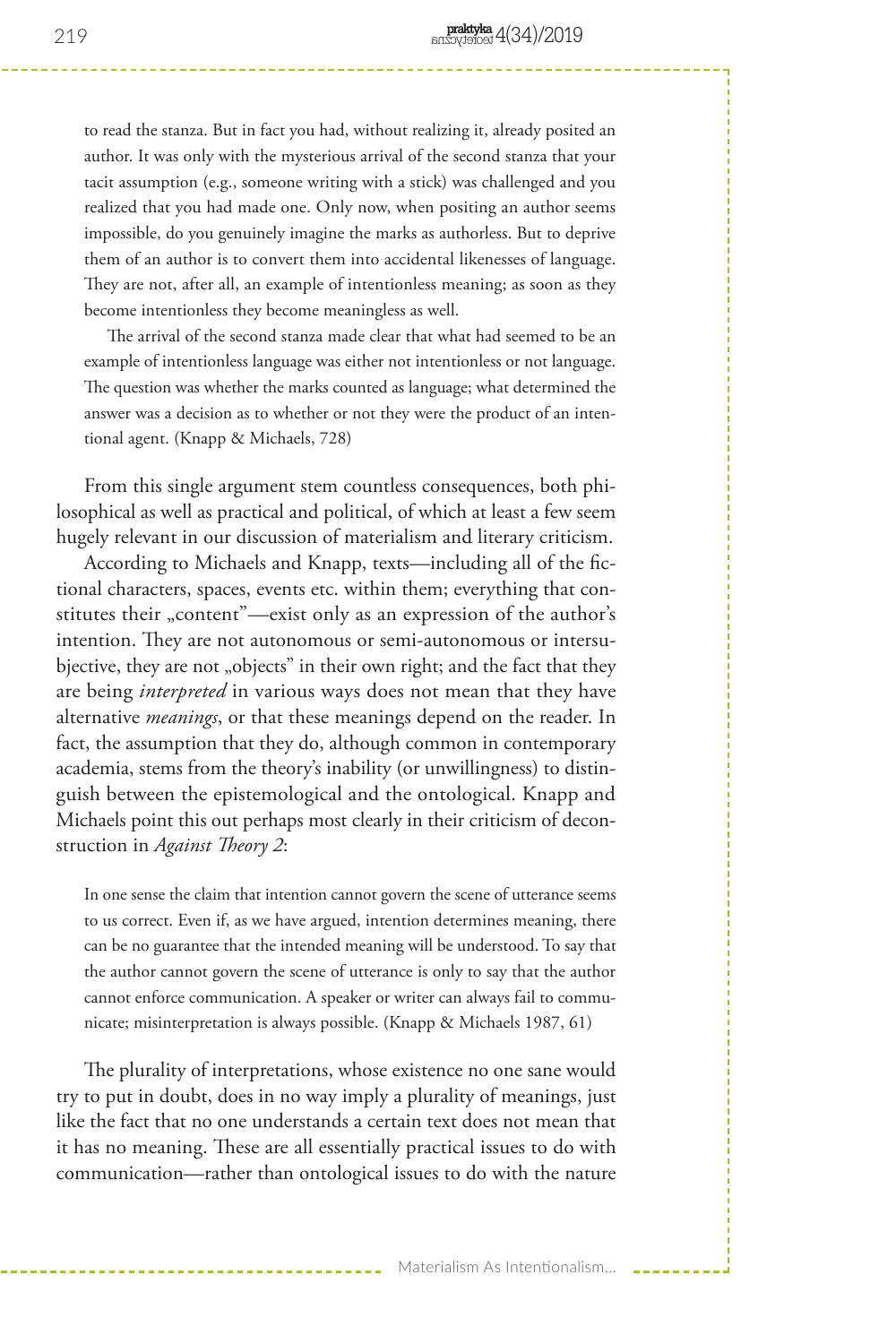of meaning. Contrary to what Derrida thought, the fact that a *single* text may have many different interpretations is actually a proof of exactly that— for if every reader was able to produce their own meaning, they would be in fact reading different texts (seeing as meaning is the only thing that lets us identify language as language).

In other words—to sum up the basic tenets of Knapp and Michaels' original argument—as soon as we recognise language as language, we posit (though not always consciously) some author, "an intentional agent," and some meaning, vague though our understanding of it may be. This doesn't necessarily mean that our interpretation is valid, or indeed that it ever *may* be entirely valid; it just means that we cannot "step outside" of our own belief that it is. Accounting for the fact that we may be wrong—questioning ourselves, confronting ourselves with new evidence, testing out various alternative hypotheses etc.—is vastly different from trying to suspend or circumvent our own beliefs through a theoretical operation. This is why, for Michaels, the issue of interpretation is one of belief. A true pragmatist understands that their knowledge on how various opinions and beliefs are shaped—e.g. that everyone, including themselves, is affected by various types of conscious and unconscious bias—does not allow them to occupy a position outside of their own particular beliefs, one from which they could *in practice see* all beliefs as essentially equal (as in, equally unfounded). The theory that reminds us that our beliefs (and our interpretations) are in principle no more or less founded than the beliefs (and interpretations) shared by other people, does in no way allow us to suspend what we believe in; the only way we can change our own beliefs is through practical means, rather than a sheer act of our theoretically—or politically—motivated will.

And such a suspension is exactly what the new materialist literary criticism would have us do. This is, after all, the essence of Levi Bryant's call to understand fictions in terms of "what they are" in addition to "what they are about," or Eileen Joy's implicit demand that we restrain ourselves from interpreting the texts we encounter in order to appreciate the weird "remainder" of the "chatter and noise." Or we could compare Knapp and Michaels' wave-poem to Cohen's toad-rock—his arbitrary privileging of the moment of surprise and uncertainty, his substitution of the epistemological (the observer's uncertainty as to whether they have in front of them a rock or a toad) for the ontological (the idea that the rock and the toad henceforth share a special bond) that stands in stark contrast to the clarity of the argument presented in *Against Theory*: that the reality neither shifts according to the ebbs and flows of our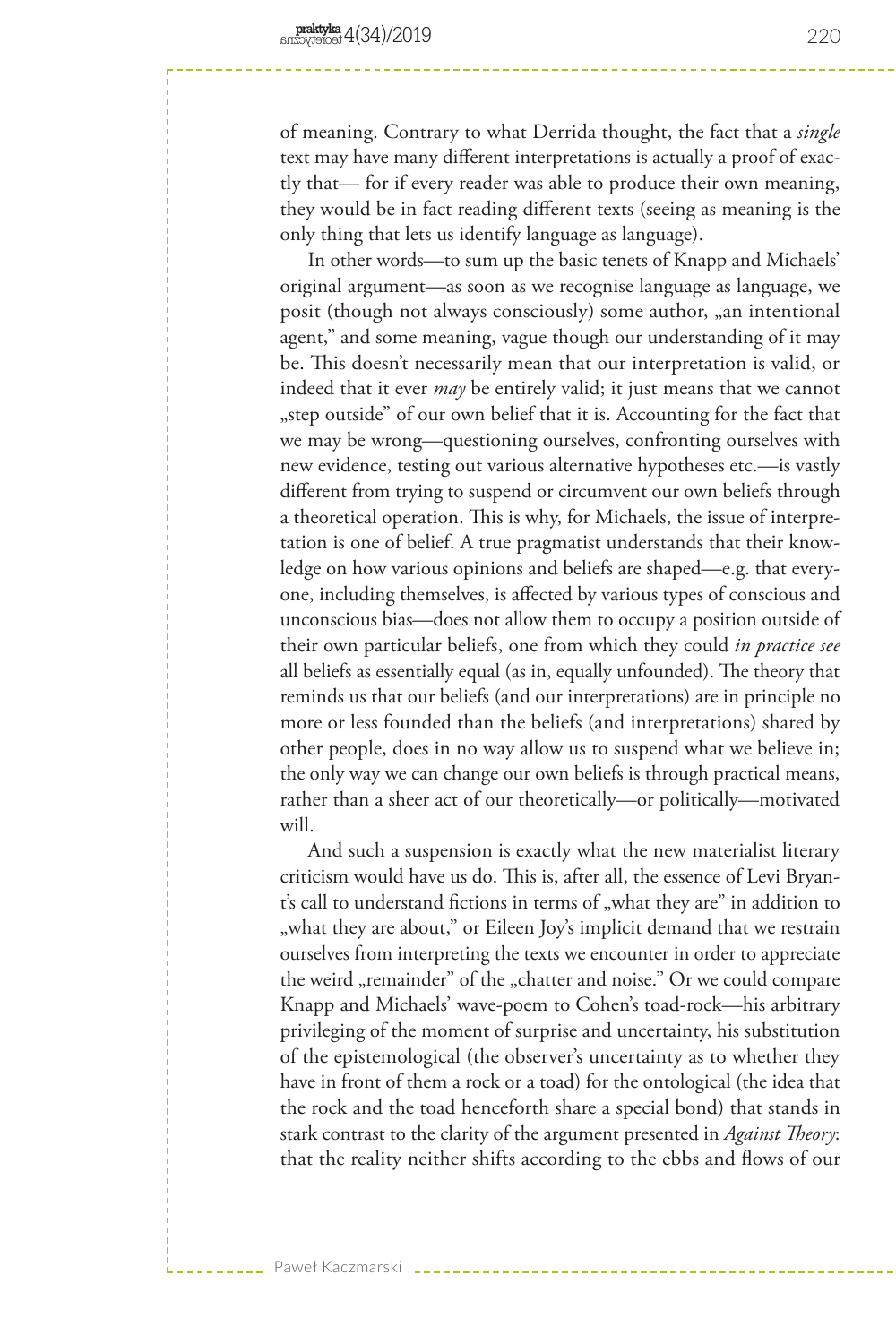thought, nor allows us to stand outside what we believe at any given moment. As soon as we know whether the wave-poem was a random occurrence or genuine writing—whether what we saw was a rock or a toad—there's no going back to that fleeting moment of wondrous contemplation. It's not that the reality is back to normal, it's that nothing has really happened in the first place; the lines in the sand were never truly a poem, and the toad was never truly a rock (or the other way round, obviously).

# 7. Huckleberry Finn, or Texts as Objects

But this is not the only way in which Michaels' criticism allows us to critically examine the basic tenets of the new materialist discourse on literature. He also reminds us of the importance of the distinction between objects and texts; between things that may be reduced to their physicality and those that base their very identity on having meaning. On the first page of *The Shape of the Signifier*, he famously discusses the curious case of the facsimile edition of Emily Dickinson's poetry:

For the very idea of textuality depends upon the discrepancy between the text and its materiality, which is why two different copies of a book (two different material objects) may be said to be the same text. The text is understood to consist in certain crucial features (e.g., [and minimally] certain words in a certain order), and any object that reproduces those features (whatever they are thought to be) will reproduce the text. One way to criticize an edition, then, is to criticize it for failing to recognize and reproduce the crucial features, and some of Howe's criticisms of Johnson take this form. But her sense of Dickinson's poems as drawings and her commitment to the "physical immediacy" of them as objects involve a more radical critique, since insofar as the text is made identical to the "material object," it ceases to be something that could be edited and thus ceases to be a text at all. (Michaels 2004, 3)

This is why, while Michaels' stance is incompatible with the new materialist project, it still allows for a reading that pays particular attention to what the author intentionally does with the materiality of any given medium—or reading "for weirdness," we could say, as opposed to Joy's "weird reading." To paraphrase Michaels' remarks on the affective turn in literary studies: materiality matters insofar as it is supposed to matter; reading for materiality is just reading.

However, a world where all texts may be seen as objects, and vice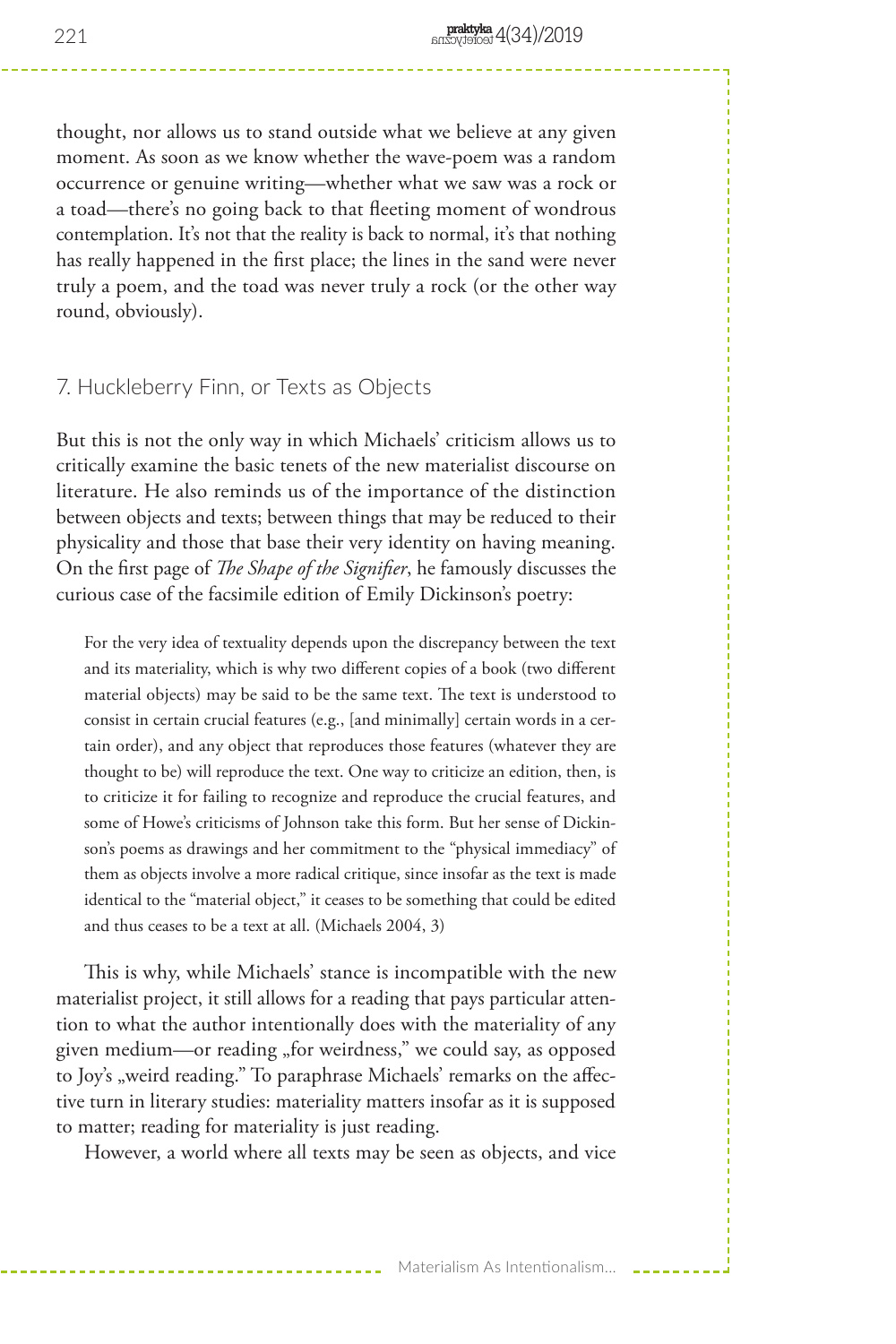versa, is, according to Michaels, an essentially neoliberal one: the conflict- and ideology-based politics of class struggle have been replaced here by a non-politics of basically interchangable identities, or subject- -positions, and no real challenge to the capitalist status quo is possible. But this line of argument from *The Shape of the Signifier* is well-known; what we should draw our attention to is the ease with which the new materialists convert texts into objects.

Levi Bryant, for instance, doesn't even seem to think it's necessary to provide a detailed account of a passage from object to text, or possible differences between the two; for him, the status of text as an object is self-evident: "The hypothesis of a virtual text behind or within manifest texts suggest that the text as such is independent of any of its manifestations, but also independent of its author or origin (after all, text is an object in its own right)" (Bryant 2010). Something similar happens in Eileen Joy's *You Are Here: a Manifesto*, where the analogy between a body and a text is offered as self-evident and not requiring proof: "The human body is itself a time capsule of all previous bodies, just as texts are time capsules of all previous writing, and the "junk"— whether junk-DNA or spilled ink in the margins, is always with us" (Joy 2012, 166). The example of "spilled ink" seems particularly interesting when we remember that the issue of the textual status of such "junk" is a starting point for *The Shape of the Signifier*. What Michaels points out is that things such as ink-stains can be only seen as parts of the text if we ascribe meaning to them, if we see them as intentional and not random. And indeed, in practice we tend to think of the author's manuscript and the finished copy of their book as two instances of the same *text*, even though it must be assumed that there are huge physical differences between the two, and many "junk-like" elements of the former don't ever make it into the latter.

The widespread assumption that texts are essentially objects seems to stem at least partly from the work of Graham Harman, specifically his essay *The Well-Wrought Broken Hammer: Object-Oriented Literary Criticism* (2012). As a rule of thumb, Harman—as well as many of those advocates of the object-oriented ontology who see it as a separate movement in philosophy and criticism, rather than just a part of larger spectrum associated with the "material turn"—offers a view of literature and art that's closer to Michaels' brand of intentionalism than most of the "new materialists"<sup>3</sup>. Harman's comments on Wimsatt and Beardsley's

Paweł Kaczmarski

222

<sup>3</sup> Another example would be Timothy Morton, the author of *An Object- -Oriented Defense of Poetry* (2012), who explicitly rejects any materialist label, but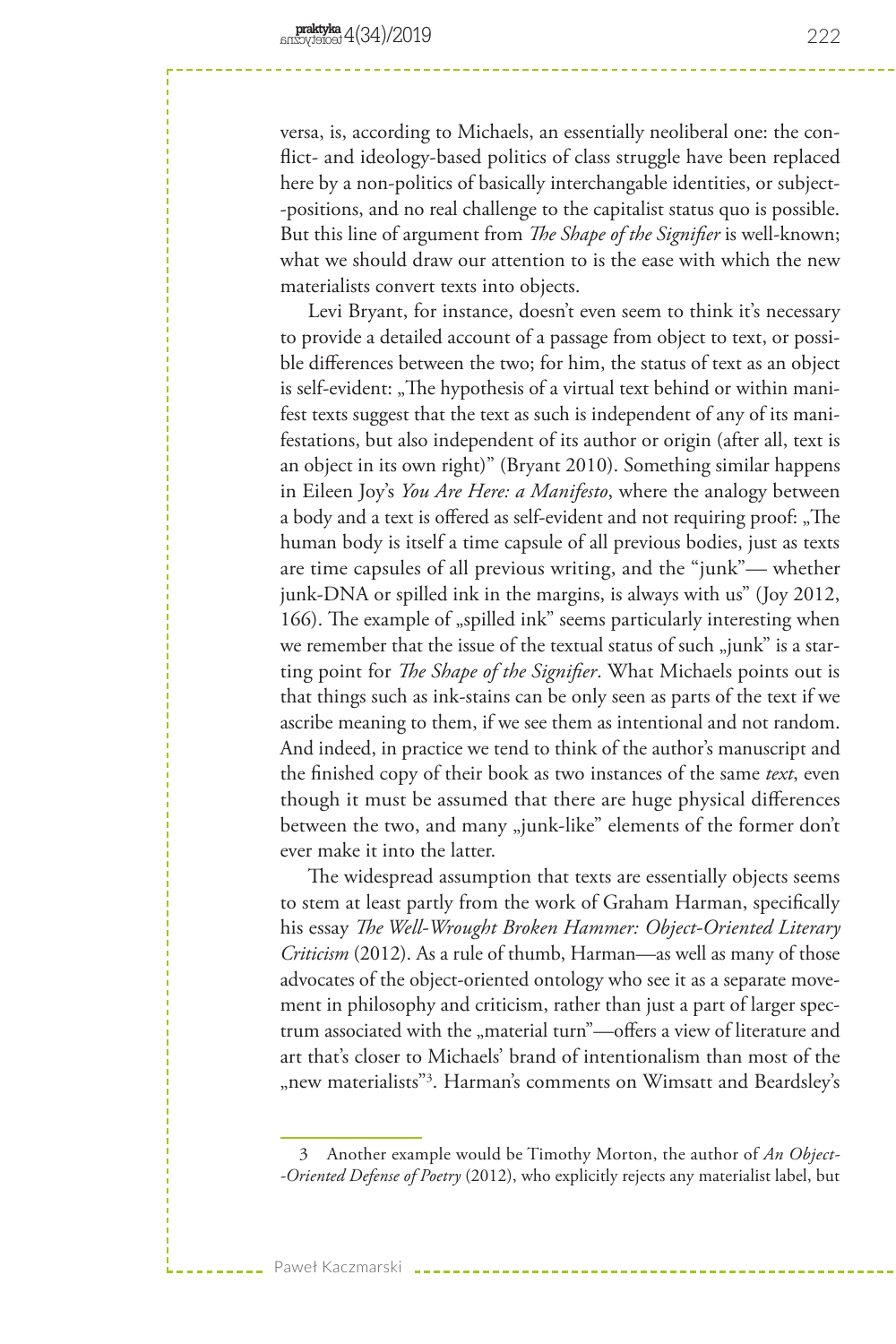notion of "intentional fallacy," for instance, seem quite close to, if less precise than, those articulated by Jennifer Ashton, another "strong" intentionalist critic associated with *Nonsite.org* (see Ashton 2011; Harman 2012, 201); and his comments on object-oriented ontology as a "countermethod" that would prevent us from "dissolving a text upward into its reading or downward into its cultural elements", and focus instead "on how it resists such dissolution," may almost seem like a fitting prelude to *Against Theory*.

Nonetheless, Harman quickly assumes that texts may be seen as essentially similar to objects (as understood within the framework of object-oriented ontology) and at no point challenges this assumption. Like Skiveren, he sees the fact that a work of literature is seemingly never fully understood as a proof of it being essentially *withdrawn* not only in relation to any particular interpretation, but meaning as such. In other words, he mistakes the epistemological for the ontological, and the impossibility of a perfect paraphrase for the lack of meaning, or, rather, for a textual "excess" that provides the text with an identity outside of its author's intention: "the autonomy and integrity of the object in no way implies the autonomy and integrity of our *access* to the object. The literary text runs deeper than any coherent meaning, and outruns the intentions of author and reader alike" (Harman 2012, 200). This is why he may compare a poem to a too— admittedly, not just any tool, but Heidegger's famous hammer:

The object-oriented side of Brooks can be found in his hostility to paraphrase. A poem cannot be translated into literal prose statement: "All such formulations lead away from the center of the poem—not toward it." Any attempt to summarize the literal meaning of a poem inevitably becomes a long-winded effort, filled with qualifications and even metaphors, a lengthy detour that comes more and more to resemble the original poem itself. (...) The poem differs from any literal expression of its content just as Heidegger's hammer itself differs from any broken, perceived, or cognized hammer. It is not just that the poem or hammer usually acts as an unnoticed background that can then be focused on explicitly from time to time. Instead, the literal rendition of the poem is *never* the poem itself, which must exceed all interpretation in the form of a hidden surplus. (Harman 2012, 189)

who seems to do so in relation to a specifically new materialist understanding of materialism, i.e. he assumes materialism to be simply idealism in reverse, and so opts for the term "realism" instead. The issue of the relationship between realism and materialism, important also to Graham and speculative realists in general, lies obviously outside the scope of this essay.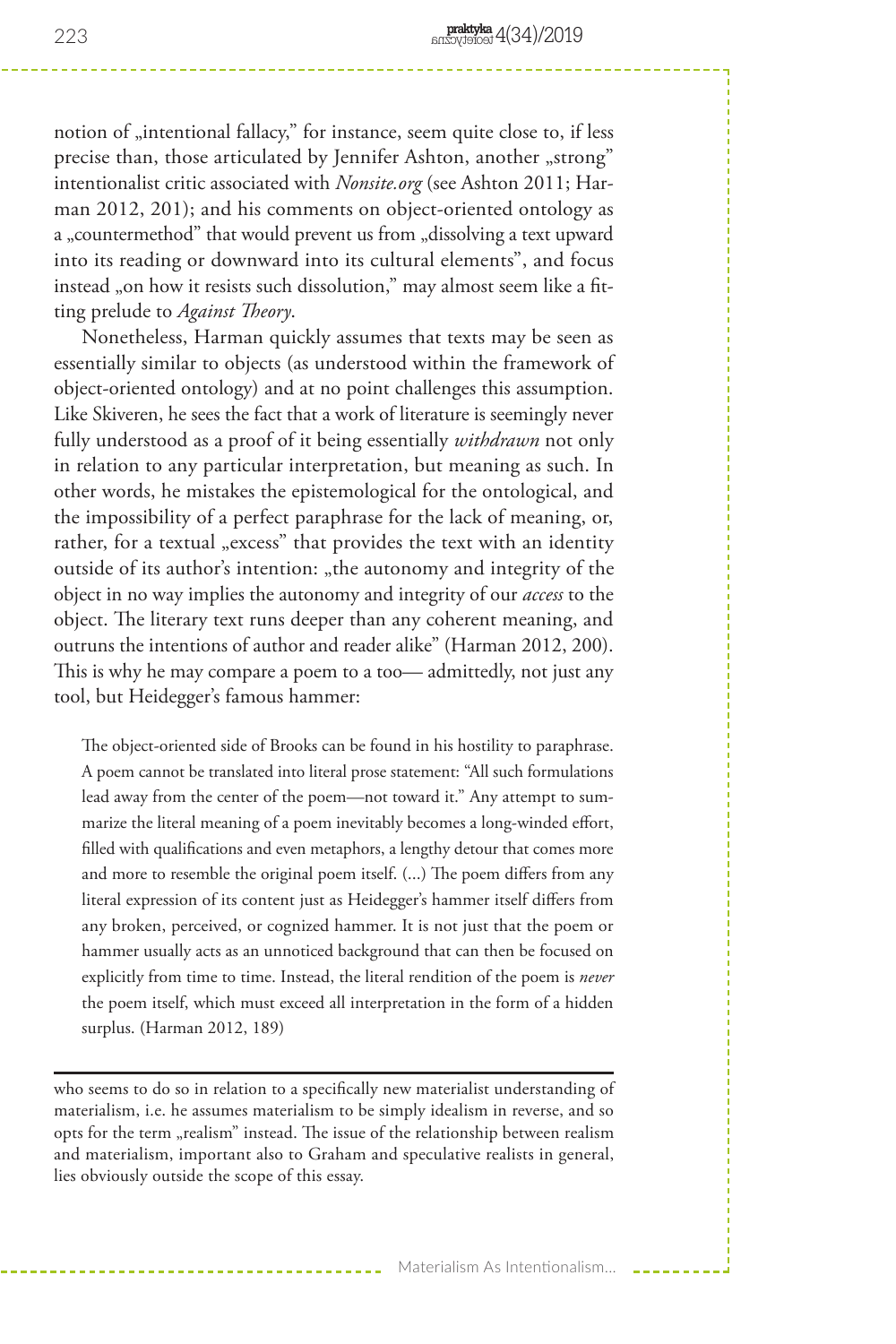But this is a hasty comparison. Texts may resemble hammers in that Heidegger had presumably very limited access to both in his hut in the Black Forest, but there are important ontological differences between the two. We may use a hammer regardless of whether any part of our brain realises we're using it and whether we recognise it as a hammer the same way a chair may be identified as a chair and used as a chair regardless of whether we know it represents a result of the carpenter's intention to actually build a chair. We can throw a rock through someone's window without paying any thought to the origins of either the rock or the window. But texts only exist as texts as long as they have a meaning, i.e., an author capable of having intentions; they don't "work" regardless of whether we recognise them for what they are, the way a hammer does. That's why they can be abstracted from any particular physical vehicle—something that hammers can't do. In the context of language, Harman's "hidden surplus" is thus nothing more than a meaning that we haven't yet understood.

But the eagerness to turn texts into objects—or objects into texts is in no way limited to those who affiliate themselves to some extent with either speculative realism in general or Harman's object-oriented ontology in particular. Indeed, although Tobias Skiveren wants to see the focus on "recasting the materiality of the signifier as the materiality of the object" as the main criterion for differentiating between a speculative realist literary criticism and its "proper" new materialist counterpart (Skiveren 2018), the whole issue seems slightly more complicated than that, and the line dividing the two quickly becomes blurred. In *Weird Reading*, for instance, Eileen Joy starts by aligning her own position with that of speculative realism, only to then explicitly reference *Vibrant Matter* as a crucial influence: "I'm influenced by Jane Bennett's "vibrant" materialism in which objects, which could be texts, are seen to , act as quasi agents or forces with trajectories, propensities, or tendencies of their own,' outside of human will and human design" (Joy 2013, 30). Although Bennett herself may emphasise, in her reply to Harman and Morton, the fact that texts constitute a very particular *type* of objects—that "there are also, it seems, some features of the text-body that are not shared or shared differentially by bodies that rely more heavily on smell and touch"—she seems to have no doubt that texts *are* essentially objects, or bodies: "like all bodies, these literary objects are affected by other bodies (...)" (Bennett 2012, 232). Here, the difference between speculative realists and new materialists "proper" may be of interest to those personally invested in either movement, but seen from the outside, these two seem to share many of the assumptions as to the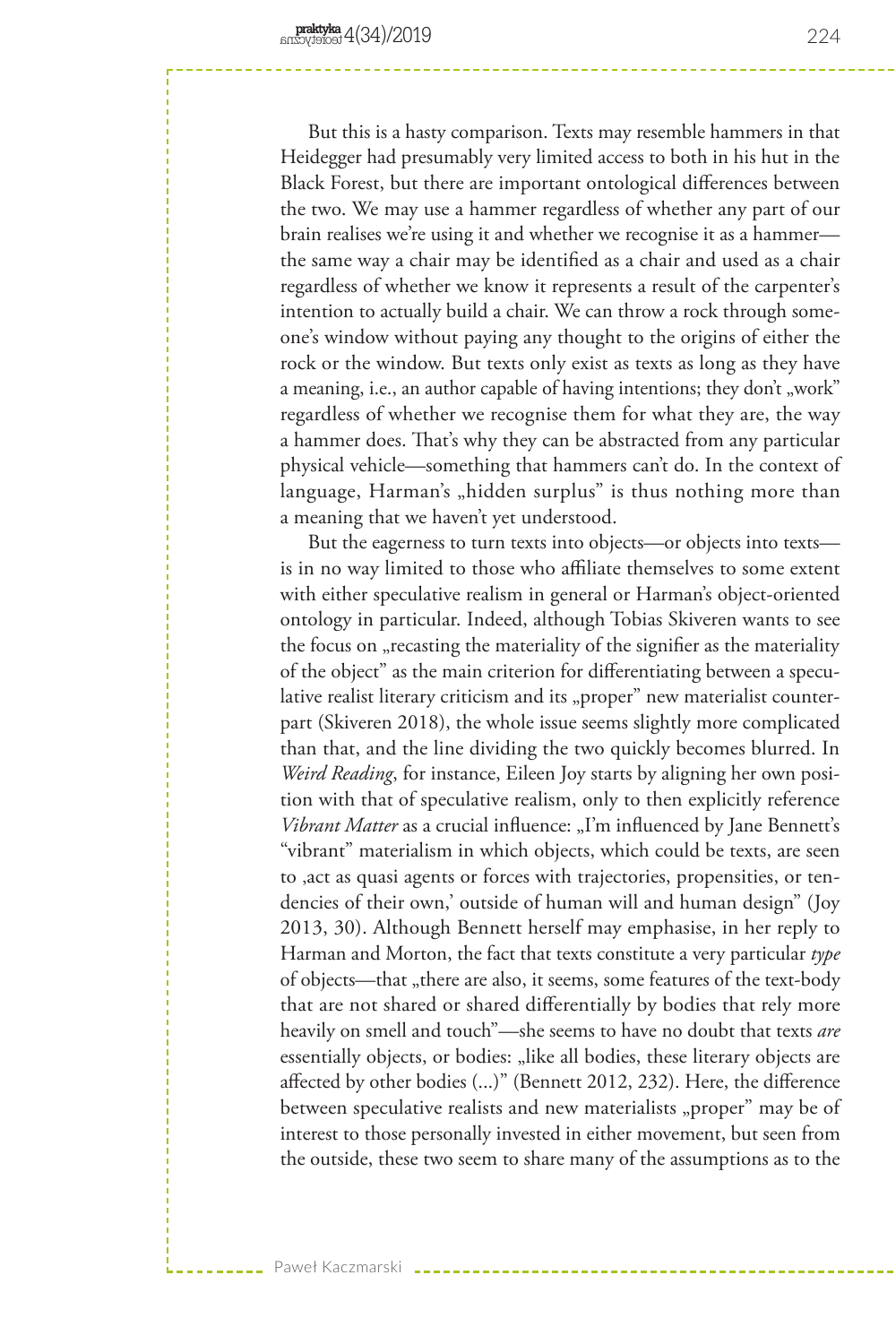object-like nature of all texts.

The ease with which new materialists seem to convert objects into texts and vice versa, points to yet another contradiction within any potential project of a new materialist literary criticism —namely, its desire to preserve the notion of texts as separate entities *while* detaching them from the only thing that provides them with their separate identities, that is, meaning. When it comes to literature (and possibly art in general), new materialists like Joy and Bryant seem to want to have their ontological cookie and eat it too: deprive texts of their fixed identities, abolish the old boundaries and root fictions in the ever-undetermined flux of material life—but still inhabit a world where it's perfectly acceptable to talk about both particular texts and literature in general. Bryant, for instance, articulates this desire this in terms of "openness":

The various strategies of humanist criticism—hermeneutic, biographical, historical, new historicist, psychoanalytic, Marxist, etc. –can all be seen as strategies for *closing* texts, for reducing the signal to noise ratio, by fixing meaning behind the entropic play of the text in its *polysemy*. What this style of criticism strives for is a crystallization of the fixation of the text. (Bryant 2011b)

We should thus strive, Bryant seems to suggest, to preserve texts *as texts*, while simultaneously leaving them "open" or "unfixed" in their "polysemy." But considering that texts exist only insofar as they are an expression of particular authorial intentions, this is obviously impossible. We can either discuss literature or indulge in an imagined textual "polysemy"—not both.

We could probably dismiss these parts of the new materialist project as a particularly outrageous case of wishful thinking, were it not for the fact that the stake is very explicitly political:

Here I am reminded of debates surrounding "revisionist criticism" that took place in the 90s when I was still in High School. There the big scandal was that an English professor somewhere had argued that Mark Twain's *Huckleberry Finn* was really an allegory for a socially repressed homosexual relationship between Huck and Jim. Among the humanists the sparks flew. "This could not possibly be what Twain meant! This is a travesty!" Similar things occurred with Shakespeare. Yet from the standpoint of object-oriented criticism, the question of whether Twain meant this is irrelevant. All that is relevant is that *Huckleberry Finn* has the power, the capacity, to construct or produce this sort of reading, allowing for the illumination of parallels between black oppression and homosexual oppression, allowing for us to broaden the notion of "queer" as representative of any anomalous or rogue part of a social situation that goes uncounted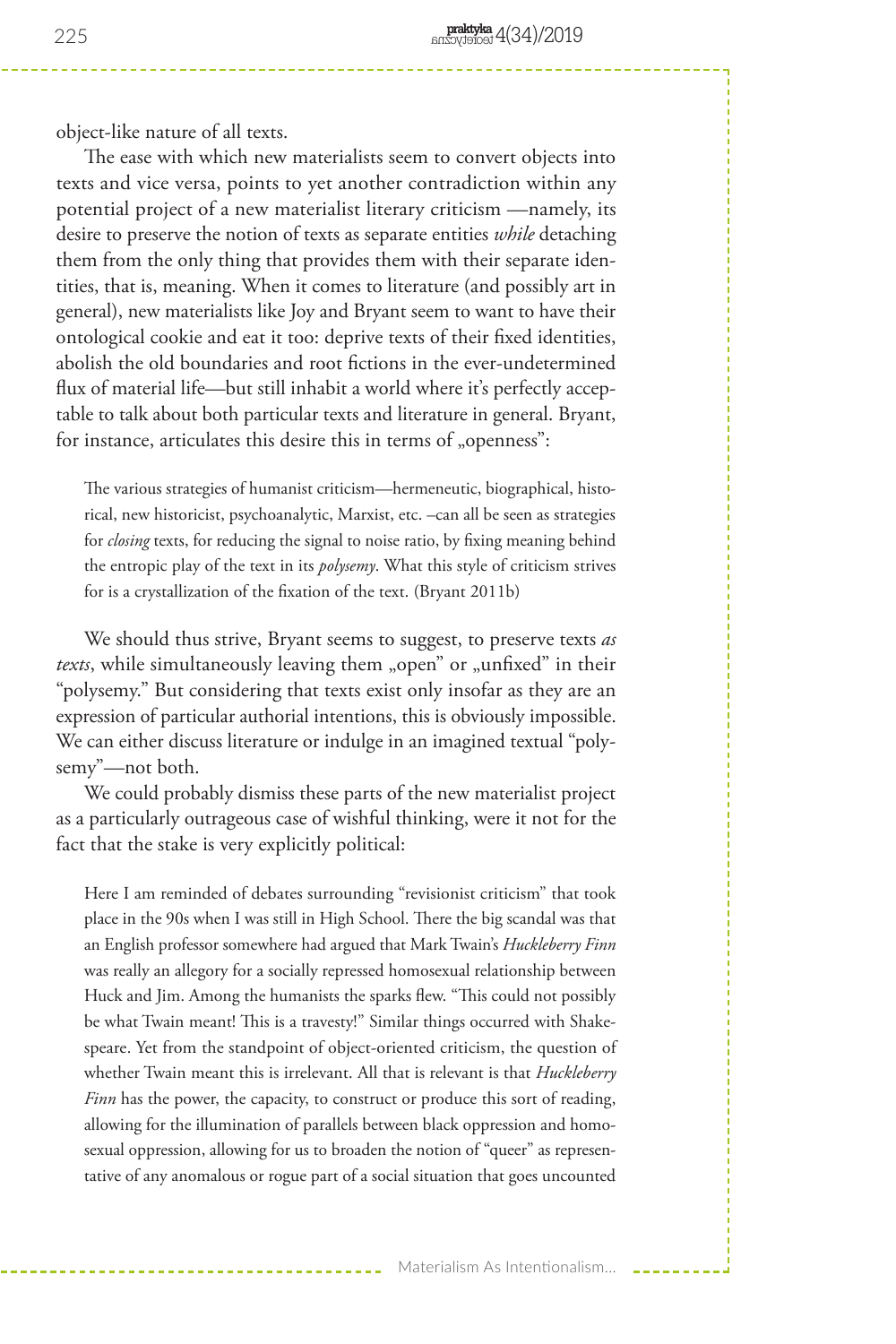(...), allowing for the construction of heroic subjectivities such as we find in Huck and Jim (Bryant 2011b)

Of course, what this mode of criticism appreciates in practice, is not the "textual object's" autonomy—its ability to produce its own unexpected meanings—but the reader's ability to re-write the text so it fits a particular theoretical jargon, or a particular political purpose. When it comes to interpretation, there is no functional difference between interpretative constructivism/subjectivism - a belief that readers' produce meanings for the texts they read—and materialism "as literalism", i.e. one that attributes such production to the text itself. Michaels explains this in *The Shape of the Signifier*:

 The effort here has been to think through the question not only of what a text means but, even more fundamentally, fundamentally, of what the text is—of what is in it and what isn't, what counts as part of it and what doesn't without the appeal to the author's intention. And the point is that if you do this, you find yourself committed not only to the materiality of the text but also, by way of that materiality, to the subject position of the reader. You find yourself committed to the materiality of the text because, if you don't think it matters whether the author of the text did or didn't intend the eighty-six blank pages to count as part of it, the mere fact that they are there must be dispositive. And you find yourself committed to the primacy of the subject position because the question about what's there will always turn out to be (this argument is made at length later) a question about what's there to you, a question about what you see. Once, in other words, the eighty-six pages count not because some author meant them to count but because they are there, in front of you, then everything that is there must also count—the table the pages are on, the room the table is in, the way the pages, the table, and the room make you feel. Why? Because all these things are part of your experience of the pages, and once we abjure interest in what the author intended (once we no longer care whether or not the author intended us to count the room the work of art is in as part of the work of art), we have no principled reason not to count everything that's part of our experience as part of the work.

 $\left( \ldots \right)$ 

Paweł Kaczmarski

 So the argument, in miniature, is that if you think the intention of the author is what counts, then you don't think the subject position of the reader matters, but if you don't think the intention of the author is what counts, then the subject position of the reader will be the only thing that matters. (Michaels 2004, 10-11)

(New materialists seem to understand this functional interchange-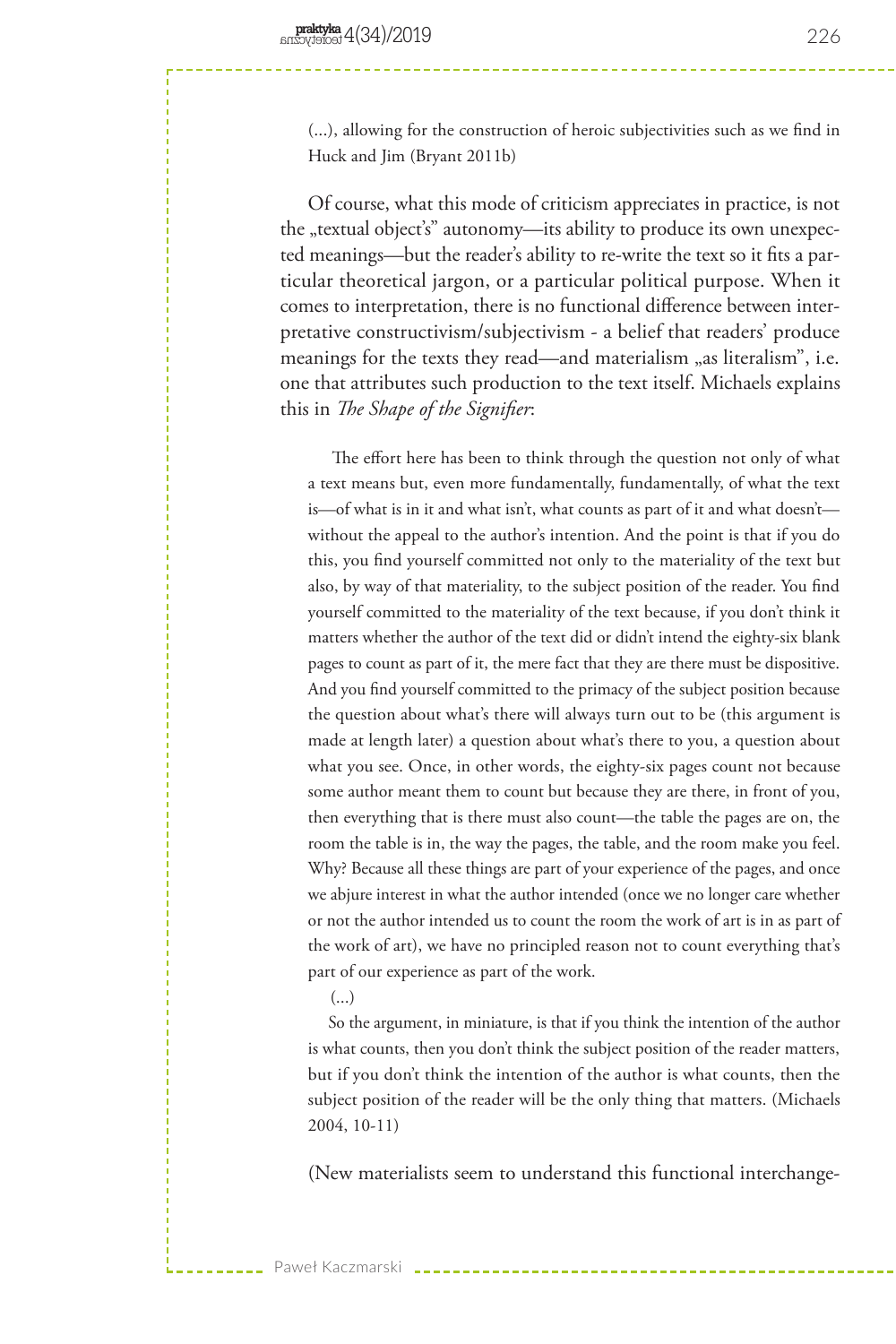ability quite well; Joy's "weird reading" relies on distributing agency between the reader and the text itself, as if both operations were complimentary rather than contradictory: "the experience of narrative is also a rapprochement with a ,persisting object' that uses humans as an activation device, a sort of on-switch. We might tentatively qualify literature as a 'quasi-object' that is neither entirely an object nor either fully a subject but is nevertheless in the world as a 'constructer of intersubjectivity'" [Joy 2012, 165]).

Bryant's example is very instructive in that it forces us to distinguish between the ostensibly progressive nature of a particular reading of *Huckleberry Finn* and the undemocratic and implicitly elitist theoretical position from which it stems and which it ultimately helps to reproduce. If *Huckleberry Finn* has no objective meaning and no fixed identity, then "the power, the capacity, to construct or produce" any reading must surely belong to the interpreter rather than the text itself. And considering that in practice we cannot escape meaning and interpretation, what really happens in Bryant's scenario is the empowerment not of the text itself, but of a particular type of reader: one who can manipulate the meaning for their own political purposes in a way that bears *some* resemblance to a valid interpretation, and also remains credible in the context of the current political hegemony (be it local or global). In other words, Bryant's vision seems to promote a type of a well-educated, possibly academic reader who's perfectly aware of what the text actually means, but has enough rhetorical skill to bend it to their particular political agenda *and* enjoys a position of authority that allows them to move within the established institutions with a certain degree of freedom. This is, obviously, nothing new—if anything, it only serves to remind that when it comes to literature, new materialists seem to frequently rely on some very post-structuralist ideas about reading, interpretation and meaning-production.

Meanwhile, accepting the basic tenets of Michaels' intentionalism doesn't solve, in and of itself, all our political problems; even if we all embraced *Against Theory* overnight, it wouldn't automatically bring in a new reality, abolish old hierarchies or introduce a new egalitarian society. Indeed, the point that Knapp and Michaels make is that no account of what interpretation is or does can ever do such a thing. We cannot circumvent our political arguments by developing a new literary theory. But Michaels' argument lays the groundwork for a critical debate that would be more inclusive, more democratic—and decisively more *political*—than the ones new materialisms have to offer: one where all sides, irrespective of their rhetorical skills, their relation to political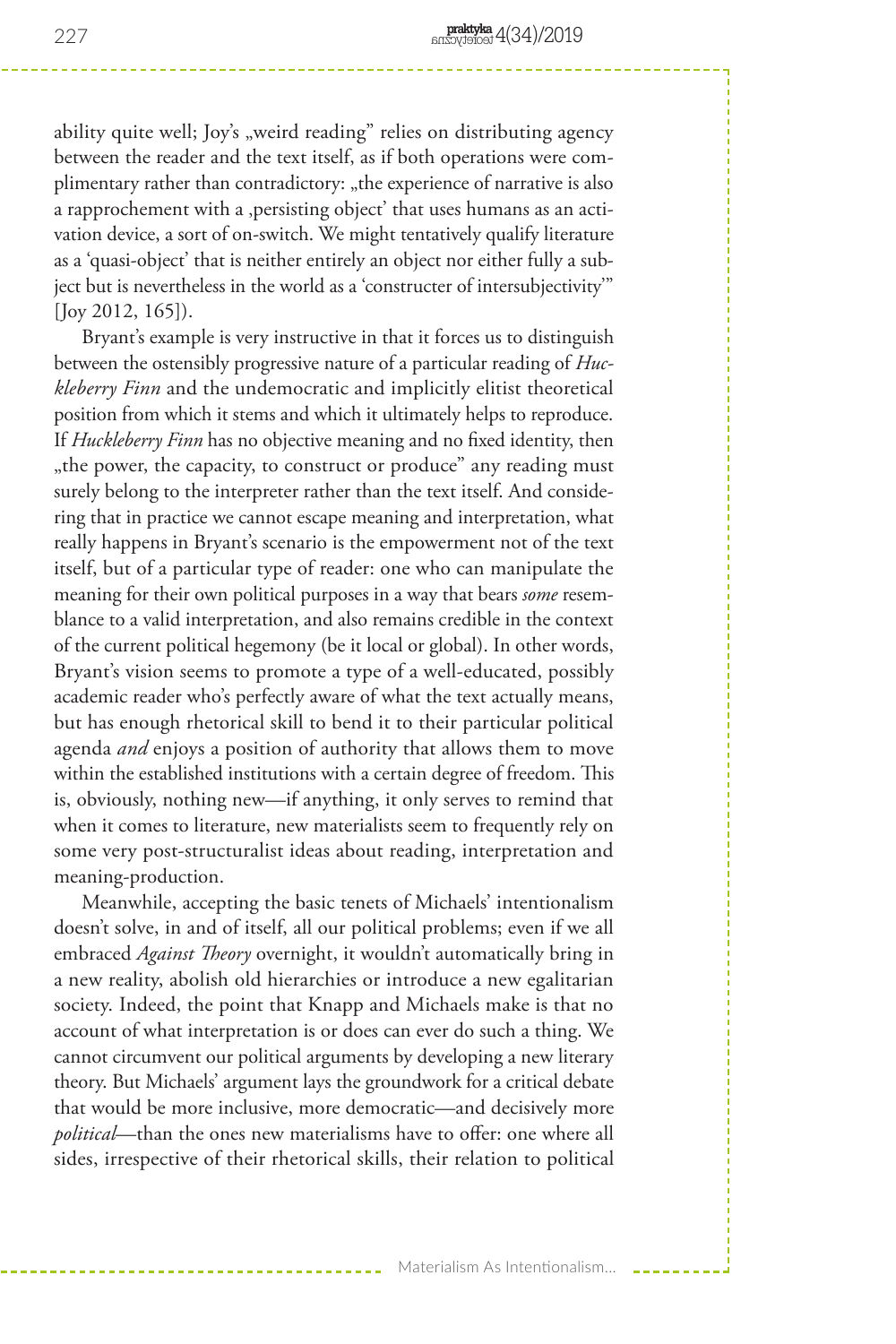hegemony as well as their political support, could assert the importance of their interpretations based on a simple claim to truth. This, far from being a conservative or a reactionary proposition, is in fact a way of resisting the capitalist hegemony. In his last book, Michaels reframes this argument in terms of commodification and the art's ability to resist it:

There are things the artist can't do. He can't determine the price at which it sells or the uses to which it's put; he can't control the effects it generates. And in an art that imagines itself to affirm matter and refuse form, both the impossibility and the irrelevance of this control are thematized, not to say celebrated. But, of course, the work of art can also have one thing that the commodity and sheer matter cannot. And that one thing— the only thing about the work of art that is not determined by its buyers, the only thing about it that belongs only to it, the only thing about it that's not reducible to the commodity it otherwise is is its meaning. (Michaels 2015, 102-103)

Only now do we see that the allegedly egalitarian vision, offered by the new materialists in their discourse on language and literature, is based on a radical affirmation of commodity fetishism—an affirmation that serves to make invisible the very status of commodities, by ascribing to them precisely the single thing that could resist being transformed into a commodity. Theirs is a vision of a weird democracy where the line between citizens—as potential authors, able to speak their mind and argue about ideas—and commodities becomes intentionally blurred.

## 8. Wave-poem, or a Different Materialism

Paweł Kaczmarski

For all its declared negativity and polemic nature, Michaels' intentionalism achieves something that any new materialist literary criticism sets out to achieve, yet always seems to fail to achieve—it roots literature firmly in our shared material reality, putting all of its constituent elements on "the same ontological footing" (albeit in a way that's not necessarily satisfactory for those committed to a "story-laden reenchantment" of the world). And it does so in a way that does not exclude in advance a possibility of non-human or post-human authors or agents.

To understand this part of the argument, we must remember what Michaels and Knapp mean by the phrase "author's intention"—or, more precisely, what they *do not* mean by it. Firstly, "intention" does not mean here—and this is one of the most often misunderstood parts of the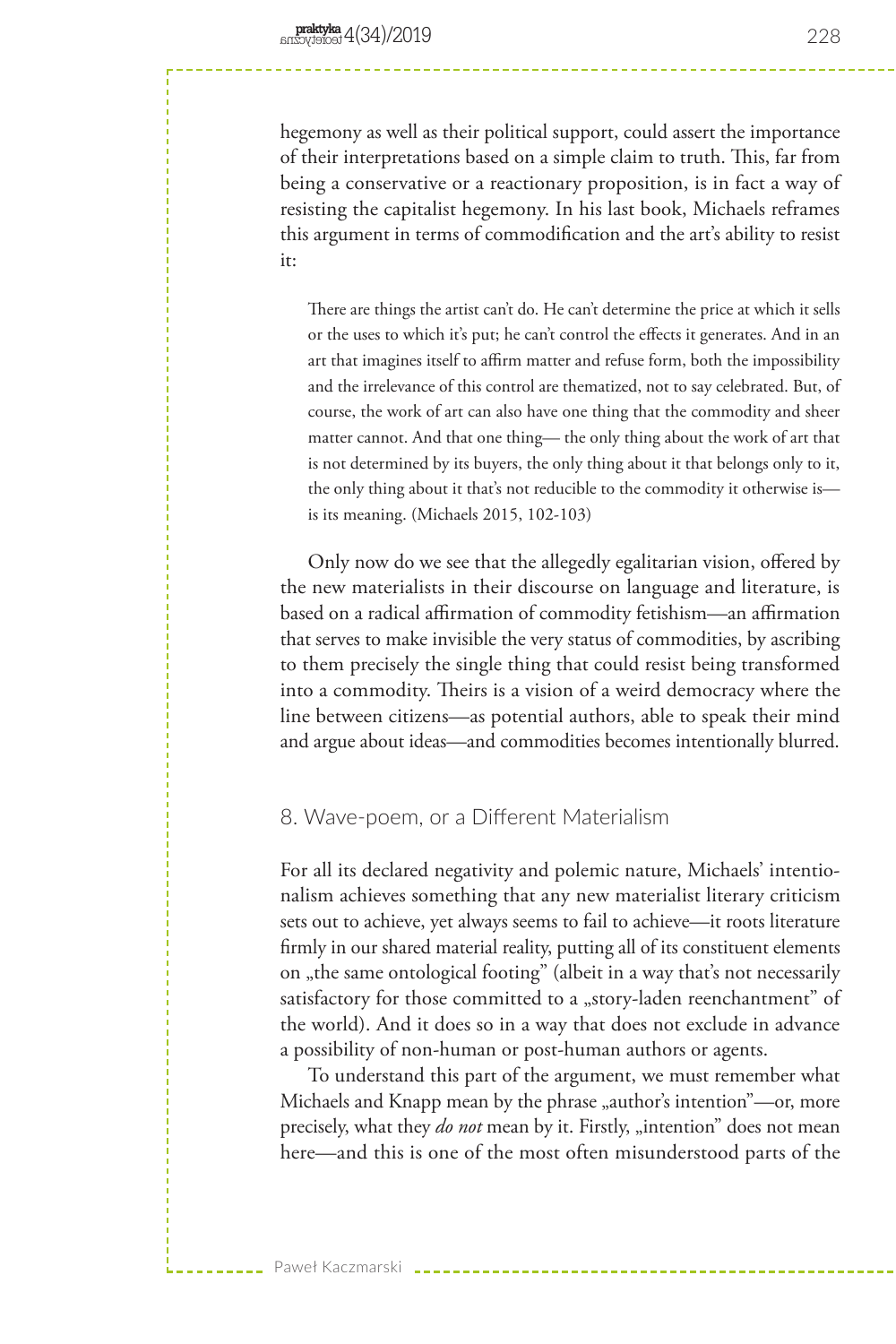original essay—a process that's necessarily conscious, rational etc. Secondly, "author" doesn't necessarily refer to any particular type of subjects.

It might seem plausible to suppose that an identification of meaning with the author's intention provides theoretical support for the historian's sense of the value of such documents. While historical evidence of this kind might well be valuable, nothing in the claim that authorial intention is the necessary object of interpretation tells us that it is. In fact, nothing in the claim that authorial intention is the necessary object of interpretation tells us anything at all about what should count as evidence for determining the content of any particular intention. To think, for example, that only the poem and no other document should count as evidence of the poet's intention is just as consistent with the thesis that intention is necessary. Recognizing the inescapability of intention doesn't tell us which documents, if any, are the important ones. One could believe that all poetry in every language and every age was written by a universal muse and that therefore no information about any other person could be of any possible interpretive interest—and this too would not be incompatible with the necessity of intention. (Knapp & Michaels 1983, 796)

In our view, the object of all reading is always the historical author's intention, even if the historical author is the universal muse. That's why we don't think it makes sense to choose historical intention—and why we don't think it's possible to choose any other kind of intention. (Knapp & Michaels 1983, 798)

There is nothing in *Against Theory* itself that would preclude us from asking whether animals (or robots, or corporations) are subjects capable of intentions. And whereas we can deduce Michaels' opinion on many of these issues from his other writings, *Against Theory* has something crucial to say about the very way in which we should approach the issues of non-human authorship. Tempting as it may be, there's no point in trying to answer these questions within the framework of literary theory (by referring to an account of meaning and interpretation); they need to be seen for what they are, as questions about subjects and subjectivity rather than texts and textuality.

The best example of how this approach works in practice may be Michaels' comments on psychoanalysis and the unconscious from *Gold Standard*:

The discovery of the unconscious thus problematizes agency only to extend it, finding actions where only accidents had been. (Michaels 1987, 222)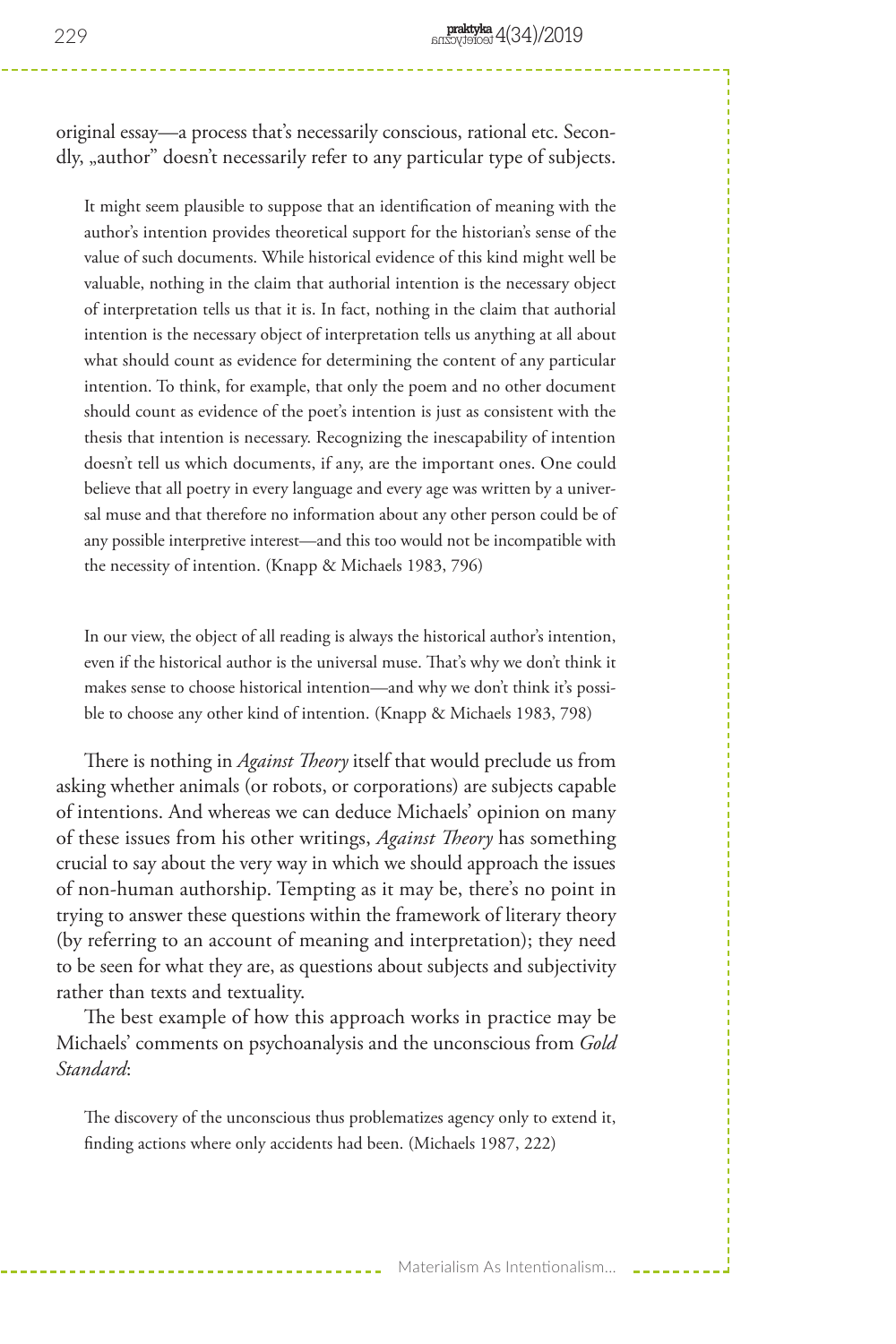Paweł Kaczmarski

And here we find ourselves at the site of a certain rapprochement between the compulsion to gamble and the Freudian compulsion not to let chance count as chance: the effect of both is to make actions interesting by making them at least temporarily indeterminate. Freud (like Lawrence Selden) does this by extending the range of actions, transforming "slips" into the expression of unknown intentions. (Michaels 1987, 236)

The discovery of the unconscious transforms not our account of meaning (by substituting intentions for something else), but our knowledge of who the authors may be. Or, to put it in slightly blunt terms, psychoanalysis tells us that the unconscious is also capable of intentions. The range of possible authors is thus "extended" to include a larger part of our psyche.

Within the framework offered by Michaels, defending the idea of "storied matter" requires that its advocates point out specific intentional agents behind its "stories." In other words, you cannot simply wish post-humanist literature into being: you need to find post-human authors first. If, for instance, one proposes that we treat global pollution as a story (Iovino & Oppermann 2014, 8), one needs to prove that it indeed *is* a story—i.e. that it serves as a means of expression of an intention of a particular author—and not simply that it *could be seen* as a story if we took it out of the really existing context. If someone remains convinced that "the natural world is perfused with signs, meanings, and purposes which are material and which evolve" (Iovino & Oppermann 2014, 4), they need to point out who put those signs and meanings there—instead of pointing out that under certain circumstances, for a fleeting moment it *might seem as if* someone put them there. This both limits and liberates a potential discussion on non-human authors. What Michaels' criticism offers is a simple rejection of all attempts at solving the crucial issues of subjectivity and agency on the grounds of literary or cultural theory—we need to approach them in practice, using our common sense and practical everyday knowledge, as well as all the relevant tools from various research fields and disciplines; we cannot simply theorise these issues away. Reading the natural world *as if it had meaning* does not answer any of the important questions to do with non-human agency; treating the world around us *as if it was* story-laden says nothing about the forms of agency present in the natural world (or in things). No author has any more claim to "materiality" than any other; all texts are material, in that they express real intentions of existing authors; meanings exist independent of our interpretations—this is the literature's shared ontological footing that the new materialists have been looking for.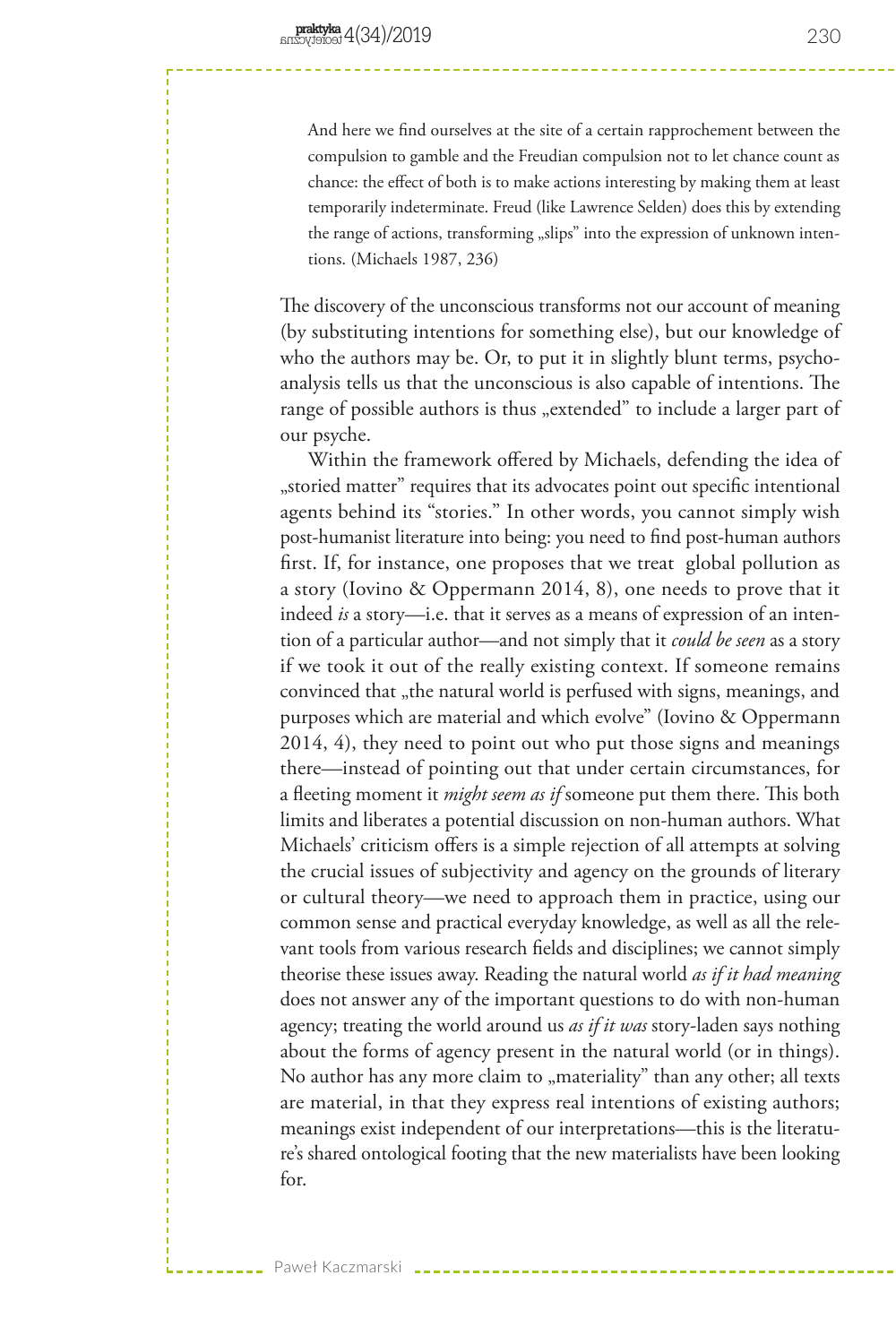It's worth noting that although Michaels is a committed socialist and a class-struggle socialist, rather than a ninety-nine-percenter, at that—he is, strictly speaking, no Marxist; he comes from a different, Anglo-American tradition of political radicalism and philosophical pragmatism. But his understanding of language nonetheless echoes the well- -known remarks from *The German Ideology* on the social nature of all language:

Language is practical consciousness that exists also for other men, and for that reason alone it really exists for me personally as well; language, like consciousness, only arises from the need, the necessity, of intercourse with other men. Where there exists a relationship, it exists for me (Engels & Marx 1974, 51)

There is obviously a lot to unpack in this quote, and a detailed interpretation would require that we elaborate on the notions of consciousness, practice, and necessity, as they appear in Marx. But we don't need to go into detail in order to point out obvious similarities to Michaels' understanding of language and literature: that they exist only as a result of our need to communicate, always concrete, always already entangled in the web of social relations, and never as something to be observed from the outside.

#### 9. Ending, or the Fight Continues

The issue of materialism—the very term materialism—is conspicuously absent from most of Michaels' writing. Where it appears, it is usually in the sense that's much closer to new materialisms than historical materialism: in *Our America*, Michaels comments on the "materialism" of William Carlos Williams' poetic, "its commitment to the idea that the poem's identity consists in its material features" (Michaels 1995, 83); in *The Shape of the Signifier*, it's Paul de Man, Michaels' arch-enemy, who earns the name of a materialist (Michaels 2004, 9). But in *The Beauty of a Social Problem*, we can see a subtle shift—Michaels still uses the term "materialism" to refer to what Eagleton would call its "postmodern" version, but now the exact term is "materialism-as-literalism", as if Michaels realised that the materialist label should not be conceded to his opponents that easily.

Of course, one shouldn't overestimate the importance of such largely academic labels; it could be even said that to approach criticism from a materialist perspective means exactly that— remembering that some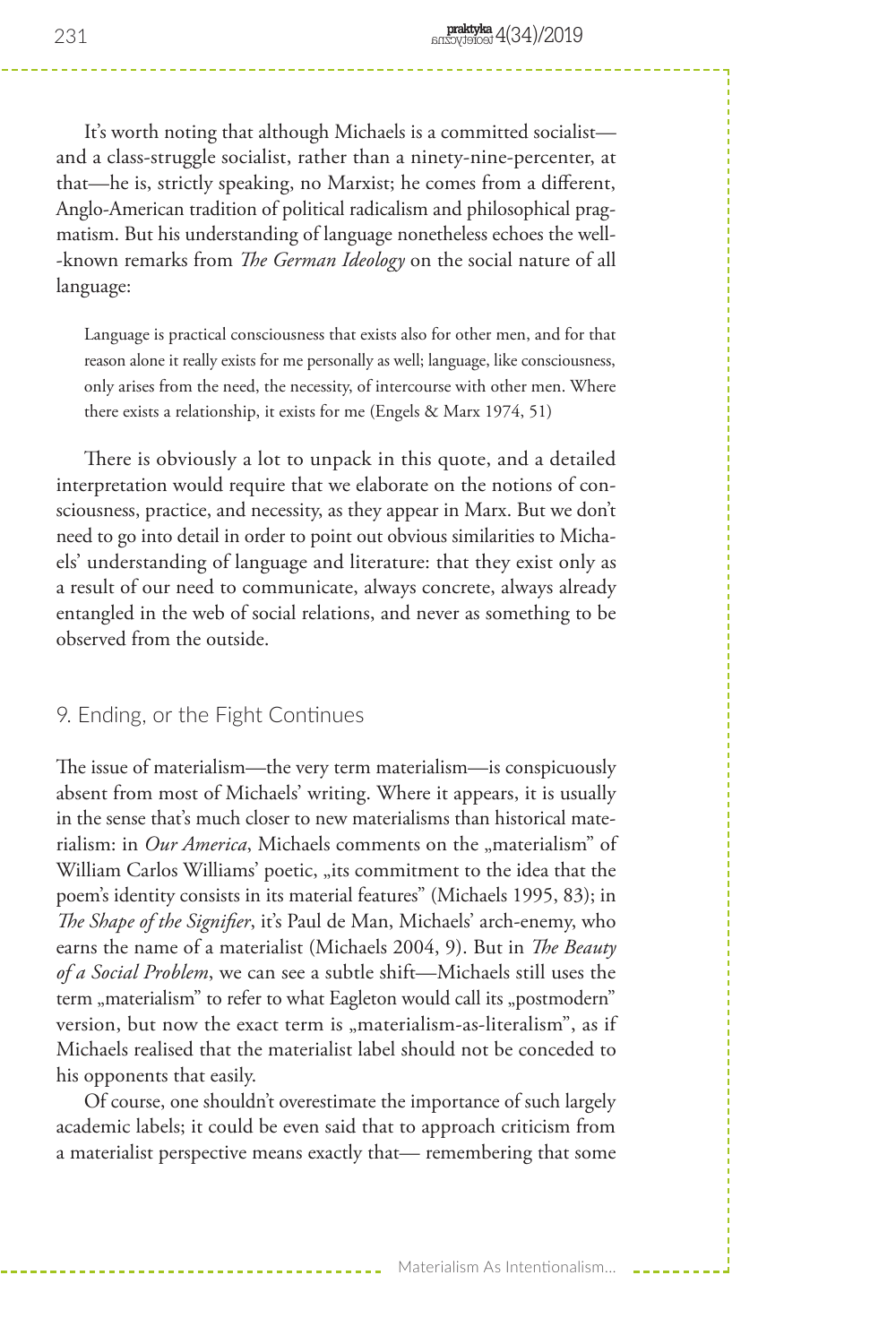Rather, what is interesting is precisely the reason for how two very different approaches to criticism may co-exist under the same name: in other words, how superficial similarities, reinforced by vague allusions to common sense or a certain political sensitivity, may be used to cover up more substantial differences to try and turn old enemies into very uneasy allies. As far as the specific issue of materialism is considered, this scenario is particularly interesting in the context of contemporary literary studies. if not most things do not change simply because we put a certain label on them. Rather, what is interesting is precisely the reason for how two very different approaches to criticism may co-exist under the same name: in other words, how superficial similarities, reinforced by vague allusions to common sense or a certain political sensitivity, may be used to cover up more substantial differences to try and turn old enemies into very uneasy allies. As far as the specific issue of materialism is considered, this scenario is particularly interesting in the context of contemporary literary studies. Here, as I have tried to show, the materialist label is being used today to reproduce and reinforce the original sin of theory with all its political consequences, to push for an ever more "reenchanted" and alienating image of literature, art and reality, and to force categories such as meaning and interpretation even further into the background of the academic mainstream. The same label, however, may be of use in our efforts to resist, oppose and criticise this very process through the work of "demystification and de-idealisation." There is still much to fight for, and we should allow neither jumping rocks nor quantum physics to convince us otherwise.

# **References**

Paweł Kaczmarski

- Ashton, Jennifer. 2011. "Two Problems with a Neuroaesthetic Theory of Interpretation". *Nonsite.org* #2.
- Bednarek, Joanna. 2018. "Różnica epistemologiczna i cięcie sprawcze: materializm marksistowski a nowy materializm". In *Feministyczne nowe materializmy: usytuowane kartografi*, edited by Olga Cielemęcka & Monika Rogowska-Stangret. Lublin: E-naukowiec.
- Bennett, Jane. 2012. "Systems and Things: A Response to Graham Harman and Timothy Morton". *New Literary History*, Volume 43, Number 2, Spring 2012, pp. 225-233.

Bryant, Levi. 2010. "Notes Towards an Object-Oriented Literary Criticism". *Larval Subjects* (larvalsubjects.wordpress.com), 1.11.2010.

- Bryant, Levi. 2011a. *Texts are a Factory:* Eileen Joy. *Larval Subjects*  (larvalsubjects.wordpress.com), 5.10.2011
- Bryant, Levi. 2011b. Speculative Realist Literary Criticism. *Larval Subjects* (larvalsubjects.wordpress.com), 23.12.2011.
- Beetz, Johannes. 2016. *Materiality and Subject in Marxism, (Post-)Structuralism, and Material Semiotics*. London: Palgrave Macmillan.
- Cohen, Jeffrey Jerome. 2014. "Foreword: Storied Matter". In *Material*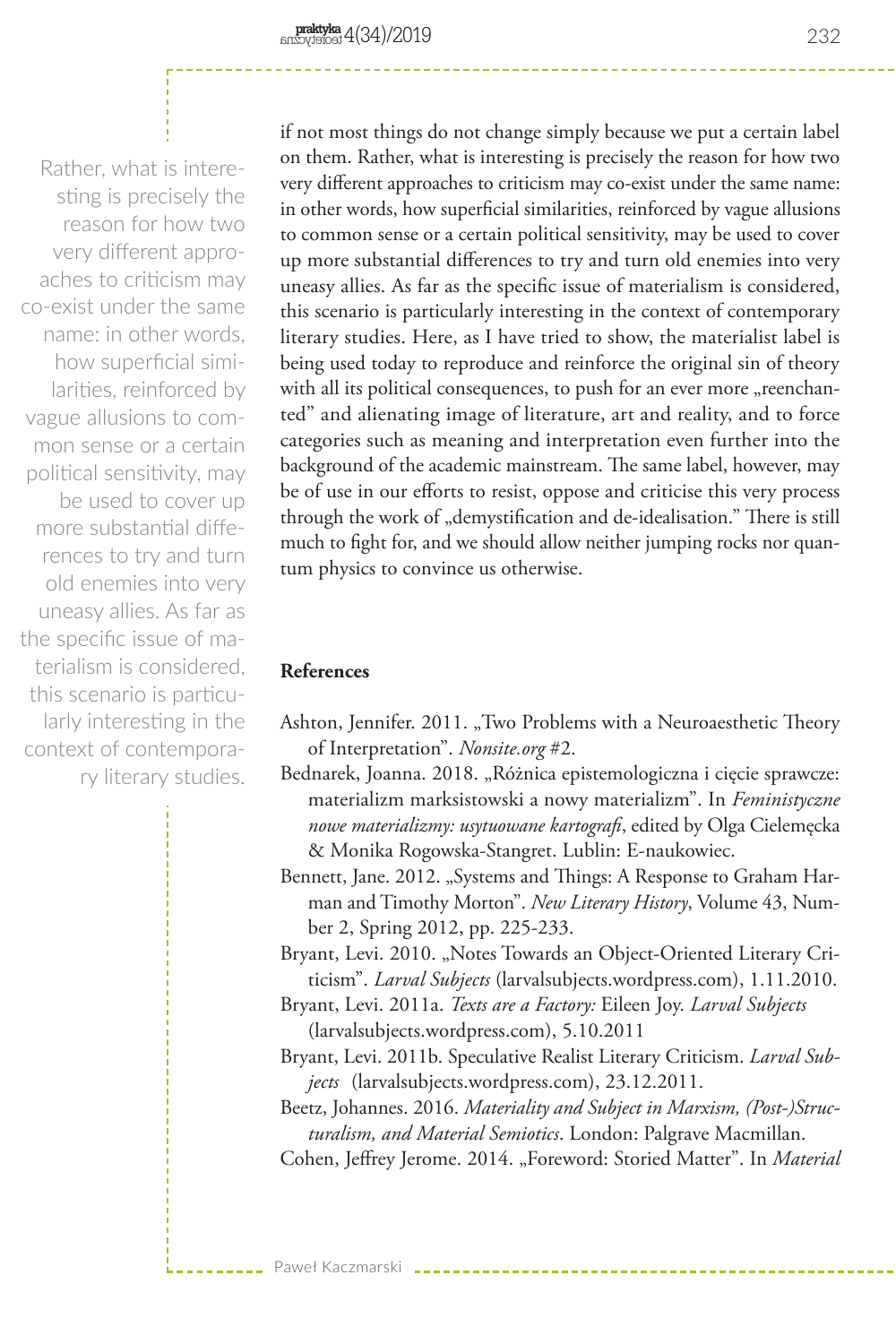*Ecocriticism*, edited by Serenella Iovino & Serpil Oppermann. Bloomington: Indiana University Press.

- Coole, Diana & Samantha Frost (eds.). 2010. *New Materialisms: Ontology, Agency and Politics*. Durham & London: Duke University Press.
- Eagleton, Terry. 2016. *Materialism*. New Haven & London: Yale University Press.
- Edwards, Jason. "The Materialism of Historical Materialism". In *New Materialisms: Ontology, Agency and Politics*, edited by Diana Coole & Samantha Frost. Durham & London: Duke University Press.
- Goldsworthy, Jeffrey. 2005. "Moderate versus Strong Intentionalism: Knapp and Michaels Revisited". *42 San Diego L. Rev.* 669 (2005).
- Graeber, David. 2006. "Turning Modes of Production Inside Out: Or, Why Capitalism is a Transformation of Slavery". *Critique of Anthropology* Vol 26(1) pp. 61–85.
- Harman, Graham. 2012. The Well-Wrought Broken Hammer: Object- -Oriented Literary Criticism. *New Literary History*, Volume 43, Number 2, Spring 2012, pp. 183-203.
- Iovino, Serenella & Serpil Oppermann. 2014. "Introduction: Stories Come to Matter". In: *Material Ecocriticism*, edited by Serenella Iovino & Serpin Oppermann. Bloomington: Indiana University Press.
- Jameson, Fredric. 1995. "Marx's Purloined Letter". *New Left Review* 209, January-February 1995, pp. 75-109.
- Jameson, Fredric. 2009. *Valences of Dialectic*. London: Verso.
- Joy, Eileen. 2013. "Weird Reading". *Speculations: A Journal of Speculative Realism IV* (2013), pp. 28-34.
- Joy, Eileen. 2012. "You Are Here: a Manifesto". In *Animal, Mineral, Vegetable: Ethics and Objects*, edited by Jeffrey Jerome Cohen. Washington, DC: Oliphaunt Books.
- Knapp, Steven & Walter Benn Michaels. 1982. "Against Theory". Cri*tical Inquiry*, Vol. 8, No. 4. (Summer, 1982), pp. 723-742.
- Knapp, Steven & Walter Benn Michaels. 1983. "A Reply to Our Critics". *Critical Inquiry*, Vol. 9, No. 4 (Jun., 1983), pp. 790-800.
- Knapp, Steven & Walter Benn Michaels. 1987. "Against Theory 2: Hermeneutics and Deconstruction". *Critical Inquiry* Vol. 14, No. 1 (Autumn, 1987), pp. 49-68.
- Engels, Friedrich & Karl Marx. 1974. *The German Ideology*, trans. n.d., edited by C.J. Arthur. London: Lawrence & Wishart.
- Michaels, Walter Benn. 1987. *The Gold Standard and the Logic of Naturalism: American Literature at the Turn of the Century*. Berkeley & Los Angeles: University of California Press.

Michaels, Walter Benn. 1995. *Our America: Nativism, Modernism, and* 

Materialism As Intentionalism...

233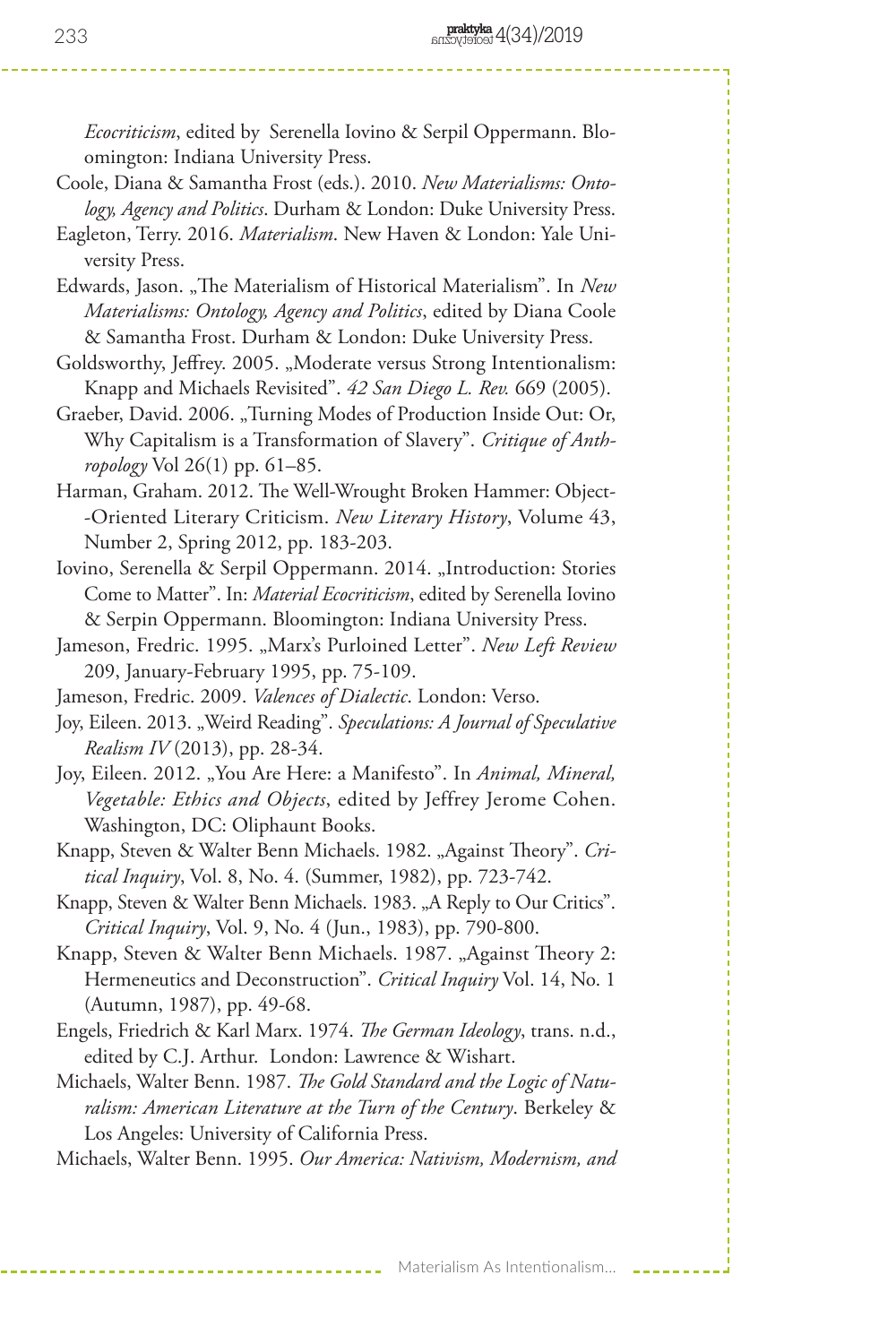*Pluralism*. Durham & London: Durham University Press.

- Michaels, Walter Benn. 2004. *The Shape of the Signifier: 1967 to the End of History*. Princeton & Oxford: Princeton University Press.
- Michaels, Walter Benn. 2006. *The Trouble with Diversity: How We Learned to Love Identity and Ignore Inequality*. New York: Picador.
- Michaels, Walter Benn. 2015. *The Beauty of a Social Problem: Photography, Autonomy, Economy*. Chicago & London: The University of Chicago Press.

Morton, Timothy. 2012. "An Object-Oriented Defense of Poetry". *New Literary History*, Volume 43, Number 2, Spring 2012, pp. 205-224.

Seymour, Richard. 2010. "Basis and Überbau". *Lenin's Tomb* (leninology. co.uk), 15.03.2010.

Szemen, Imre. 1999. "Introduction: A Manifesto for Materialism". *Essays on Canadian Writing;* Summer 1999; 68, pp. 1-18.

Torrant, Julie. 2014. "It Is Time To Give Up Liberal, Bourgeois Theories, Including New Materialist Feminism, And Take Up Historical Materialist Feminism For The 21st Century". *The Red Critique* 15, 2014.

- Vermeule, Blakey. 2010. *Why Do We Care about Literary Characters?*  Baltimore: The Johns Hopkins University Press.
- Žižek, Slavoj. 2014. *Absolute Recoil: Towards a New Foundation of Dialectical Materialism*. London: Verso.

PAWEŁ KACZMARSKI - PhD student at the University of Wroclaw, member of the "Praktyka Teoretyczna" editorial team. His research interests include modern & contemporary poetry and its political contexts. He has edited several books of poetry (including one anthology and three books of selected poems) and is the (co)editor of "8. Arkusz", a poetry--focused monthly supplement to "Odra". He lives in Wrocław.

### **Address:**

Instytut Kulturoznawstwa Uniwersytetu Wrocławskiego Szewska 50 50-139 Wrocław **email:** pawel.j.kaczmarski@gmail.com

### **Citation:**

Paweł Kaczmarski

Kaczmarski, Paweł. 2019. "Materialism As Intentionalism: on the Possi-

Skiveren, Tobias. 2018. "Literature". *New Materialism* (www.newmaterialism.eu), 07.02.2018.s